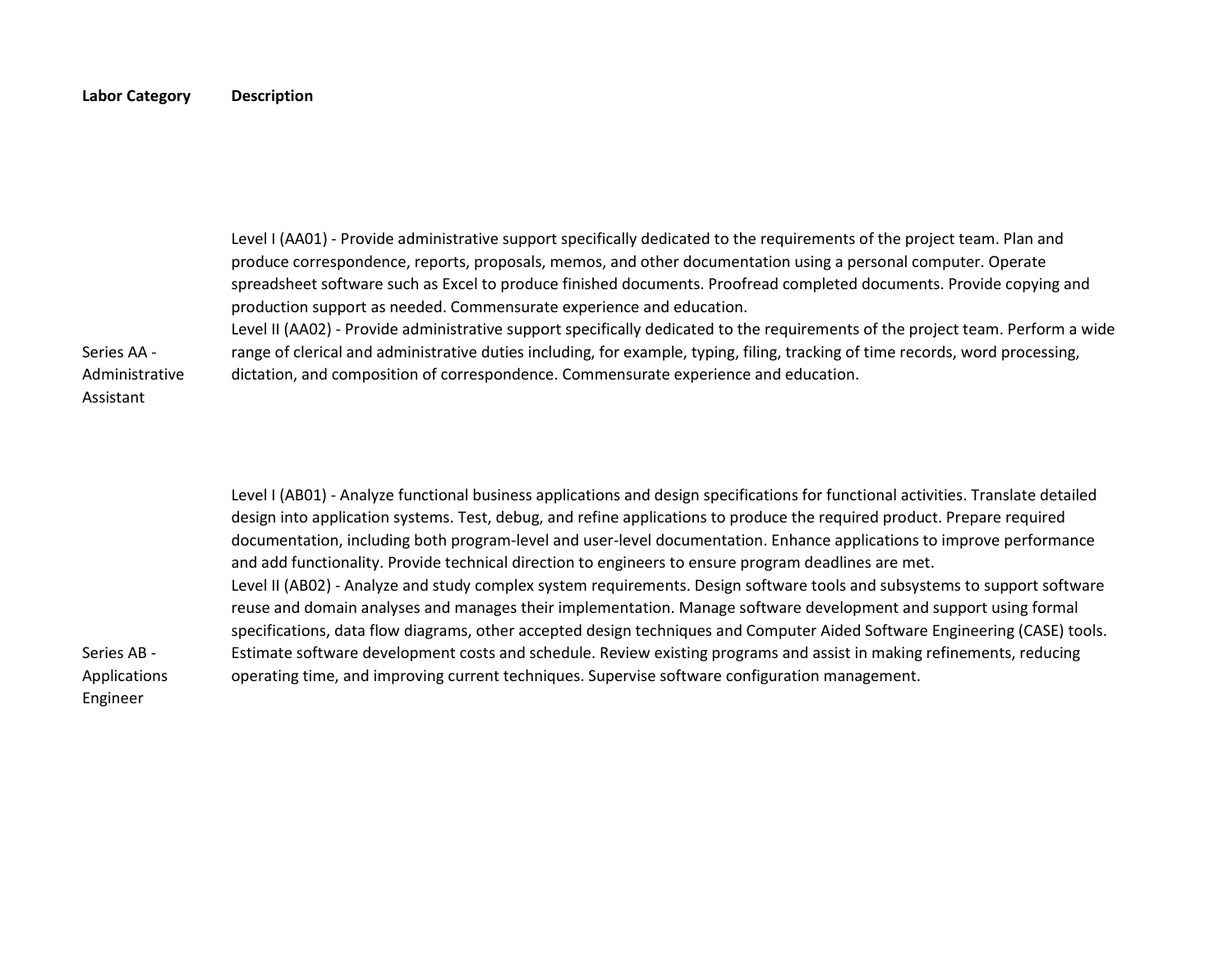Level I (AC01) - Assist with the analysis of information requirements. Aid in the evaluation of problems with workflow, organization, and planning and help in the development of appropriate corrective action.

Level II (AC02) - Participate in the design of software tools and subsystems to support reuse and domain analysis. Assist Applications Engineer and Applications Programmer to interpret software requirements and design specifications to code, and integrate and test software components.

Level III (AC03) - Analyze functional business applications and design specifications for functional areas such as finance, accounting, personnel, manpower, logistics, and contracts. Develop block diagrams and logic flow charts. Translate detailed design into computer software. Test, debug, and refine the computer software to produce the required product. Prepare required documentation, including both program-level and user-level documentation. Enhance software to reduce operating time or improve efficiency. Provide technical direction to programmers to ensure program deadlines are met. Experience in information system design, including application programming on large-scale DBMS and the development of complex software to satisfy design objectives.

Series AC - Application Programmer

Series AD - Application Systems be financially feasible. Possess excellent verbal and written communications skills.Analyst Provide analysis and design of business systems for different applications such as: financial, accounting, human resources, and other enterprise systems. Handle test scripts and service requirements; work closely with end users on project development and implementation. Analysts should have a working knowledge of relational database environments, structured analysis, data modeling, information engineering, mathematical model building, sampling, and cost accounting to plan the system. Specify the inputs to be accessed by the system, design the processing steps, and format the output to meet the users' needs. Prepare cost-benefit and return-on-investment analyses to help management decide whether implementing the proposed system will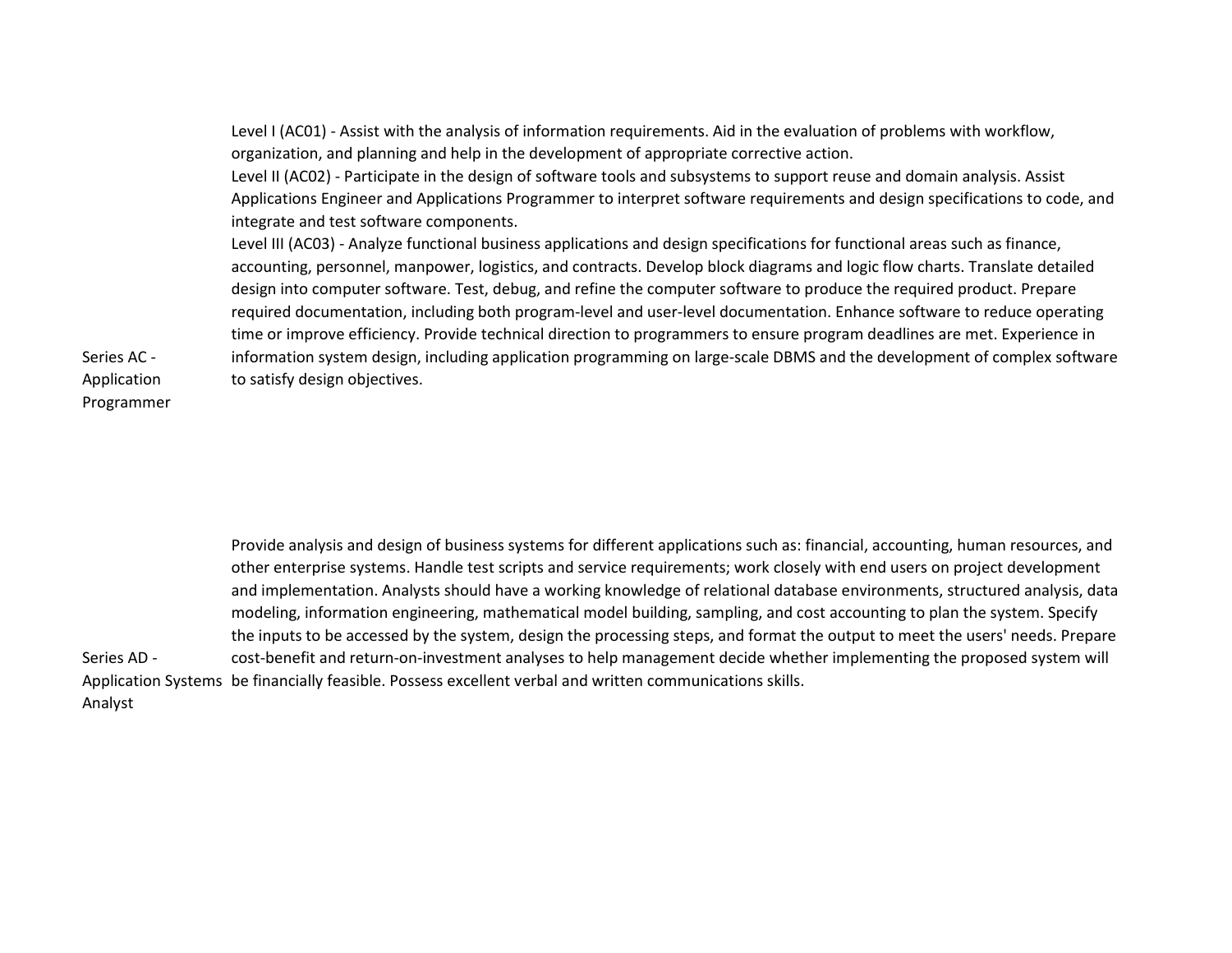| Series AE -<br>Biostatistician | Specialize in the application of statistics and/or computer technology to biological studies applying the use of statistical<br>software packages such as SAS, BMDP, SPSS, or PL/1.<br>i i se zama sungan sua un manurung pranana unu a pasan munipang mangrip ni pranananap unu ni pranisa sua sanan                                                                                                                                                                                                                                                                                                                                                                                                                                                                                                                                                       |
|--------------------------------|-------------------------------------------------------------------------------------------------------------------------------------------------------------------------------------------------------------------------------------------------------------------------------------------------------------------------------------------------------------------------------------------------------------------------------------------------------------------------------------------------------------------------------------------------------------------------------------------------------------------------------------------------------------------------------------------------------------------------------------------------------------------------------------------------------------------------------------------------------------|
|                                | and in translating business process needs into technical requirements. Provide expertise in change management and training<br>support. Provide organizational and strategic planning for a wide variety of technical and functional environments. Provide<br>expertise in, but not limited to, Configuration Management, Strategic Planning, Knowledge Management, Business Analysis<br>and Technical Analysis.                                                                                                                                                                                                                                                                                                                                                                                                                                             |
|                                | Level II (AF02) - Assist in applying common best practices for the industry to the customer using a knowledge base to create<br>conceptual business models and to identify relevant issues and considerations in selecting application software packages.<br>Assess the operational and functional baseline of an organization and its organizational components, and help to define the<br>direction and strategy for an engagement while ensuring the organizational needs are being addressed. Typical areas<br>addressed include Human Resources, Finance, Supply, and operations. Identify information technology inadequacies and/or<br>deficiencies that affect the functional area's ability to support/meet organizational goals. Support the development of<br>functional area strategies for enhanced IT. Commensurate experience and education. |
| Series AF - Business           | Level III (AF03) - Assist in applying common best practices for the industry to the customer using a knowledge base to create                                                                                                                                                                                                                                                                                                                                                                                                                                                                                                                                                                                                                                                                                                                               |
| Analyst                        | conceptual business models and to identify relevant issues and considerations in selecting application software packages.                                                                                                                                                                                                                                                                                                                                                                                                                                                                                                                                                                                                                                                                                                                                   |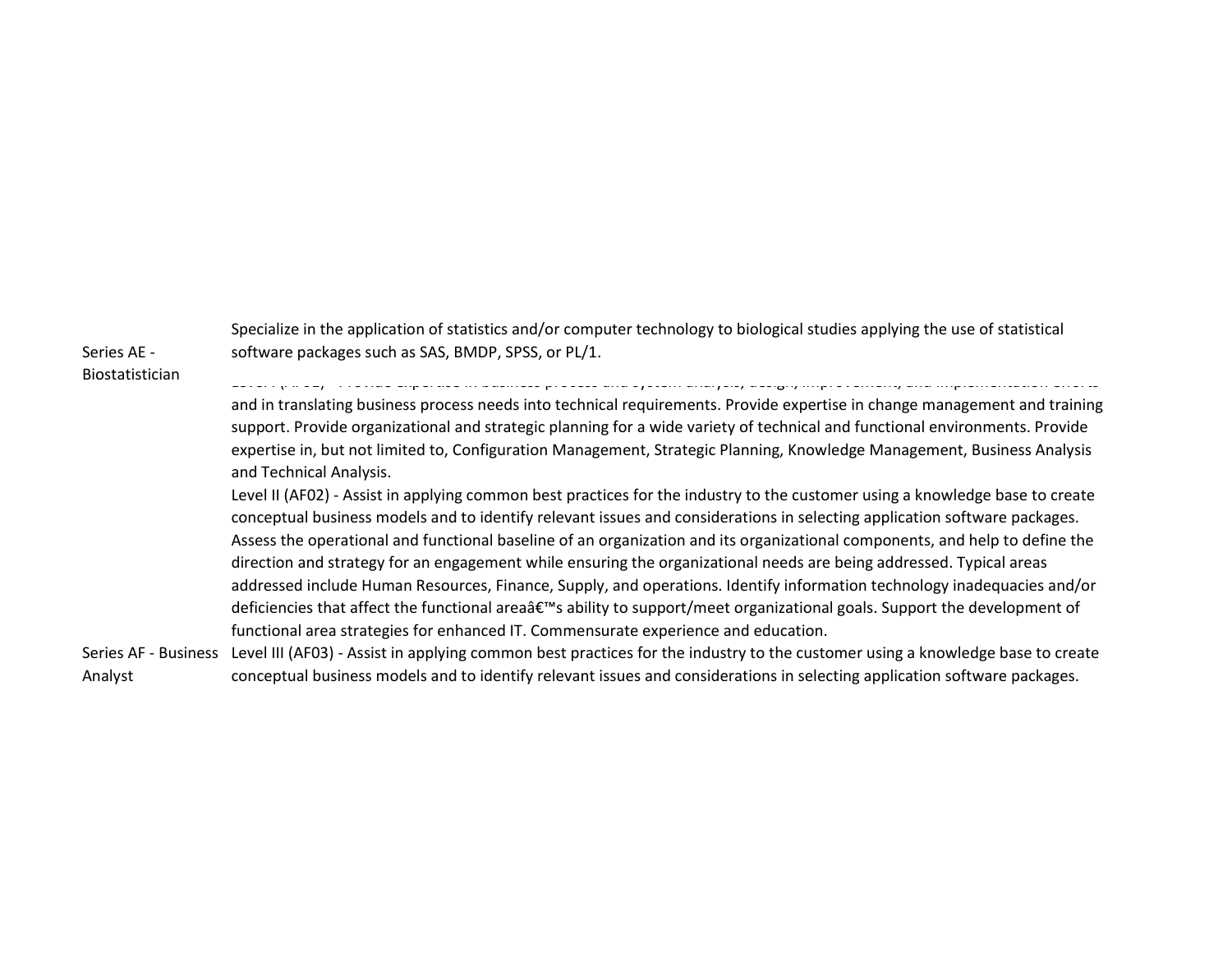Level I (AG01) - Apply process improvement, reengineering methodologies, and internet-related methodologies and principles to conduct process modernization projects. Assist senior staff with effective transitioning of existing organizations or project teams in accomplishing the organization's goals or project activities and objectives through improved use of internet and other automated processes. Support activity and data modeling, development of modern business methods, identification of best practices, and creating and assessing performance measurements. Provide group facilitation, interviewing, training, and additional forms of knowledge transfer. Commensurate education and experience.

Level II (AG02) - Apply process improvement, reengineering methodologies, and internet-related methodologies and principles to conduct process modernization projects. Responsible for transitioning of existing organizations or project teams in accomplishing the organizationâ€<sup>™</sup>s goals or project activities and objectives through improved use of internet and other automated processes. Support activity and data modeling, development of modern business methods, identification of best practices, and creating and assessing performance measurements. Provide group facilitation, interviewing, training, and additional forms of knowledge transfer. May provide daily supervision and direction to other contractor business reengineering specialists and web architects. Commensurate education and experience.

Level III (AG03) - Manage use of process improvement, reengineering methodologies, and internet-related methodologies and principles to conduct process modernization projects. Responsible for transitioning of existing organizations or project teams in accomplishing the organization $\hat{a}\epsilon^{rw}$ s goals or project activities and objectives through improved use of internet and other automated processes. Support activity and data modeling, development of modern business methods, identification of best practices, and creating and assessing performance measurements. Provide group facilitation, interviewing, training, and additional forms of knowledge transfer. Key coordinator between customers and multiple project teams to ensure enterprise-

Series AG - Business wide integration of reengineering efforts and application of best practice including e-business practices. May provide daily Process Reengineering supervision and direction to other contractor business reengineering specialists and web architects. Commensurate education and experience.

Specialist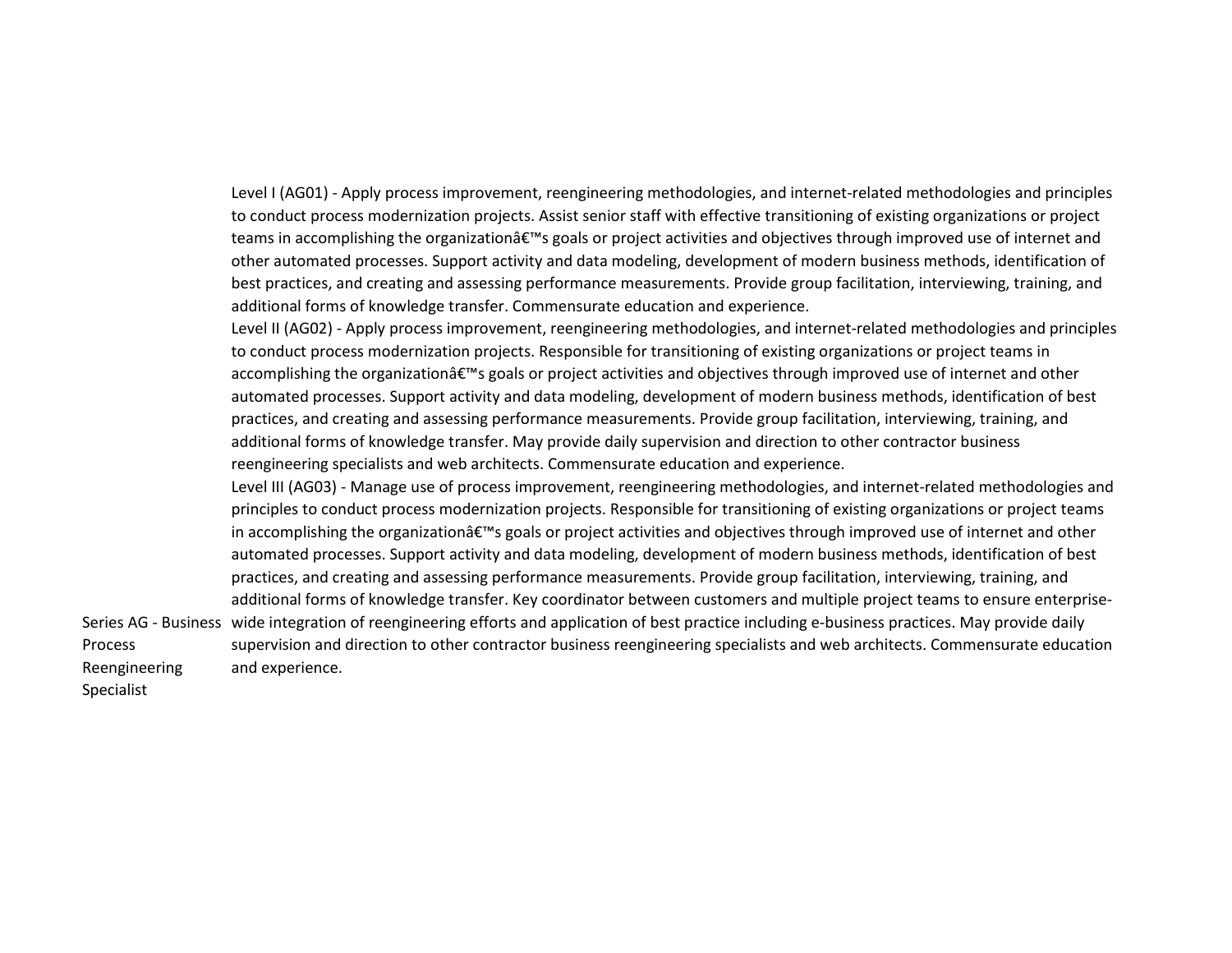Series AH - Chief Information Security Ensure that all information systems are functional and secure. **Officer** Responsible for determining enterprise information security standards. Develop and implements information security standards and procedures. Provide tactical information security advice and examining the ramifications of new technologies.

Series AI - **Communications** Hardware Specialist Analyze network and computer communications hardware characteristics and recommends equipment procurement, removals, and modifications. Add, delete, and modify, as required, host, terminal, and network devices. Assist and coordinate with communications network specialists in the area of communication software. Analyze and implement communications standards and protocols according to site requirements.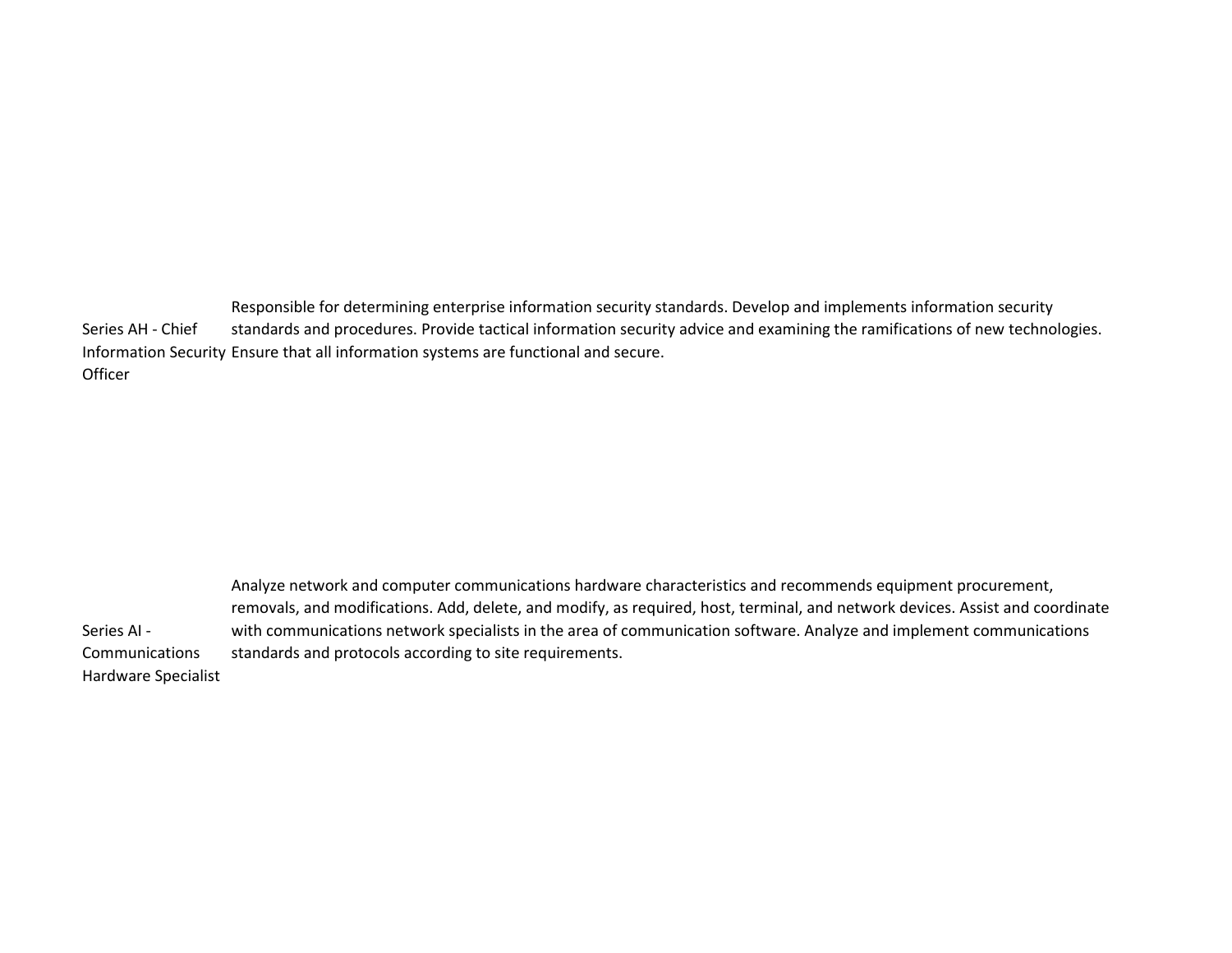Series AJ - Communications Network Manager Evaluate communication hardware and software, troubleshoot local-, metropolitan-, and wide-area networks (LAN/MAN/WAN) and other network related problems; provide technical expertise for performance and configuration of networks. Perform general LAN/MAN/WAN administration; provide technical leadership in the integration and test of complex large-scale computer integrated networks. Schedule conversions and cutovers. Oversee network control center. Supervise maintenance of systems. Coordinate with all responsible users and sites. Supervise staff.

Series AK - **Communications** Software Specialist Analyze network and computer communications software characteristics and recommend software procurement, removals, and modifications. Add, delete, and modify as required, host, terminal, and network devices in light of discerned software needs/problems. Assist and coordinate with communications network specialists in the area of communications software.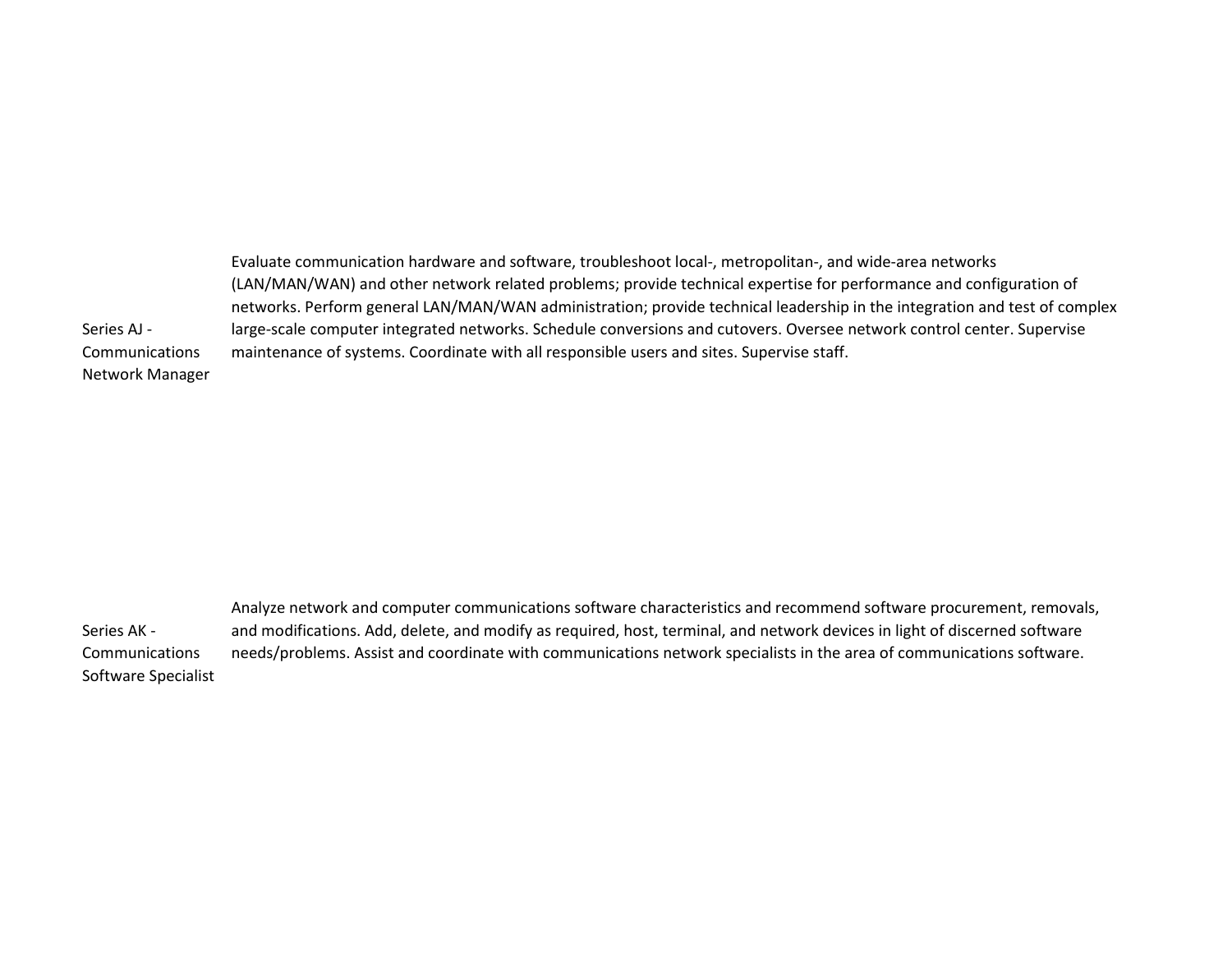Series AL - Communications Specialist Analyze network characteristics (e.g., traffic, connect time, transmission speeds, packet sizes, and throughput) and recommend procurement, removals, and modifications to network components. Design and optimize network topologies and site configurations. Plan installations, transitions, and cutovers of network components and capabilities. Coordinate requirements with users and suppliers.

Series AM - Computer Data Librarian Maintain library of media (tapes, diskettes, CD-ROMs, videos, CDs, cassettes) used to store record information or provide backup for automatic data processing applications. Classify, catalog, and store items in accordance with standardized system. Issues media for processing on request. Maintain record of items received, stored, issued, and returned. Examine returned media for damage or excessive wear to determine if they need replacing.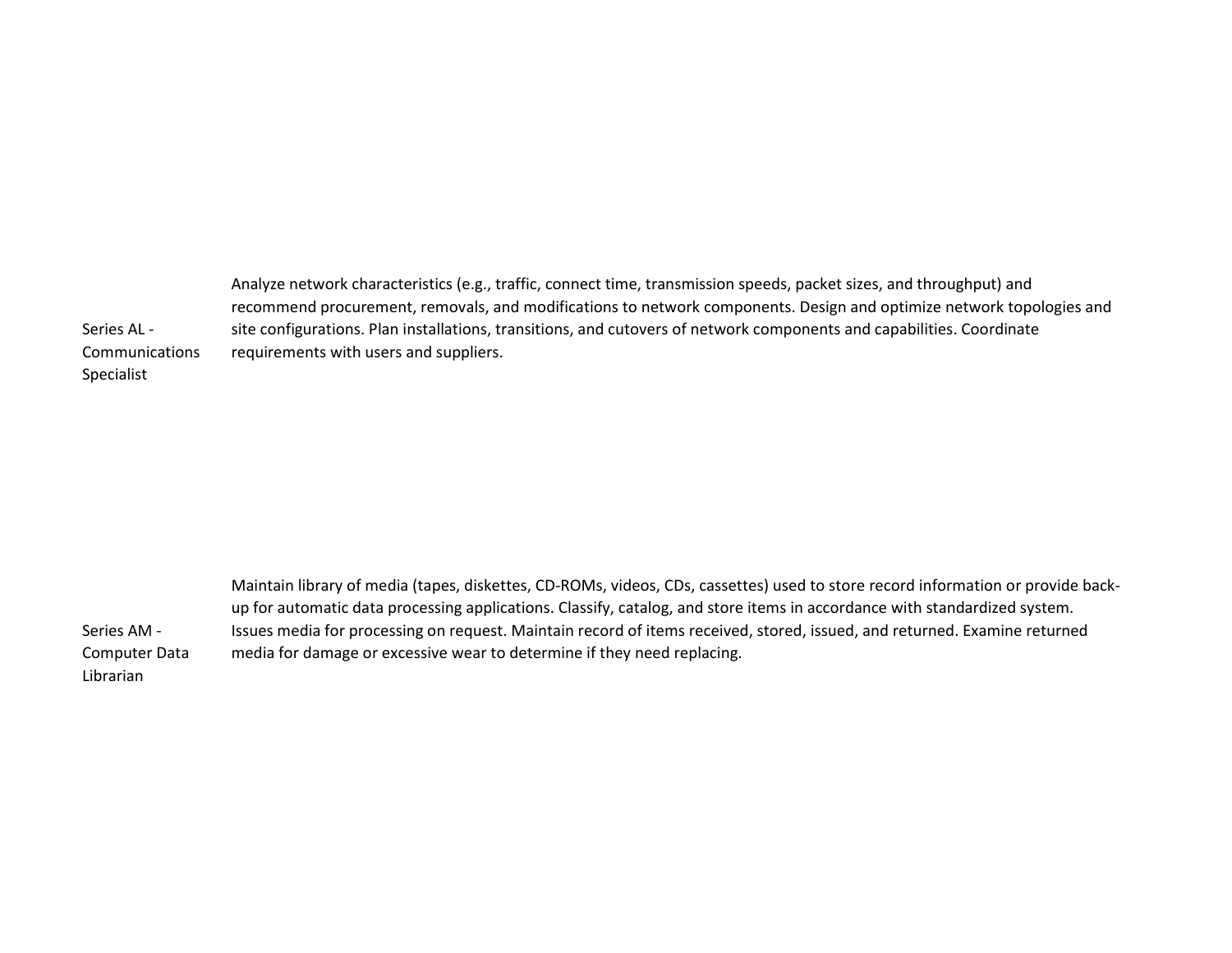Act as a senior consultant in complex or mission critical client requirements. Develop, modify, and apply computer modeling and programming applications to analyze and solve mathematical and scientific problems affecting system and program performance. Participate in all phases of scientific and engineering projects such as research, design, development, testing, modeling, simulating, training, and documentation.

Series AN -

Computer Scientist

Level I (AO01) - Analyze and defines security requirements for Multilevel Security (MLS) issues. Design, develop, engineer, and implement solutions to MLS requirements. Gather and organize technical information about an organization's mission goals and needs, existing security products, and ongoing programs in the MLS arena. Perform risk analyses which also includes risk assessment.

Level II (AO02) - Analyze and defines security requirements for MLS issues. Design, develop, engineer, and implement solutions to MLS requirements. Guide effort to gather and organize technical information about an organization's mission goals and needs, existing security products, and ongoing programs in the MLS arena. Perform risk analyses which also includes risk assessment. Develop security standards.

Level III (AO03) - Design, develop, engineer, and implement solutions to MLS requirements. Perform complex risk analyses which also include risk assessment. Establish and satisfy information assurance and security requirements based upon the analysis of user, policy, regulatory, and resource demands. Support customers at the highest levels in the development and implementation of doctrine and policies. Apply know-how to government and commercial common user systems, as well as to dedicated special purpose systems requiring specialized security features and procedures. Perform analysis, design, and development of security features for system architectures.

Series AO - Computer Security Systems Specialist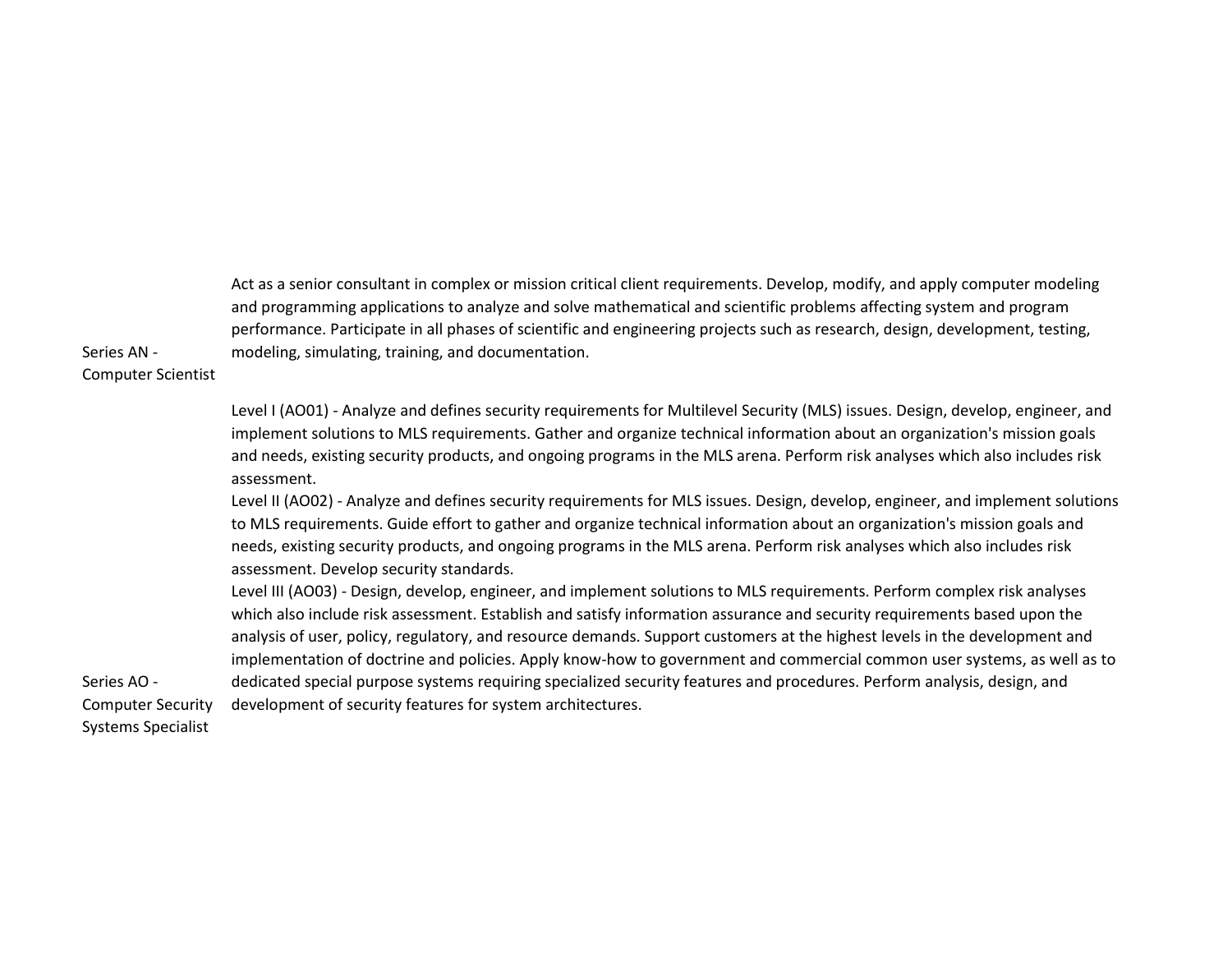Level I (AP01) - Analyze information requirements. Evaluate analytically and systematically problems of workflow, organization, and planning and assists Senior Computer Systems Analyst and Computer Systems Analyst develop appropriate corrective action. Help develop plans for automated information systems from project inception to conclusion. Define the problem, and develop system requirements and program specifications, from which programmers prepare detailed flow charts, programs, and tests. Under the supervision of a Senior Computer Systems Analyst or a Computer Systems Analyst, coordinate closely with programmers to ensure proper implementation of program and system specifications. Develop, in conjunction with functional users, system alternative solutions.

Level II (AP02) - Analyze and develop computer software possessing a wide range of capabilities, including numerous engineering, business, and records management functions. Develop plans for automated information systems from project inception to conclusion. Analyze user interfaces, maintain hardware and software performance tuning, analyze workload and computer usage, maintain interfaces with outside systems, analyze downtimes, and analyze proposed system modifications, upgrades and new COTS. Analyze the problem and the information to be processed. Define the problem, and develops system requirements and program specifications, from which programmers prepare detailed flow charts, programs, and tests. Coordinate closely with programmers to ensure proper implementation of program and system specifications. Develop, in conjunction with functional users, system alternative solutions.

Level III (AP03) - Provide technical and administrative direction for personnel performing software development tasks, including the review of work products for correctness, adherence to the design concept and to user standards, and for progress in accordance with schedules. Coordinate with the Project and/or Program Manager to ensure problem solution and user satisfaction. Make recommendations, if needed, for approval of major systems installations. Prepare milestone status

reports and deliveries/presentations on the system concept to colleagues, subordinates, and end user representatives. Provide

Series AP - Computer Systems Analyst

daily supervision and direction to support staff.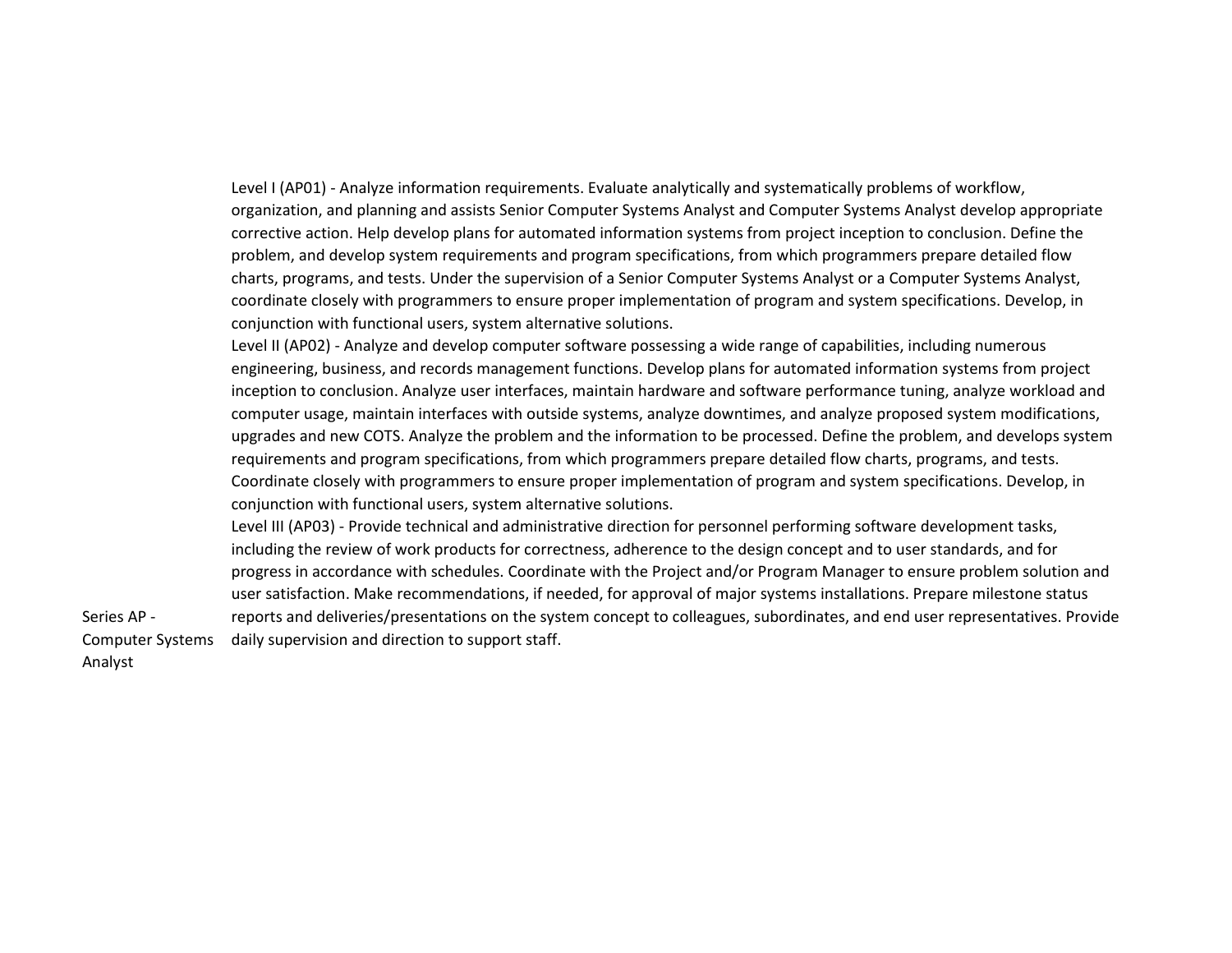Series AQ - Configuration Management Specialist Provide configuration management planning. Describe provisions for configuration identification, change control, configuration status accounting, and configuration audits. Regulate the change process so that only approved and validated changes are incorporated into product documents and related software.

> Level I (AR01) - Perform functional economic analysis to evaluate the costs of alternative ways to accomplish functional objectives, analyze investment costs, benefits, and risks as a net change to the functional baseline cost, and the cost of doing business now and in the future, ensuring that cross-functional, security, and other integration issues are addressed. Commensurate education and training.

Level II (AR02) - Perform complex functional economic analysis to evaluate the costs of alternative ways to accomplish functional objectives, analyze investment costs, benefits, and risks as a net change to the functional baseline cost, and the cost of doing business now and in the future, ensuring that cross-functional, security, and other integration issues are addressed.

Series AR - Cost Commensurate education and training.

Analyst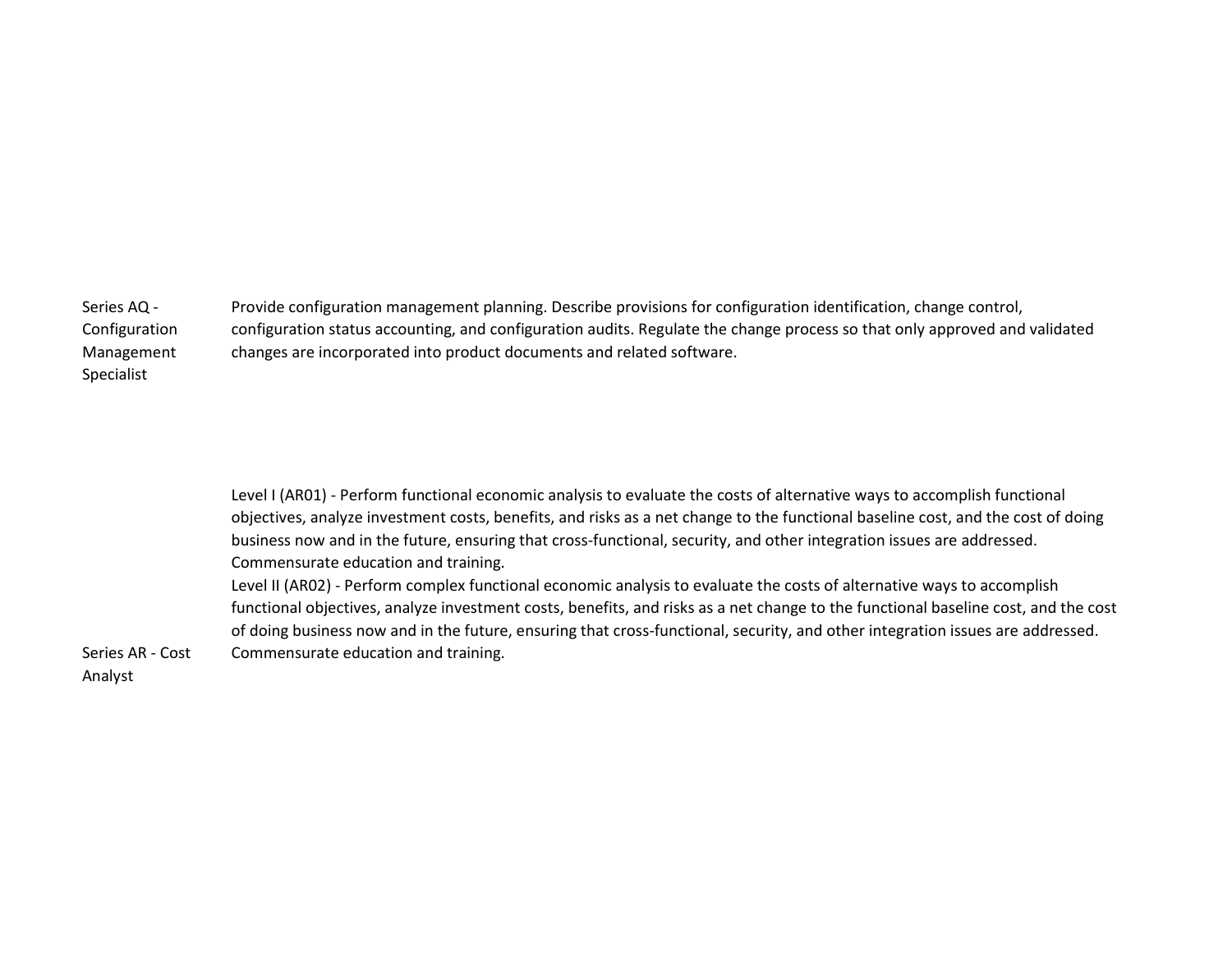Series AS - Data Entry Clerk Perform data entry via on-line data terminal, key-to-tape, key-to-disk, or similar device. Verify data entered, where applicable.

Provide support to plan, coordinate, and implement the organizationâ€<sup>™</sup>s information security. Provide support for facilitating and helping agencies identify their current security infrastructure and define future programs, design and implementation of fire-wall and other related security issues on LANs/WANs. A working knowledge of several of the following areas is required: understanding of business security practices and procedures; knowledge of current security tools available; hardware/software firewalls and their implementation; different communication protocols; encryption techniques/tools; familiarity with commercial products (ex. - Domain Name Systems, publicâ€"key encryption technology, Smartcard, Cyberguard, TimeStep), and current Internet and electronic commerce technology.

Series AT - Data Security Specialist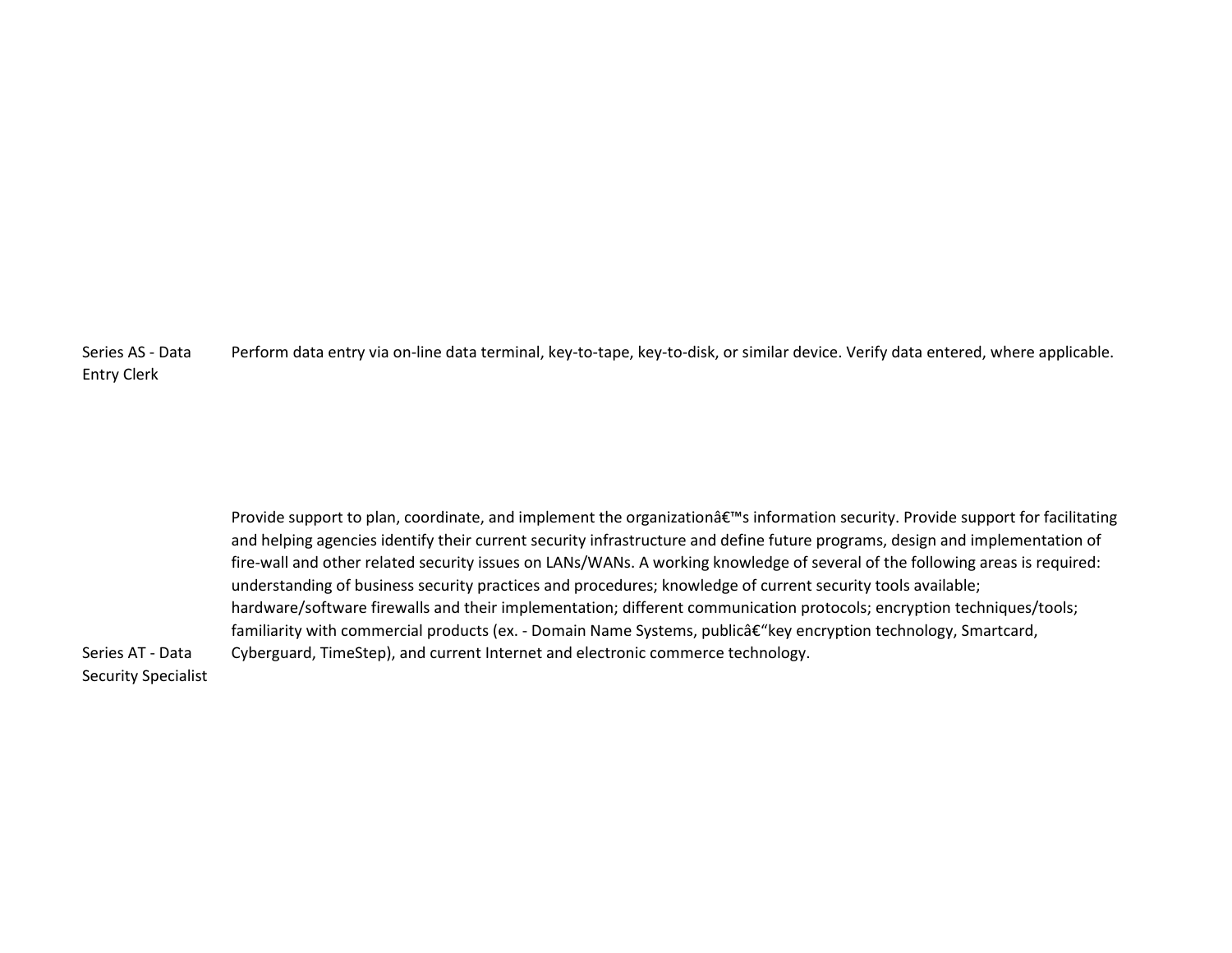Series AU - Data **Standardization** Specialist Provide technical support in the evaluation of prime object names, data elements, and other objects. Evaluate proposed objects and their attributes. Ensure that proposed object definitions are clear, concise, technically correct, and that they represent singular concepts. Ensure that the values of object attributes and domains are accurate and correct. Ensure that the proposed objects are consistent with data and process models.

Series AV - Database analyze and organize data and apply new technology designs and programs. Administrator Analyze database requirements of assigned projects. Analyze and determine information needs and elements, database relationships and attributes, proposed manipulation, data flow and storage requirements, and data output and reporting capabilities. Apply knowledge of database management systems to coordinate maintenance and changes to databases. Test and implement changes or new database designs. Write logical and physical database descriptions, including location, space, access method, and security requirements. Provide direction to programmers and analysts as required to affect changes to database management systems. Provide answers to database questions. Knowledge of and ability to monitor databases and to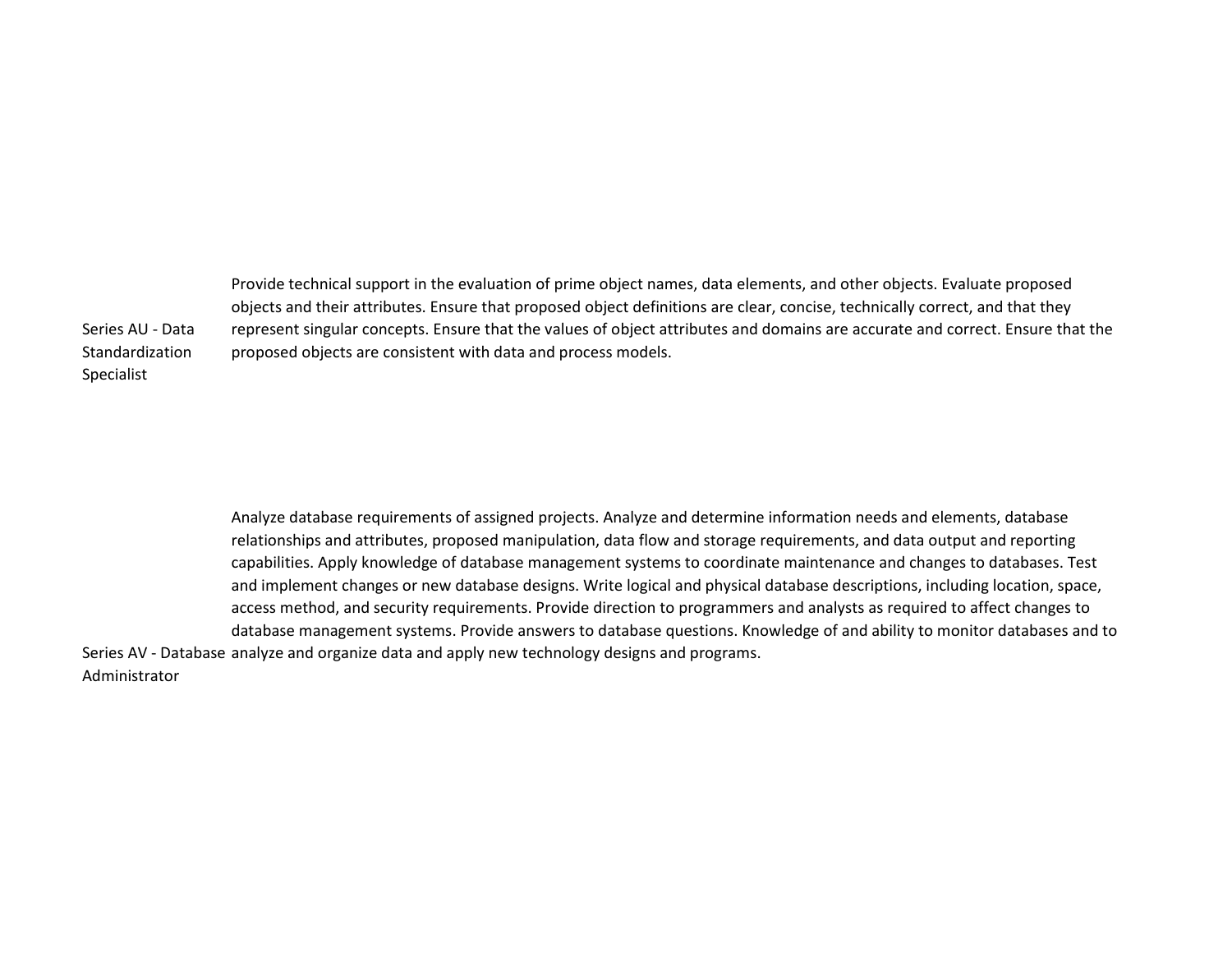Level I (AW01)  $\hat{a}\in\hat{C}$  Provide administrative support specifically dedicated to the requirements of the project team. Perform data entry, queries data research and reports generation activities. Knowledge of relational database environment. Level II (AW02) â€" Provide highly technical expertise in the use of DBMS. Evaluate and recommend available DBMS products to support validated user requirements. Define file organization, indexing methods, and security procedures for specific user applications. Test and assist in the implementation of changes or new database designs. Monitor database usage and statistics. Knowledge of relational database environment.

Series AW - Database Management Level III (AW03) â€" Manage the development of data base projects. Plan and budget staff and data base resources. When necessary, reallocate resources to maximize benefits. Prepare and deliver presentations on DBMS concepts. Provide daily supervision and direction to support staff. Extensive knowledge of relational database environment.

Specialist

These descriptions are similar in scope. The differences would be the type of education and experience required for the project or task complexity.

Level I (AX01) - Evaluate and recommend available DBMS products to meet user requirements. Determine file organization, indexing methods, and security procedures for specific user application. Commensurate experience and education. Level II (AX02) - Evaluate and recommend available DBMS products to meet user requirements. Determine file organization, indexing methods, and security procedures for specific user application. Commensurate experience and education. Level III (AX03) - Evaluate and recommend available DBMS products to meet user requirements. Determine file organization,

Series AX - Database indexing methods, and security procedures for specific user application. Commensurate experience and education. Specialist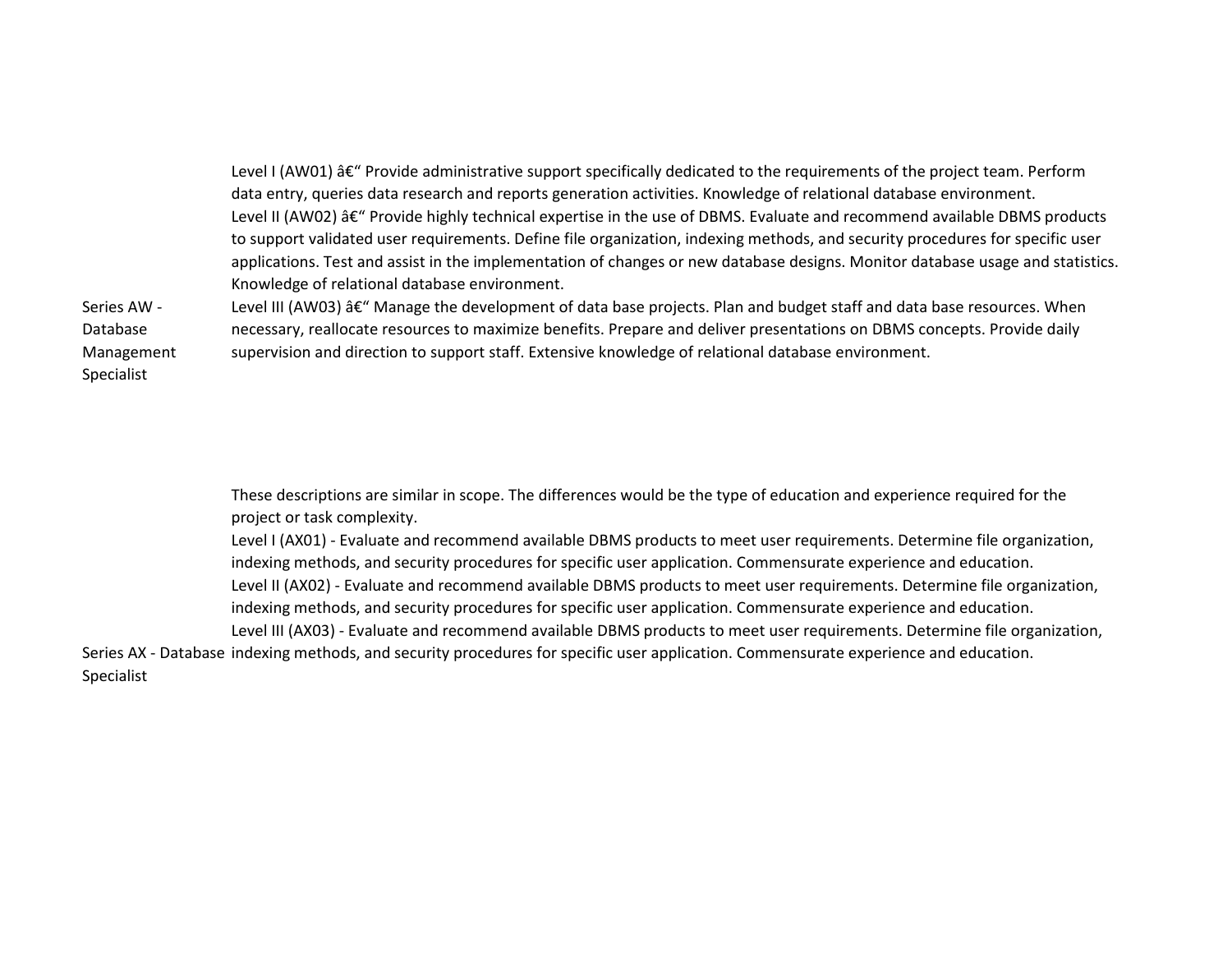Series AY - Data Warehousing Administrator Coordinate the data administration technical function for both data warehouse development and maintenance. Facilitate change control, problem management, and communication among data architects, programmers, analysts, and engineers. Establish and enforce processes to ensure a consistent, well managed, and well integrated data warehouse infrastructure.

Series AZ - Data Warehouse Analyst Design, implement and support data warehousing. Implement business rules via stored procedures, middleware, or other technologies. Define user interfaces and functional specifications.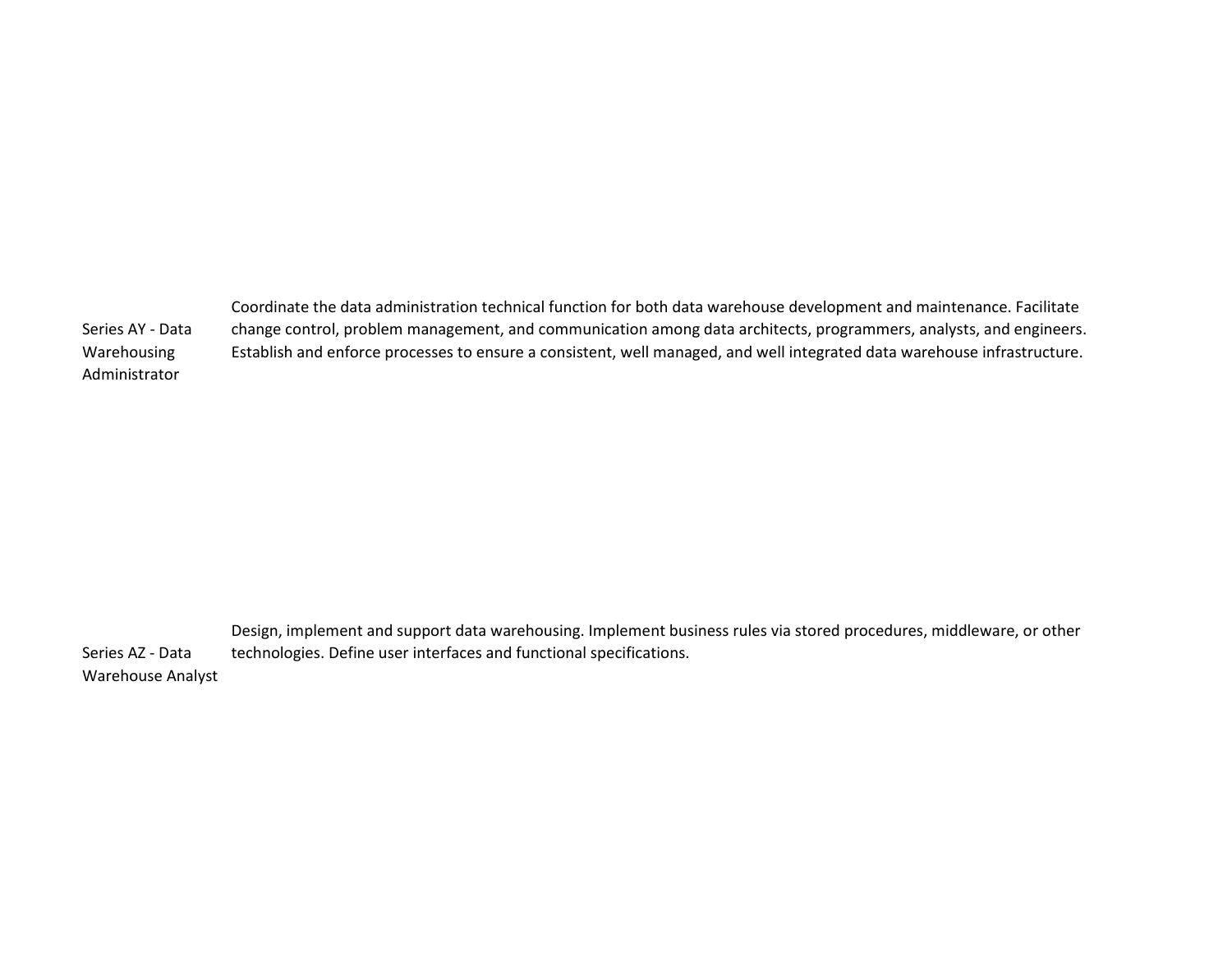Series BA - Data Warehouse Programmer Provide product support and maintenance of the data warehouse. Perform data warehouse design and construction. Prepare/implement data verification and testing methods for the data warehouse.

Series BB - Disaster recommendations to the user community and the operations group on system enhancements. Recovery Specialist Previous experience in business recovery or disaster recovery planning required. General knowledge of business processes, management structures, and technology programs/platforms are preferred. Strong verbal and written communications skills are desirable. Provide support in the development of a government agencies emergency management and business recovery plans; perform functions pertaining to the agencies business risk assessments; review and develop business recovery strategies; draft procedures for identifying failures and invoking contingency plans; create response procedures and identifying communications channels; communicate with various response teams during testing and actual execution of recovery procedures. Support the design, development, installation, implementation and administration of backup solutions. Make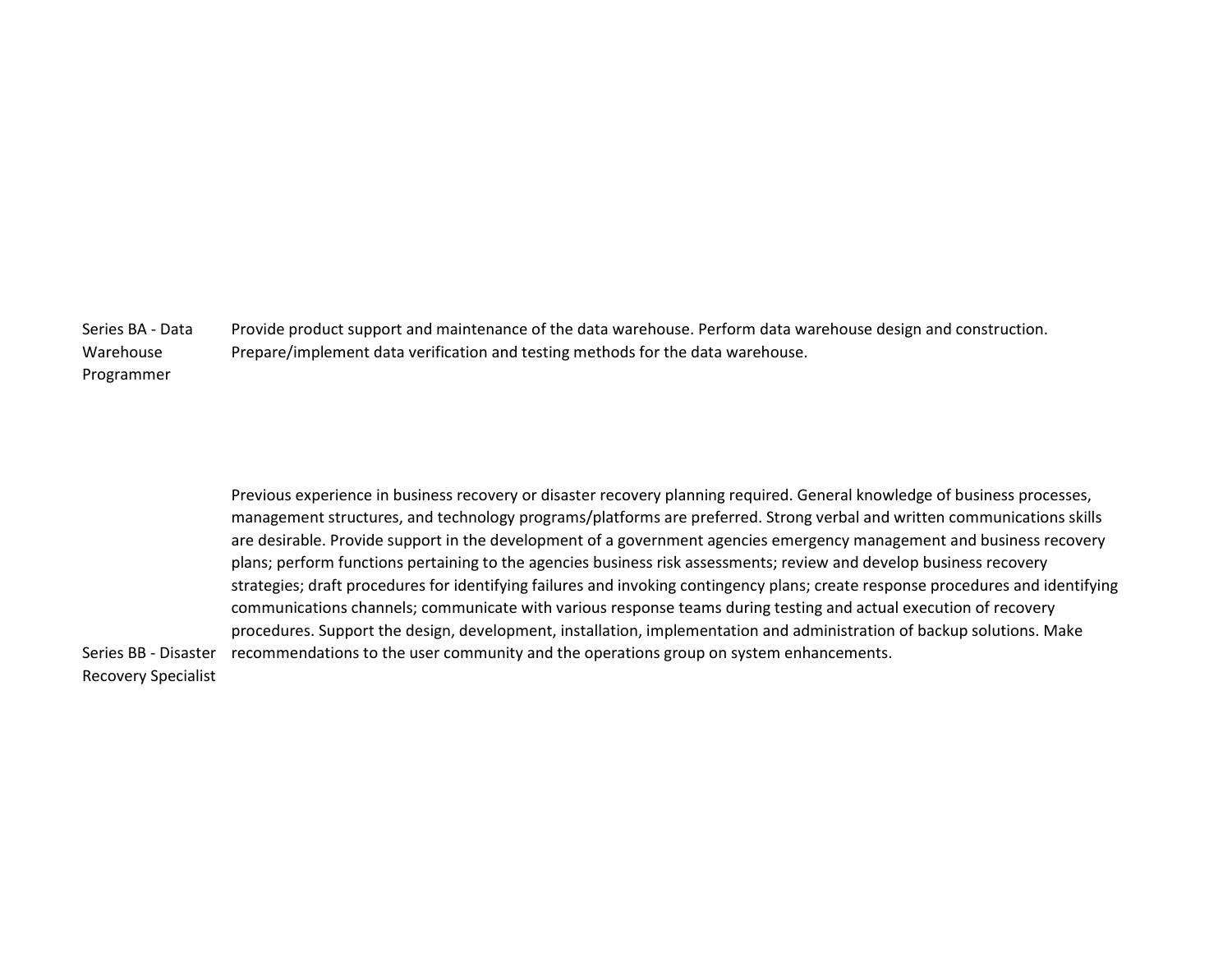Level I (BC01) - Track and maintain the location of records utilizing a personal computer based tracking system. Typically scan bar coded boxes and their locations, update tracking systems as required, archive records, ship and receive records, coordinate the pickup, storage, and delivery of records, perform records searches as requested by clients, maintain logs on the receipt and shipment of records, destroy and archive documents, and prepare periodic inventories of records. Work normally requires lifting boxes of medium weight throughout the day. Commensurate experience and education. Level II (BC02) - Track and maintain the location of records utilizing a personal computer based tracking system. Typically scan

bar coded boxes and their locations, update tracking systems as required, backup databases on a daily basis, archive records, ship and receive records, coordinate the pickup, storage, and delivery of records, monitor the movement of records through all tasks from initial receipt through final destruction or archiving, perform records searches as requested by clients, maintain logs on the receipt and shipment of records, destroy and archive documents, and prepare periodic inventories of records. Prioritize various tasks, interpret specific instructions, and apply creative problem solving techniques in a variety of situations. Work normally requires lifting boxes of medium weight throughout the day. Commensurate experience and education. Level III (BC03) - Track and maintain the location of records utilizing a personal computer based tracking system. Typically scan bar coded boxes and their locations, update tracking systems as required, backup databases on a daily basis, archive records, ship and receive records, coordinate the pickup, storage, and delivery of records, monitor the movement of records through all tasks from initial receipt through final destruction or archiving, perform records searches as requested by clients, maintain logs on the receipt and shipment of records, destroy and archive documents, and prepare periodic inventories of records. Work normally requires lifting boxes of medium weight throughout the day. Prioritize various tasks, interpret specific instructions, and apply creative problem solving techniques in a variety of situations. May supervise other document center

Series BC - Document Control Specialist

staff. Commensurate experience and education.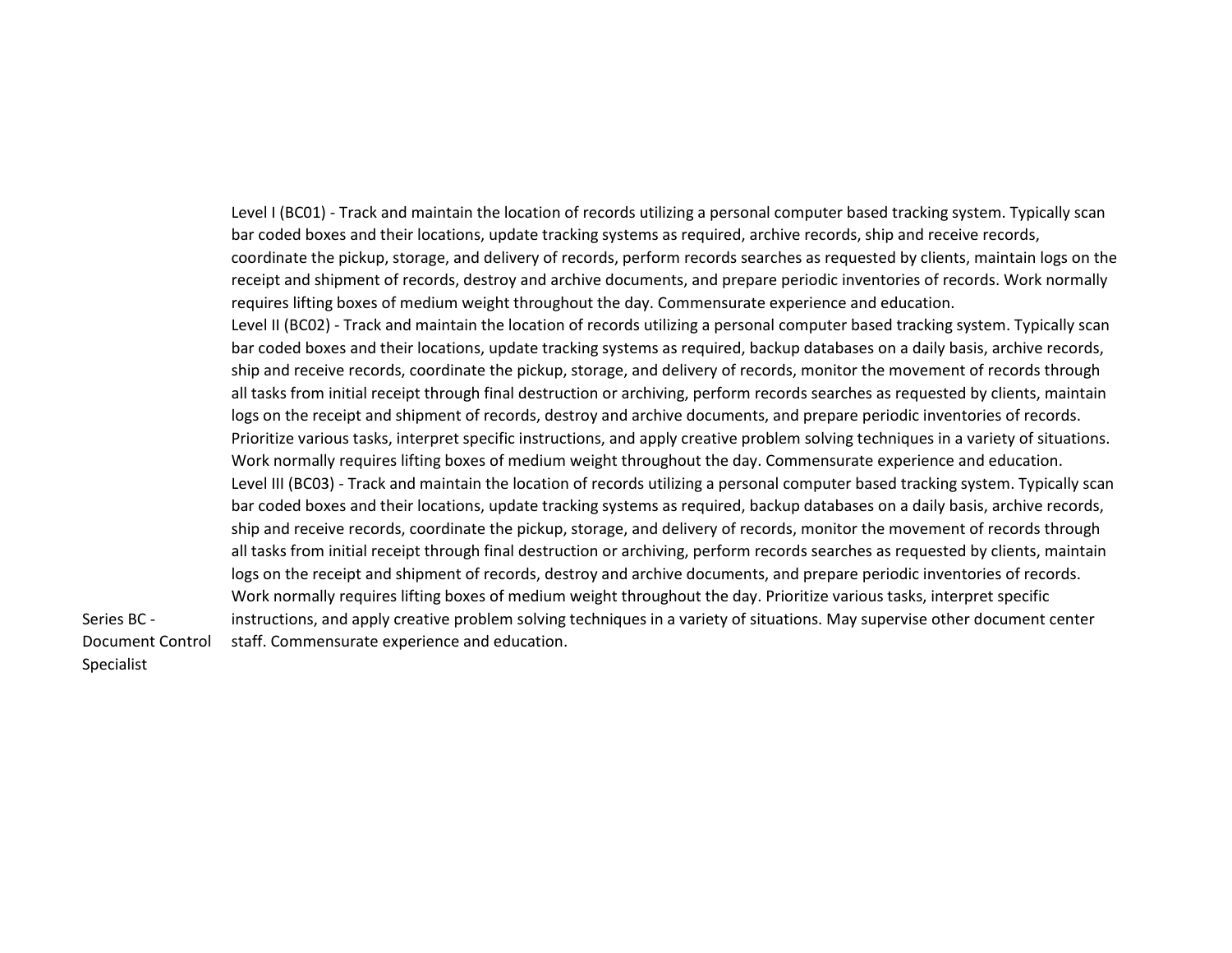Level I (BD01) - Edit, type, and prepare memoranda of a technical and/or managerial nature. Maintain logs relating to work in progress, meetings, etc. Prepare specialized communications, maintain logs on communications sent and received, arrange and log special shipments of records. Documentation will often involve flow diagrams, configuration drawings, functional systems flow diagrams, graphics, etc. Knowledge of the use of word processing software. Commensurate experience and education.

Level II (BD02) - Edit, type, and prepare memoranda of a technical and/or managerial nature. Maintain logs relating to work in progress, meetings, etc. Prepare specialized communications, maintain logs on communications sent and received, arrange and log special shipments of records. Documentation will often involve flow diagrams, configuration drawings, functional

Series BD - Document Support features such as style sheets and macros. Commensurate experience and education. systems flow diagrams, graphics, etc. Knowledge of the use of word processing software and the use of advanced software

## Specialist

Series BE - Duplicating Machine copiers including the ability to coordinate tasks and maintain accountability for vital project functions.Operator Operate one or more photocopying office machines to make copies of documents such as letters, reports, directives, manuals, articles and bulletins. Operate small binding machines. Perform clerical duties associated with the request for printing and photographic services. Prepare assembly sheets and printing requisitions with specifications for printing and binding. Track work and deliver and pick up work. Perform minor repairs and preventive maintenance. Maintain an inventory of supplies and parts needed for reproduction equipment. Coordinate repairs with vendors. Demonstrated experience operating high speed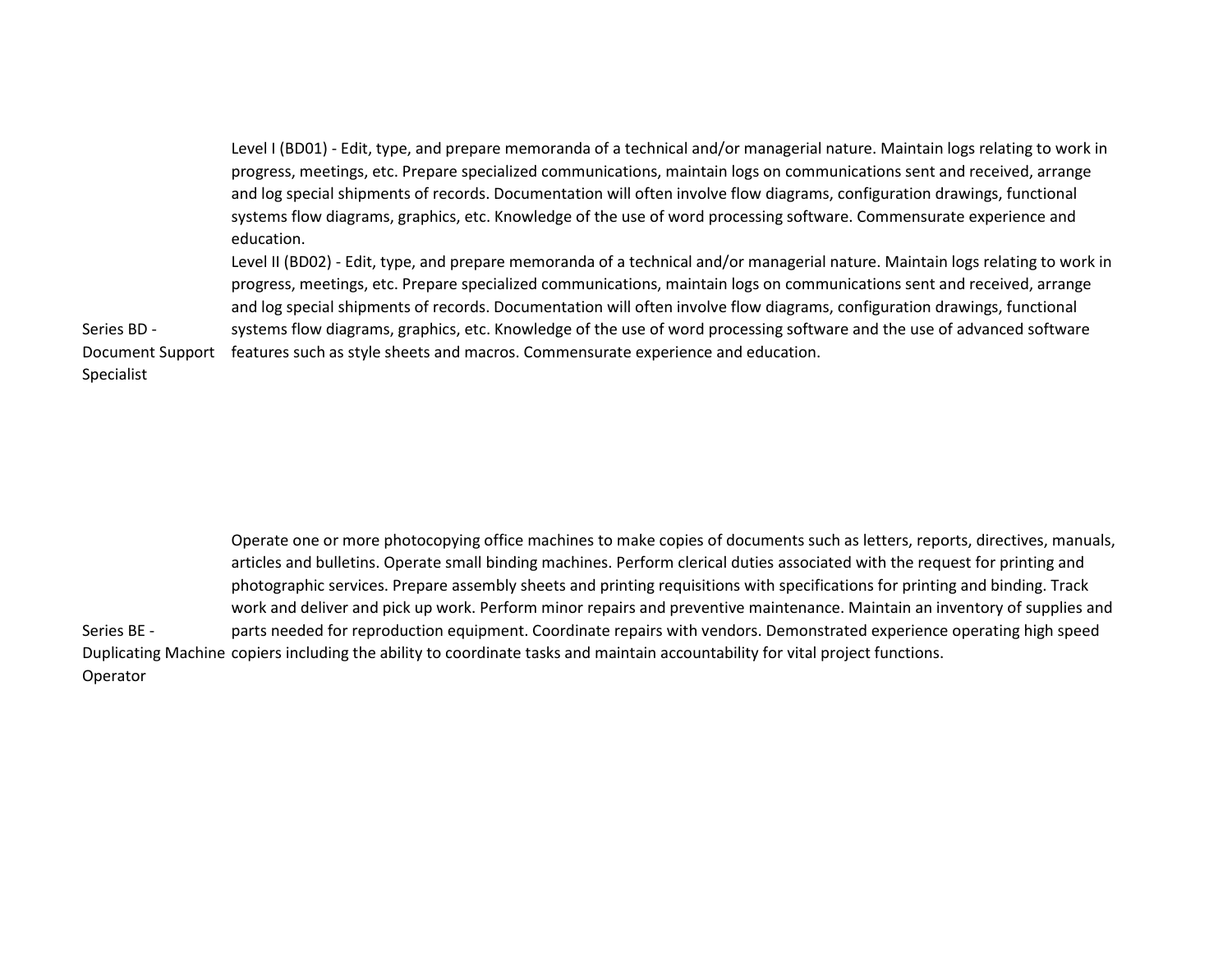Series BF - Electronic Data Interchange (EDI) Analyze, design, and develop specifications for enhancements and extensions with Electronic Data Interchange (EDI) application interfaces and maps. Coordinate EDI testing and trading partner implementation initiatives. Provide support for EDI database analysis, design, and operations. Establish and maintain communications within organization and with partners. Conduct and manage product evaluations. Provide product installation, configuration, and training. Perform systems maintenance to update records, specifications, and operating procedures of partner systems. Maintain EDI account transaction activities.

Specialist

Series BG - Electronic Meeting Technographer Support the meeting facilitator or Data Modeler in preparing and conducting meetings, and in meeting follow-up activities. Manipulate on-line electronic meeting software, such as GroupSystems V, for Business Reengineering or Process Improvement sessions. Catalog, maintain, and distribute customer session data files.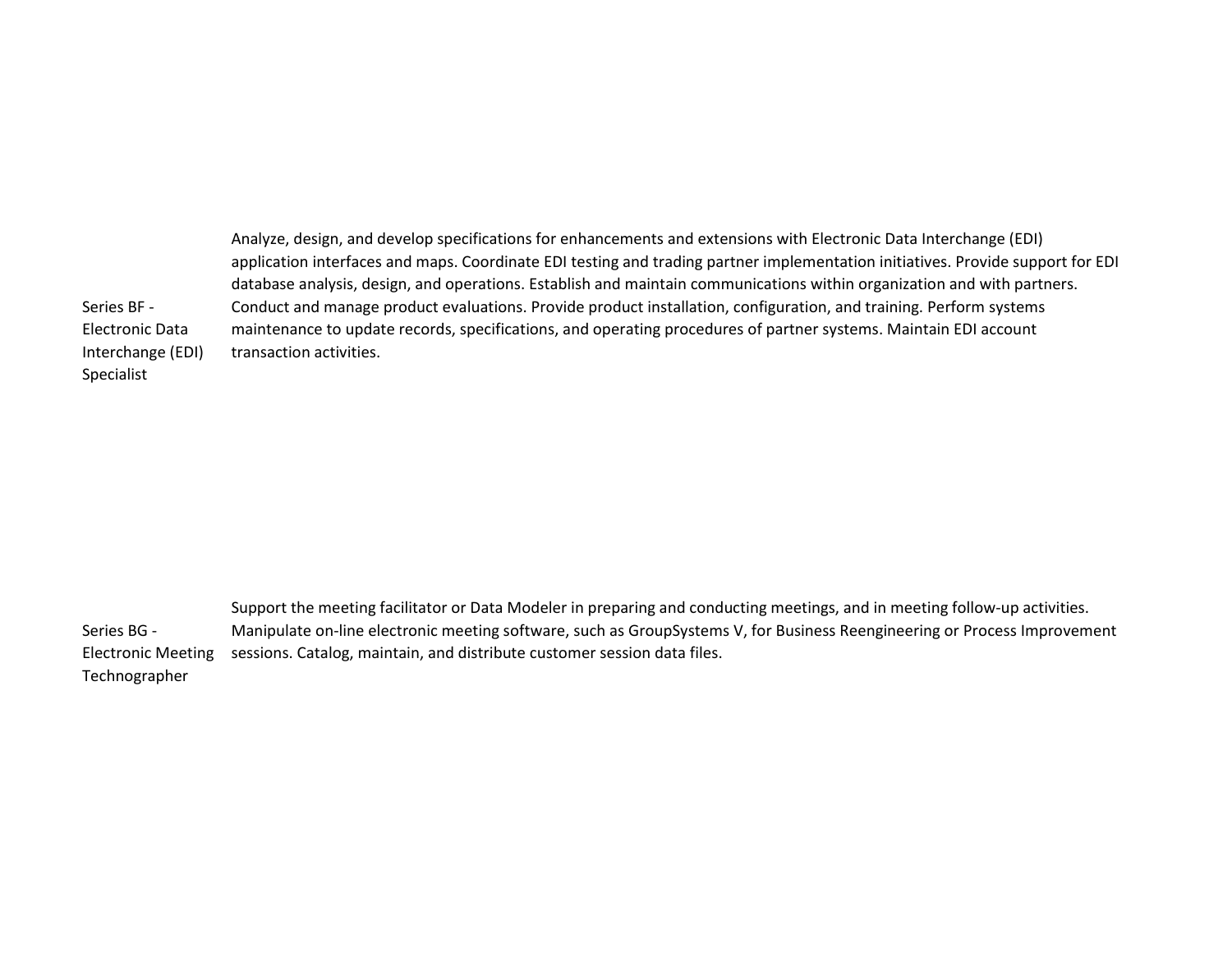Series BH - Enterprise Resource material management and logistics, supply chain management, procurement, ordering, manufacturing, decision support, and Planning (ERP) Specialist Adapt functional business requirements and processes to technical solutions based upon comprehensive enterprise application solution sets. Enterprise resource planning and management processes, include but are not limited to: knowledge management, investment analysis, data warehousing, ecommerce, return on investment analysis, human resource analysis, information dissemination.

> Assist group members of teams formed in developing information system specifications and functionality to communicate their ideas, information, and opinions more effectively. Manage the team meetings and workshops. Keep the team focused on the subject at hand to achieve objectives. Assures discussions are brought to conclusion.

Series BI - Facilitator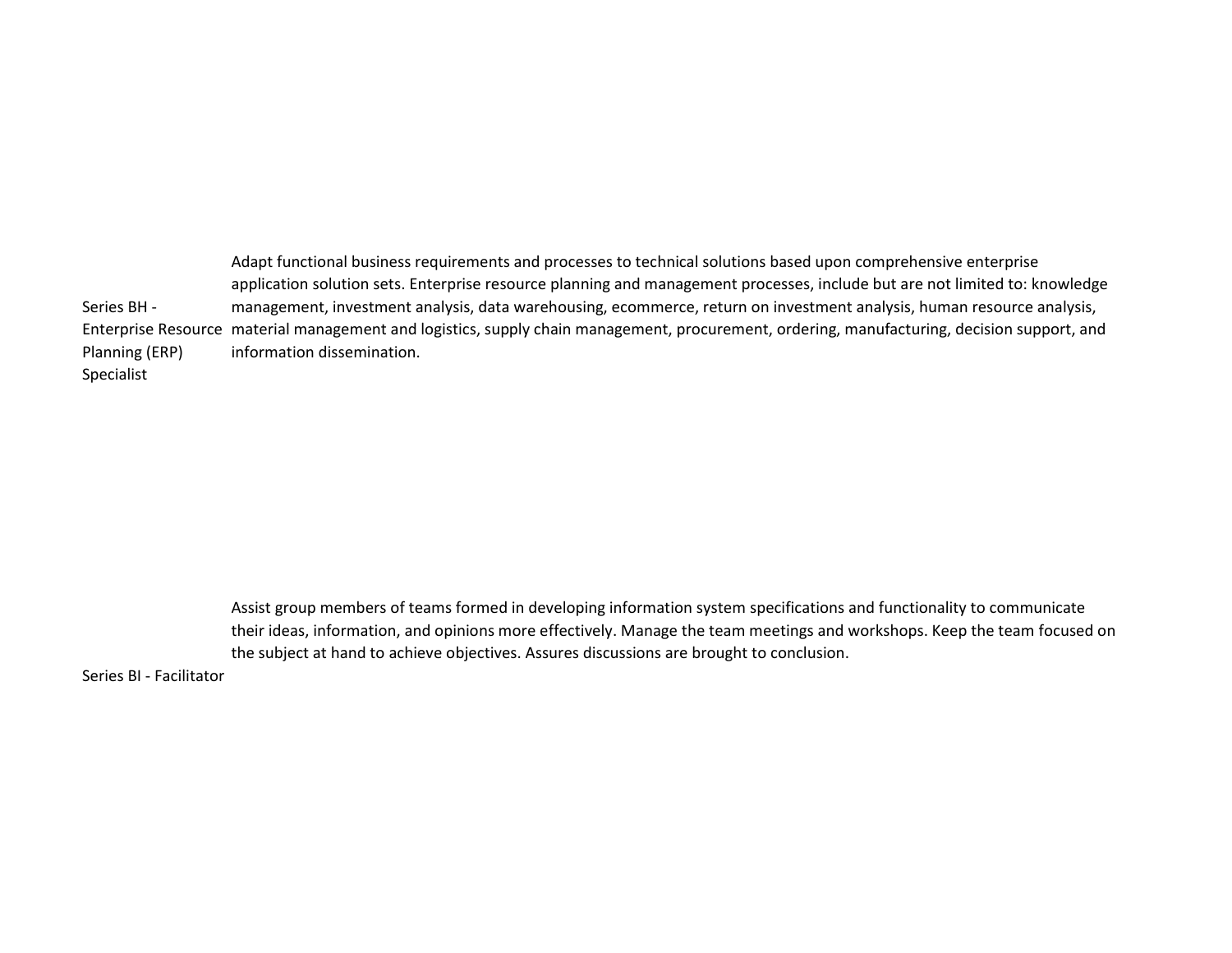Series BJ - Financial requirements. Apply applications, while adhering to established accounting principles and practices. Typically determine the feasibility of automating government financial business practices. Support definition of government financial business practices and incorporate processes into an automated solution. Assist in applying sound accounting and data processing principles. Integrate government financial business practices. Identify potential problems and solutions through analysis and recommends solutions. Work with functional specialists, vendors, and customers to effectively automate

Analyst - IT

Series BK - Level I (BK01) - Analyze user needs to determine functional and cross-functional requirements. Perform functional allocation to identify required tasks and their interrelationships. Identify resources required for each task. Level II (BK02) - Analyze user needs to determine functional and cross-functional requirements. Perform functional allocation to identify required tasks and their interrelationships. Identify resources required for each task. Provide daily supervision and direction to support staff.

Functional Analyst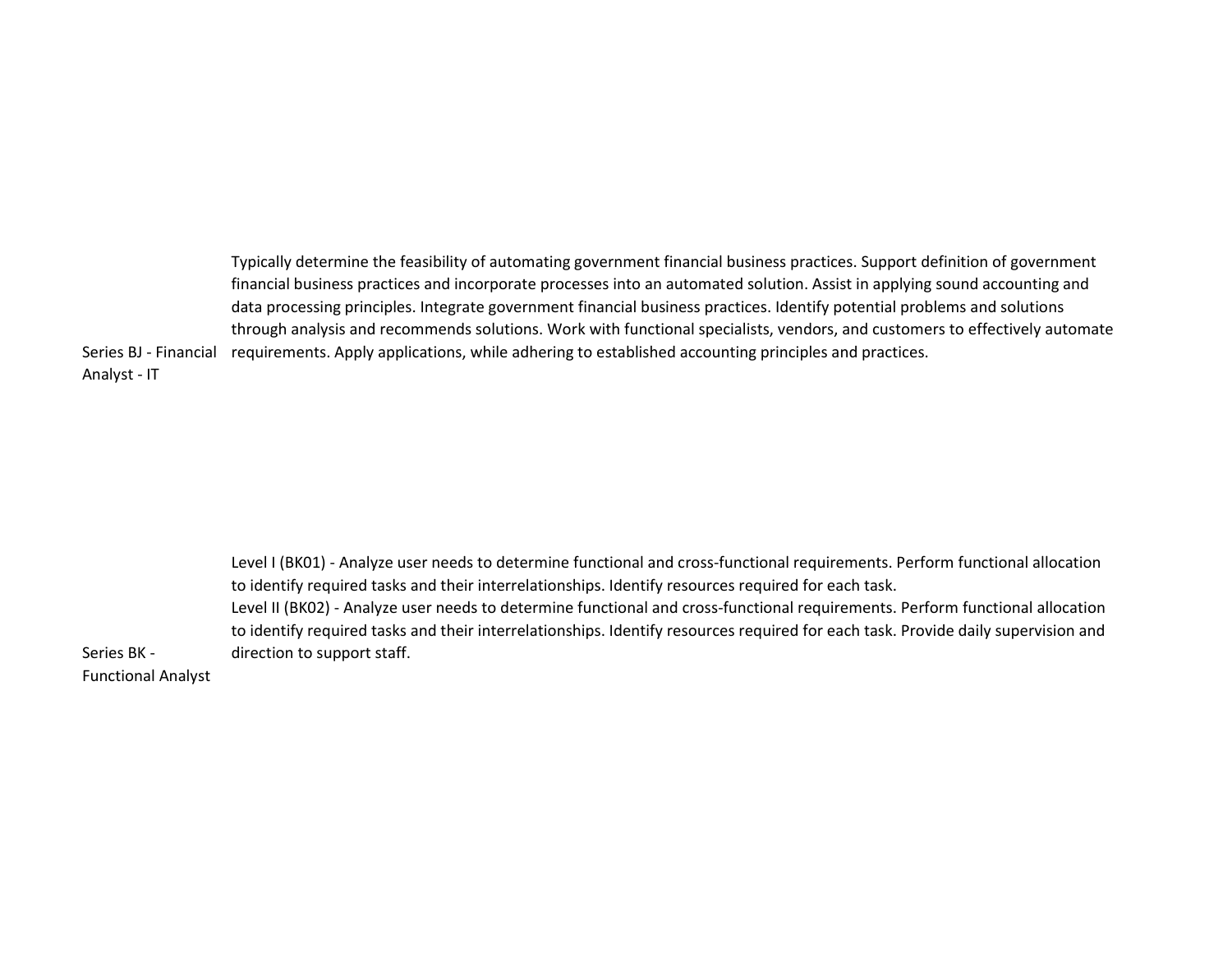Level I (BL01) - Perform simple repetitive tasks such as filing pre-coded documents in a chronological file or operating office equipment, e.g., photocopy, addressograph or mailing machine, microfilming, and electronic imaging. Normally requires an eye for detail in performing all document related tasks. Commensurate education and experience.

Level II (BL02) - Perform repetitive clerical steps performed in a prescribed or slightly varied sequence, such as coding and filing documents in an extensive alphabetical file, simple posting to individual accounts, opening mail, running mail through metering machines, and calculating and posting charges to departmental accounts. May have responsibility for preparing a variety of documents for microfilming and electronic imaging using written guidelines. Work requires an eye for detail in performing all document related tasks. Commensurate education and experience.

Level III (BL03) - Perform tasks that require the selection of the appropriate methods from a wide variety of procedures that may require an interpretation and/or adaptation of guidelines. The clerical steps often vary in type or sequence, depending on the task. Recognized problems are referred to others. Often required to assist less experienced staff in the performance of office procedures. Work requires an eye for detail in performing all document related tasks. Commensurate education and experience.

Clerk

Series BL - General

Series BM - Geographic Information System products. Provide technical support to GIS users.(GIS) Specialist Develop, maintain and update Geographic Information System (GIS) databases; obtain data from city, state, federal and private sources; receive and review maps, land parcel records and engineering documents. Identify pertinent GIS information and convert data into proper GIS formats. Ensure accuracy and completeness; enter data into databases; and update essential GIS layers and databases. Create a variety of maps and GIS related documents. Provide expertise in GIS hardware and software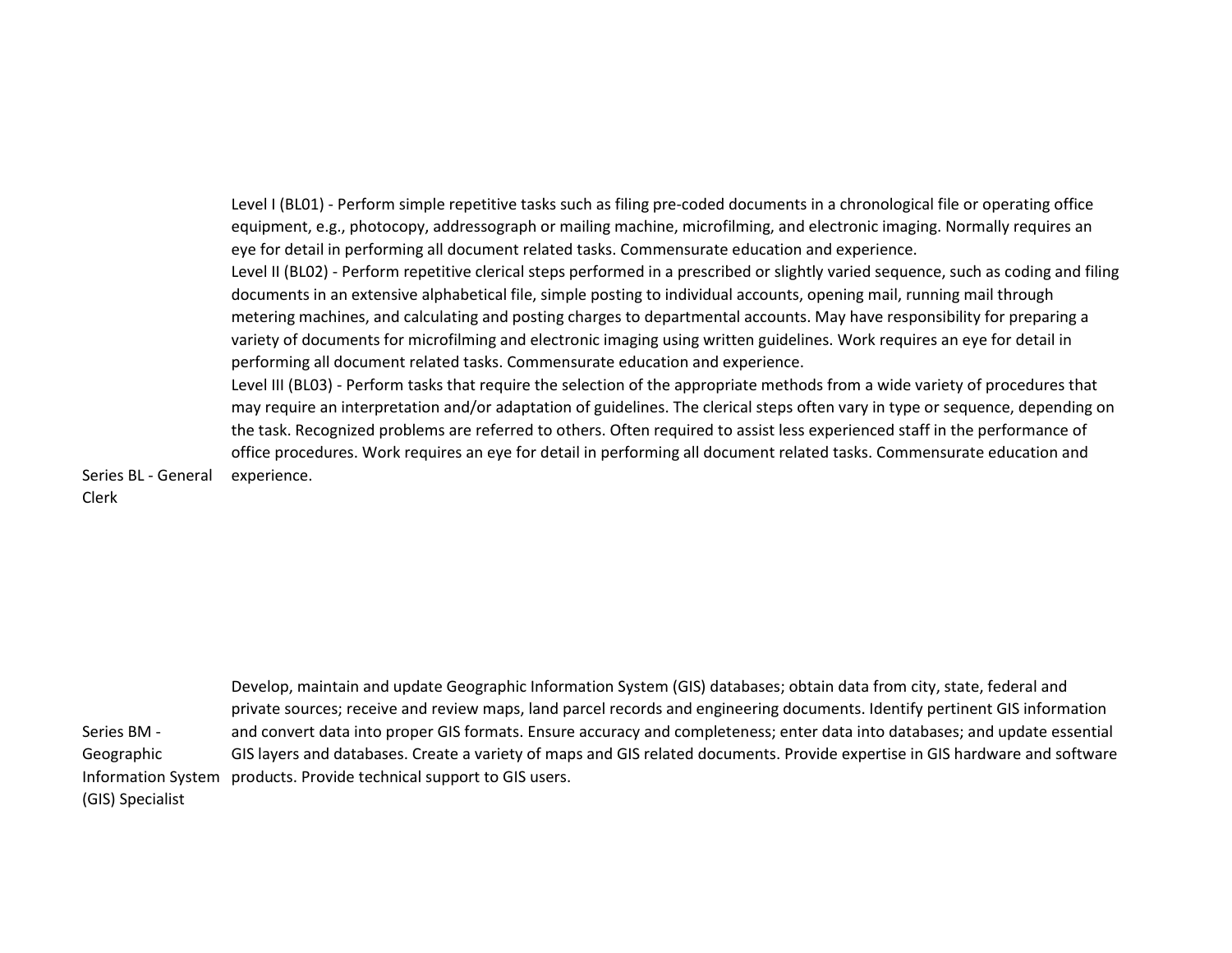Series BN - Graphical User Interface Designer Provide specialized expertise in the design and layout of graphical user interfaces, particularly, screen layouts and functionality for client-server applications (e.g. Microsoft Windows presentation screens). Conduct studies, testing and evaluation of screen prototypes for functionality, ease of use, efficiency, and accuracy.

Series BO - Graphics graphics/artwork to insure timely and efficient completion of all work products. Specialist Conceptualize, design, and develop a wide variety of information materials (technical, promotional, informational), such as forms, labels, brochures, meeting and conference handouts, slides, posters, and other presentation aids. Design other visuals such as logos, mastheads, and illustrations for articles in technical manuals, health journals, and other publications using advanced desktop publishing, page layout, and/or typesetting software to design and develop high qualify textual and graphic compositions that communicate complex technical information. Develop systems for scheduling and tracking requests for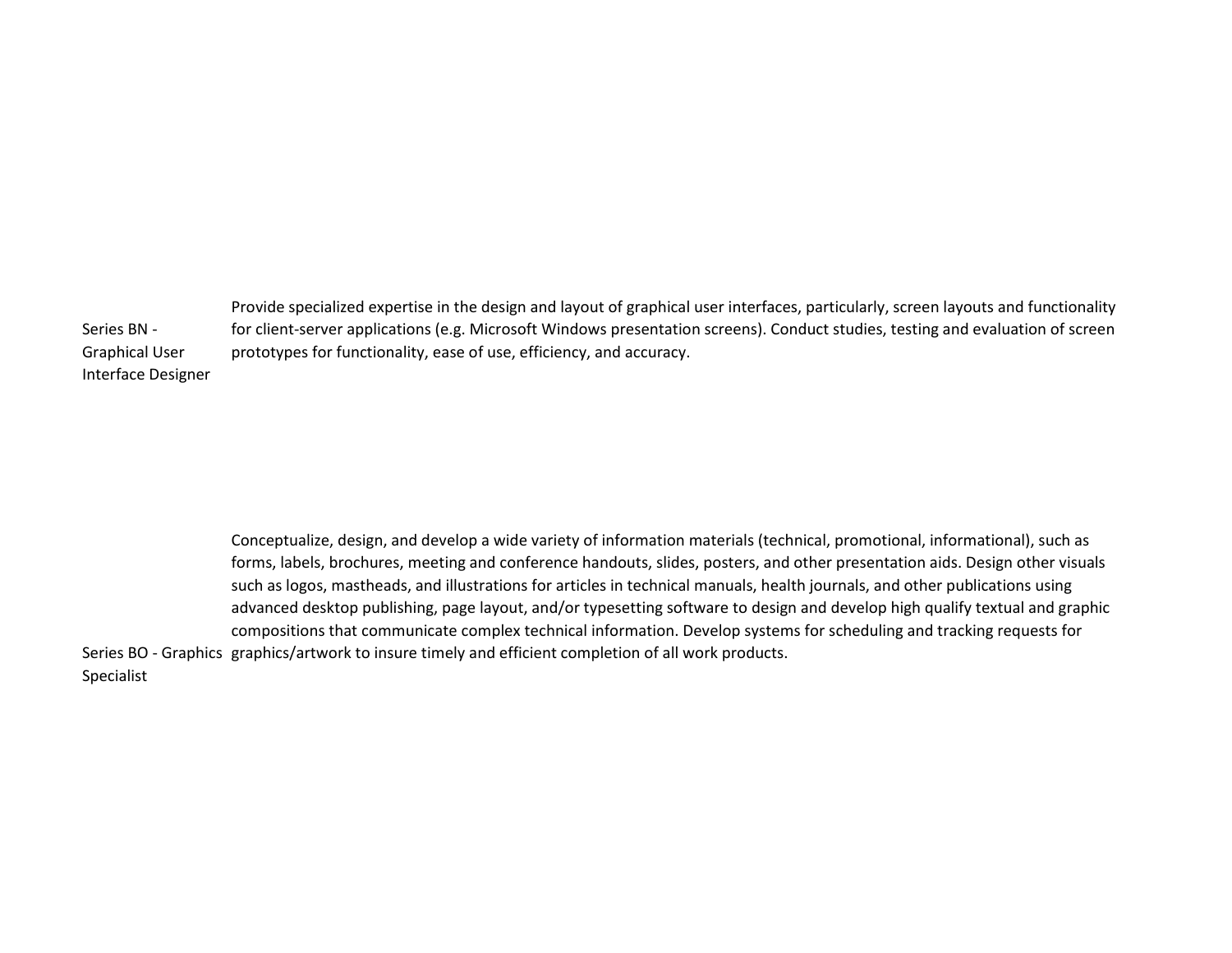Series BP - Hardware Draftsman Develop engineering drawings, using computer based drawing packages such as Aptitude. Develop engineering drawings for site plans, electrical interconnect, and mechanical plans for specialized hardware.

Level I (BQ01) - Conduct site surveys; assess and document current site network configuration and user requirements. Design and optimize network topologies. Analyze existing requirements and prepare specifications for hardware acquisitions. Prepare engineering plans and site installation Technical Design Packages. Develop hardware installation schedules. Prepare drawings documenting configuration changes at each site. Prepare site installation and test reports. Configure computers, communications devices, and peripheral equipment. Install network hardware. Train site personnel in proper use of hardware. Build specialized interconnecting cables.

Level II (BQ02) - Organize and direct hardware installations on site surveys. Assess and document current site network configuration and user requirements. Design and optimize network topologies. Analyze and develop new hardware requirements and prepare specifications for hardware acquisitions. Direct and lead preparation of engineering plans and site installation Technical Design Packages. Develop hardware installation schedules. Mobilize installation team. Direct and lead preparation of drawings documenting configuration changes at each site. Prepare site installation and test reports. Coordinate post installation operations and maintenance support.

Series BQ - Hardware Installation **Technician**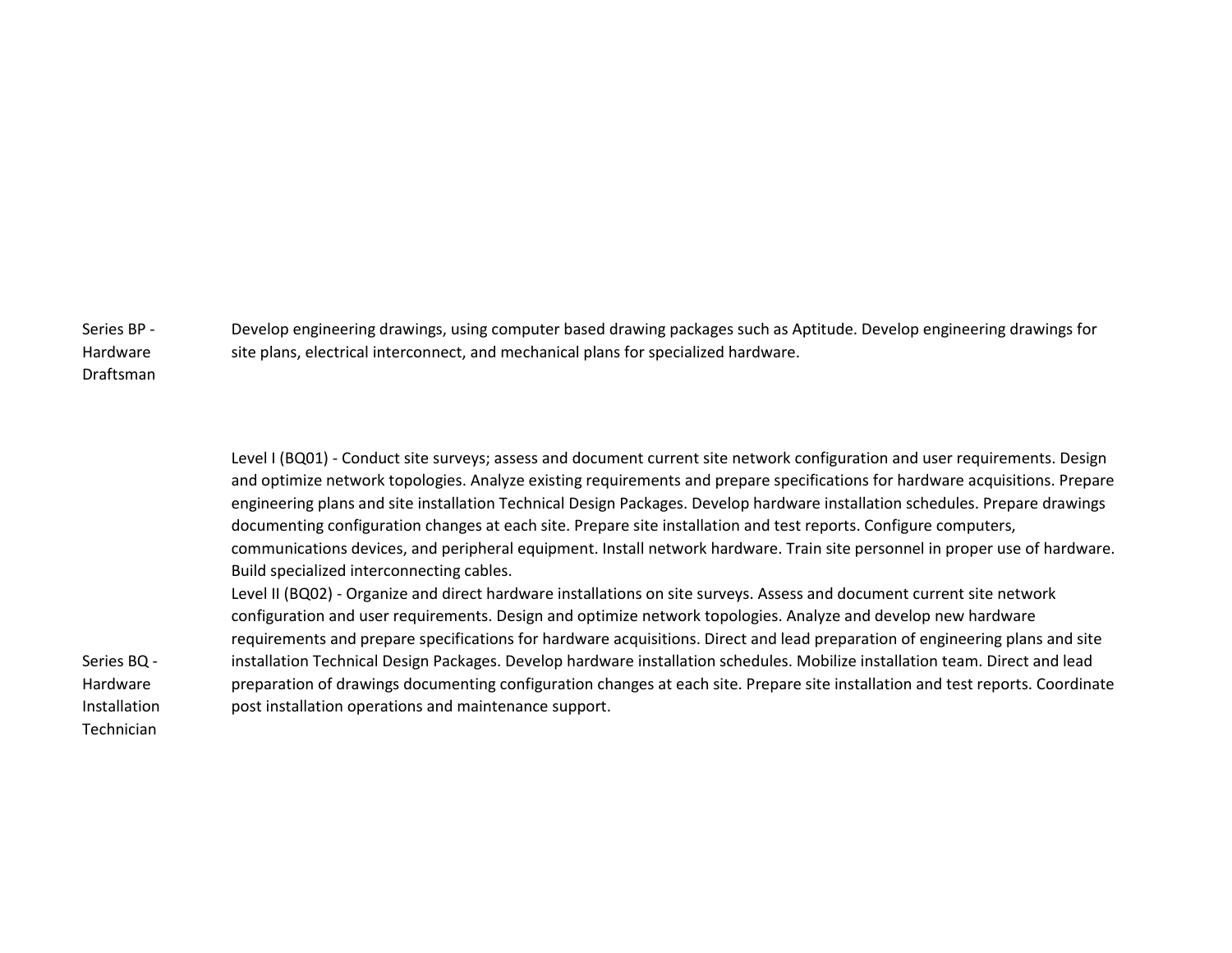Series BR - Hardware Specialist - concerning hardware. Prepare functional requirements and specifications for hardware acquisitions. Ensure that problems Information Technology Review computer systems in terms of machine capabilities and man-machine interface. Prepare reports and studies have been properly identified and solutions will satisfy the user's requirements.

Series BS - Help Desk Manager Provide daily supervision and direction to staff who are responsible for phone and in-person support to users in the areas of email, directories, computer operating systems, desktop applications for all types of computer systems, and applications developed or deployed under this contract. Serve as the first point of contact for troubleshooting hardware/software, all types of computer systems (PC and Mac), and printer problems.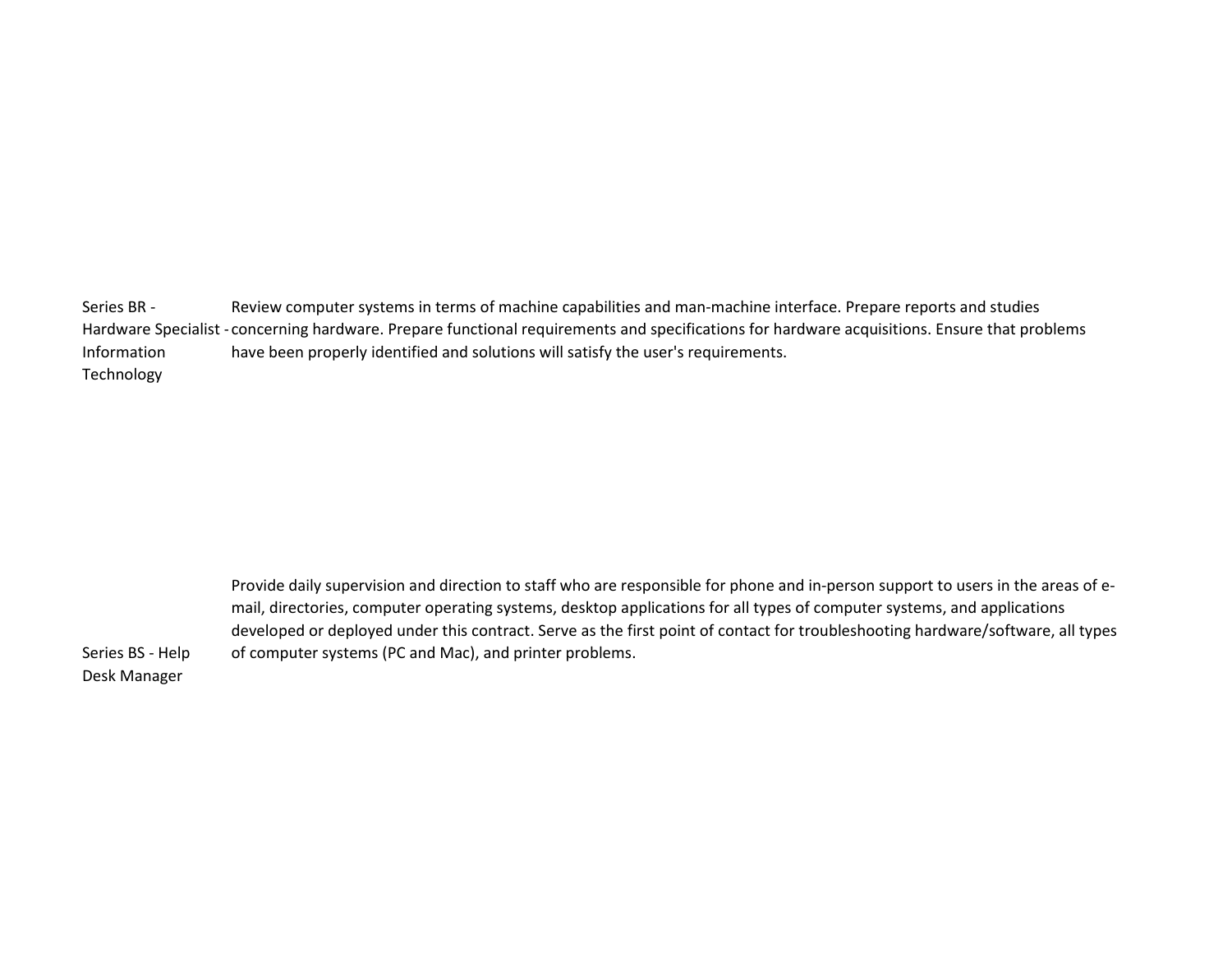Provide phone, email, web, and in-person support to users in the areas of e-mail, directories, computer operating systems, desktop applications for all types of computer systems, and applications developed or deployed under this contract. Serve as the first point of contact for troubleshooting hardware/software, all types of computer systems (PC and Mac), and printer problems.

Series BT - Help Desk Specialist

Series BU - Imaging programming and execution of software to manipulate digital images. Provide highly technical and specialized solutions to Specialist/Technicia complex imaging problems. Perform analyses, studies, and reports related to imaging. Level I (BU01) - Digitize images into databases for preservation and enhancement by imaging software. Use hardware and software to fine-tune original digital image for color and resolution and perform quality assurance. Store digital image files on various digital media. Maintain records of workflow, image creation and storage of digital files. Level II (BU02) - Digitize images into databases for preservation and enhancement by imaging software. Use hardware and software to fine-tune original digital image for color and resolution and perform quality assurance. Store digital image files on various digital media. Maintain records of workflow, image creation and storage of digital files. Develop procedures for programming and execution of software to manipulate digital images. Level III (BU03) - Digitize images into databases for preservation and enhancement by imaging software. Use hardware and software to fine-tune original digital image for color and resolution and perform quality assurance. Store digital image files on various digital media. Maintain records of workflow, image creation and storage of digital files. Develop procedures for

n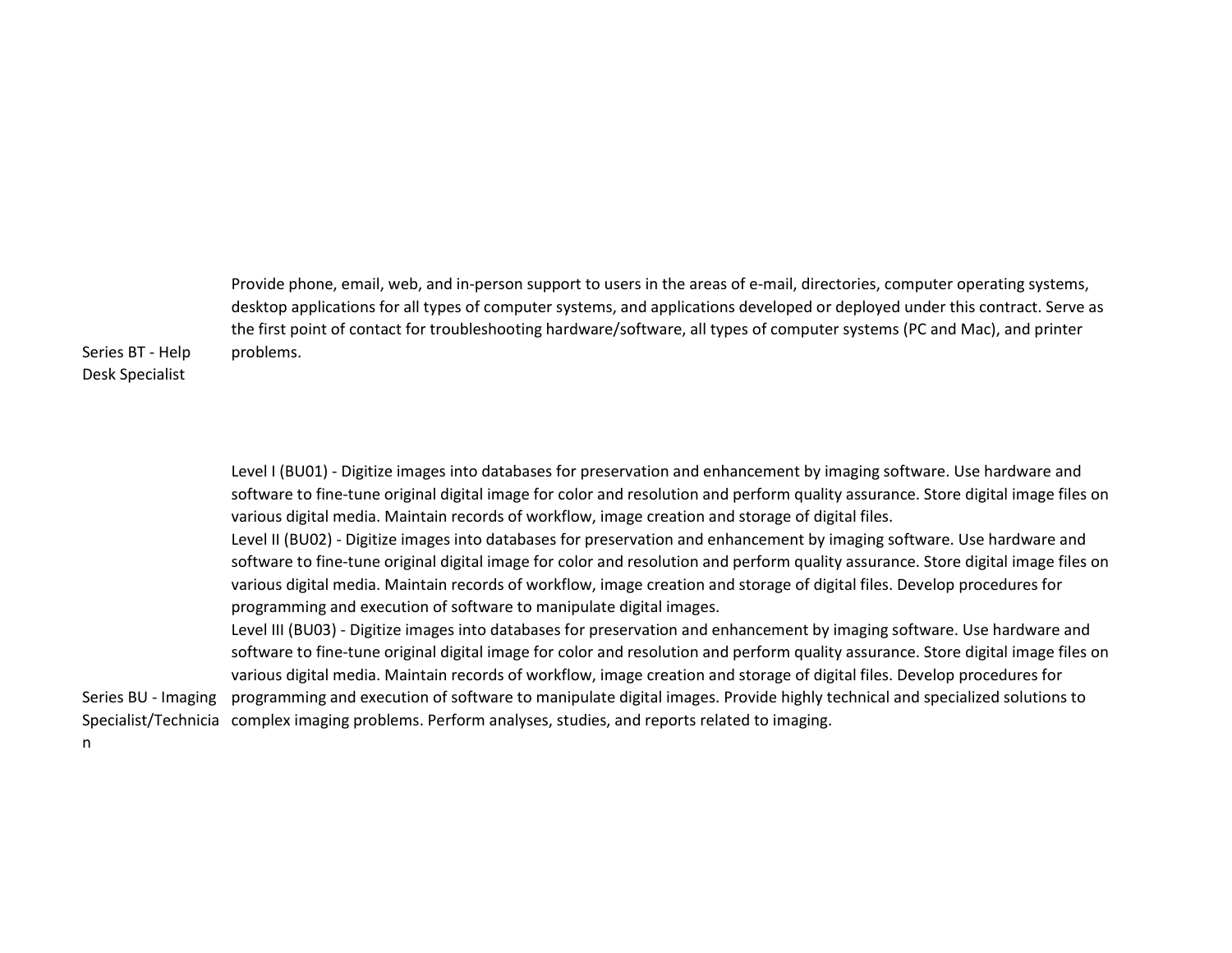Specialist/Bioinform application of advanced scientific visualization technology to public health science and practice. Provide high level expertise in the application of technology to areas of interest to government health organizations including Medical Informatics or Public Health Informatics; statistics, bio-statistics, mathematics; specific tools and data resources relevant to the federal health mission including SAS, Epi Info, etc.; applying sound quantitative data and methods to support deployment of resources for massive public health surveillance, prevention and intervention campaigns and related health activities. Provide expertise across a wide variety of IT areas as applied to public health, including information retrieval technology, decision science, web technology, data mining, expert systems, networking, public health science, and education. Provide expertise in the integration of a variety of heterogeneous public health information systems and databases the sharing and dissemination of public health information; in the interaction of information security technology and the requirements for privacy and confidentiality of public health data; in the application of the HIPAA regulations to the use of information technology in public health; in new areas of interest to public health including the information available from managed care organizations; with national and/or international standards development activities such as HL7, X12, W3C; and in the

> Level I (BW01) - Apply business process improvement practices to re-engineer methodologies/principles and business process modernization projects. Apply, as appropriate, activity and data modeling, transaction flow analysis, internal control and risk analysis and modern business methods and performance measurement techniques. Assist in establishing standards for information systems procedures. Develop and apply organization-wide information models for use in designing and building integrated, shared software and database management systems and data warehouses. Construct sound, logical business improvement opportunities consistent with corporate Information Management guiding principles, cost savings, and open system architecture objectives.

> Level II (BW02) - Apply an enterprise-wide set of disciplines for the planning, analysis, design and construction of information systems on an enterprise-wide basis or across a major sector of the enterprise. Develop analytical and computational techniques and methodology for problem solutions. Perform enterprise wide strategic systems planning, business information planning, business and analysis. Perform process and data modeling in support of the planning and analysis efforts using both manual and automated tools; such as Integrated Computer-Aided Software Engineering tools. Apply reverse engineering and re-engineering disciplines to develop migration strategic and planning documents. Provide technical guidance in software

engineering techniques and automated support tools. Provide daily supervision and direction to staff.

Series BW - Information Engineer

Series BV - Informatic

atician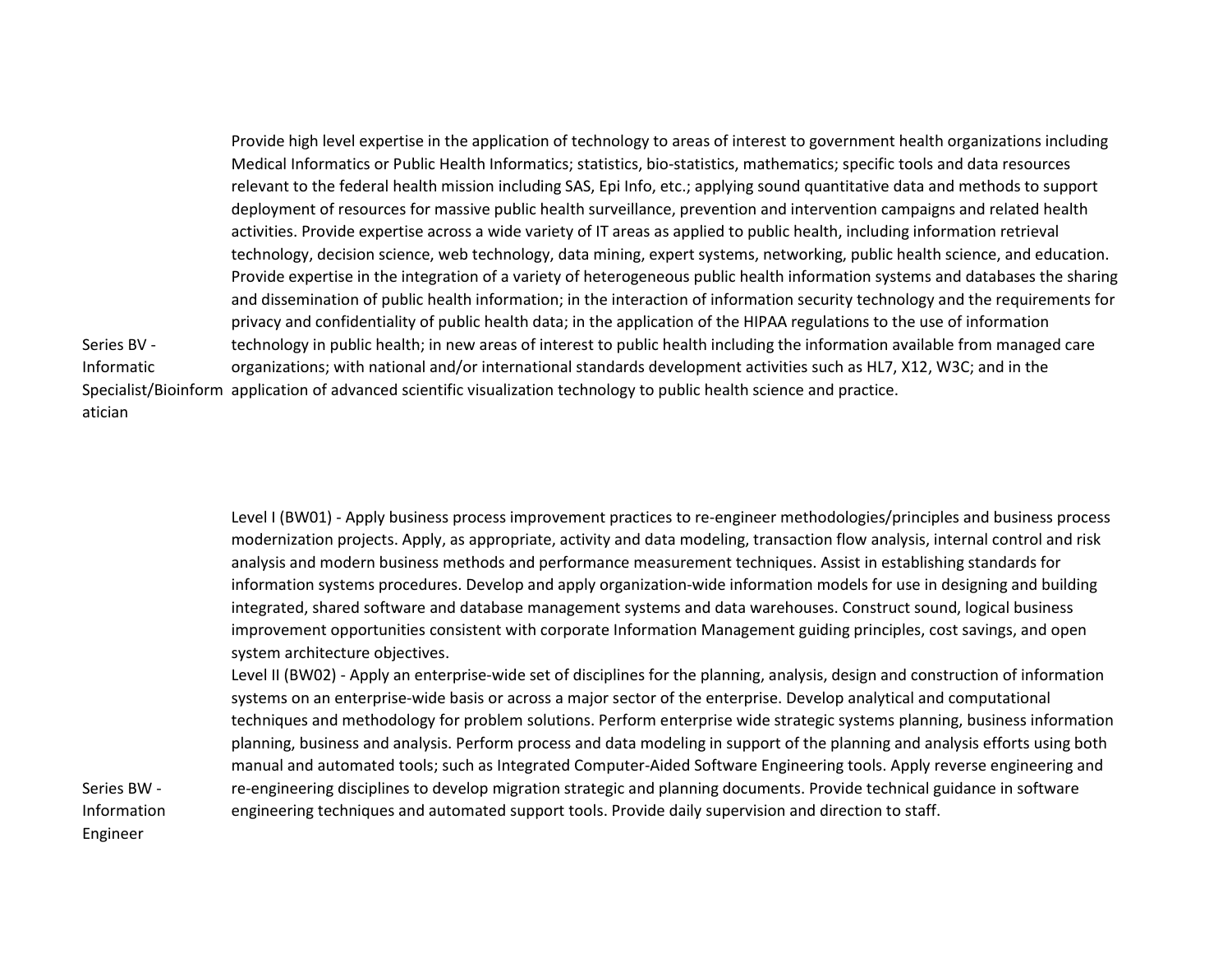Series BX - Information Resource Management Analyst Ensures problem resolution and customer satisfaction for individual task orders. Perform technical and administrative efforts for tasks, including review of work products for correctness, compliance with industry-accepted standards, federal government legislative and regulatory requirements and user standards specified in task orders. Develop requirements of IT product/service (including specifications, feasibility studies, requirement analysis, etc.) from inception to conclusion on simple to complex projects.

Series BY - Information Systems Training Provide support for coordinating, developing, and delivering computer-related training to the user community. Provide second level support and coordinate training with help desks. Provide standards, services, and guidance on IT related training programs that are designed to enable government agency personnel to use information technologies and systems more productively. Services include the development, delivery, and/or coordination of training courses and materials that address specific agency needs. Possess thorough knowledge of appropriate hardware and software (ex. - PCs, Microsoft (MS) Windows, MS Office, and applications such as from SAP and Peoplesoft). Understand computer functions and related technical terminology and how they are applied in everyday business situations. Possess exceptional interpersonal skills and superior oral and written communication skills.

Specialist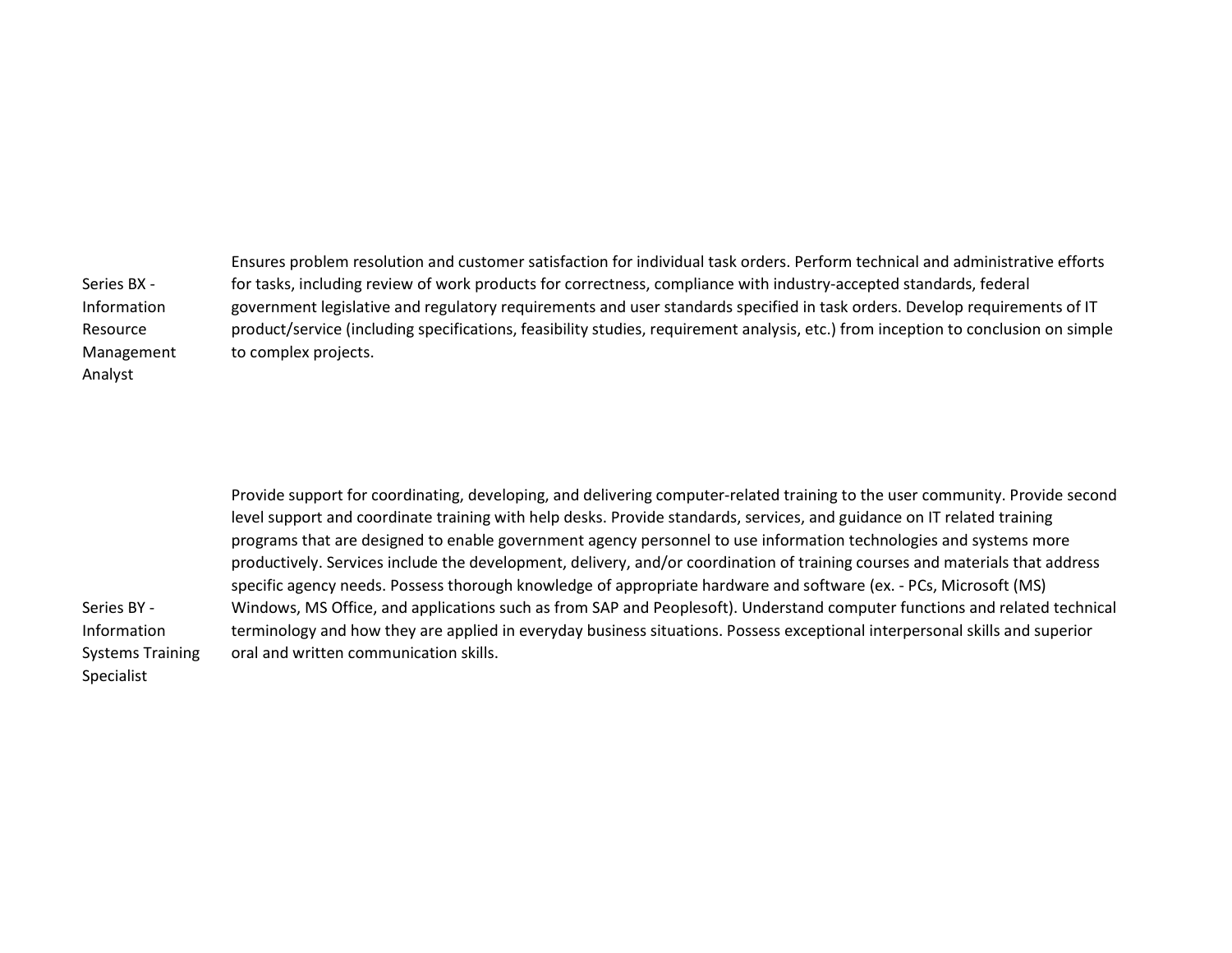Series BZ - IT Policy/Legislative Specialist Assist in interpreting and implementing IT public policy initiatives. Typical support includes assistance with long-term strategy development, tracking legislation, and making policy recommendations. Meet with client often on a daily basis to relay progress and establish priorities.

Series CA - IT Strategic/Capital Planner Provide strategic planning of large projects or a significant segment of a strategic planning portion of a large complex project. Provide the overall approach to clarify mission statements so they can be used as springboards in envisioning their desired future. Assist in developing mission and vision statements, subsequent goal delineation, provide guidance for building operational plans and specifying measurable outcomes to include capital outlay planning efforts in a consolidated strategic planning process and prioritizes those initiatives. Assist in preparation of key strategic planning documentation, including Office of Management and Budget (OMB) Form 300.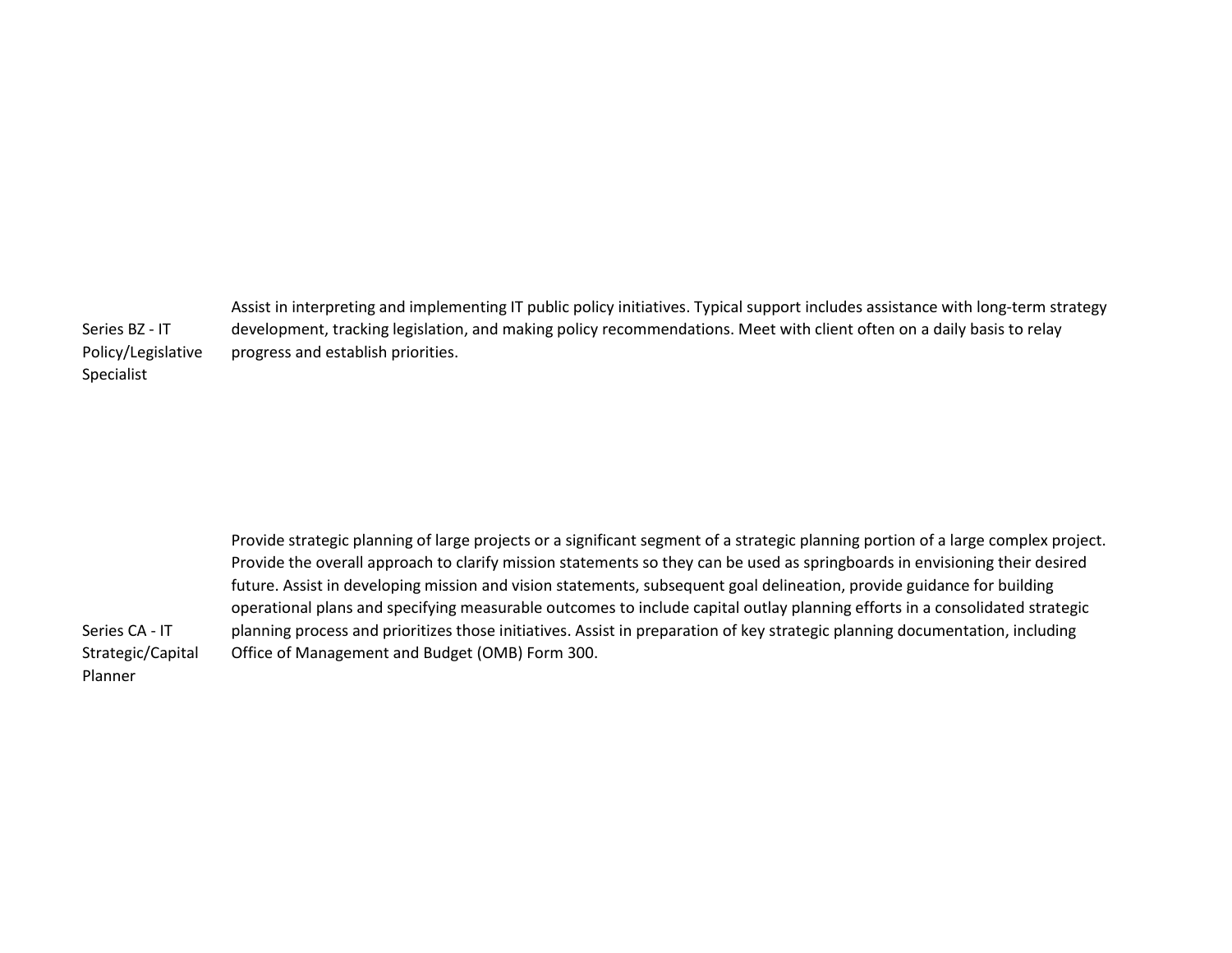Assist in the design, development, and implementation of Knowledge Management (KM) strategies. Apply expertise in KM tools and deploy information management and content management strategies and experience. Comprehend and recognize key barriers to KM behavioral change and develop effective change management programs. Analyze business processes, interview stakeholders, and evaluate strategic and IT plans to develop KM programs. Develop KM governance structures and processes for implementing KM programs and systems and provide consulting thought leadership on current best practices in KM, portal design, and intellectual capital and content management.

Maintain library collections of books, serial publications, documents, audiovisual, and other materials and assist groups and individuals in locating and obtaining materials. Furnish information on library activities, facilities, rules and services. Explain and assist in the use of reference sources, such as card or book catalog or book and periodical indexes to locate information. Issue and receive materials for circulation or use in library. Assemble and arrange displays of books and other library materials. Maintain reference and circulation materials. Answer correspondence on special reference subjects. Assist in the development of library policy and procedures. Plan, implement, evaluate services, and develop service standards.

Series CC - Librarian

Series CB - Knowledge Management Specialist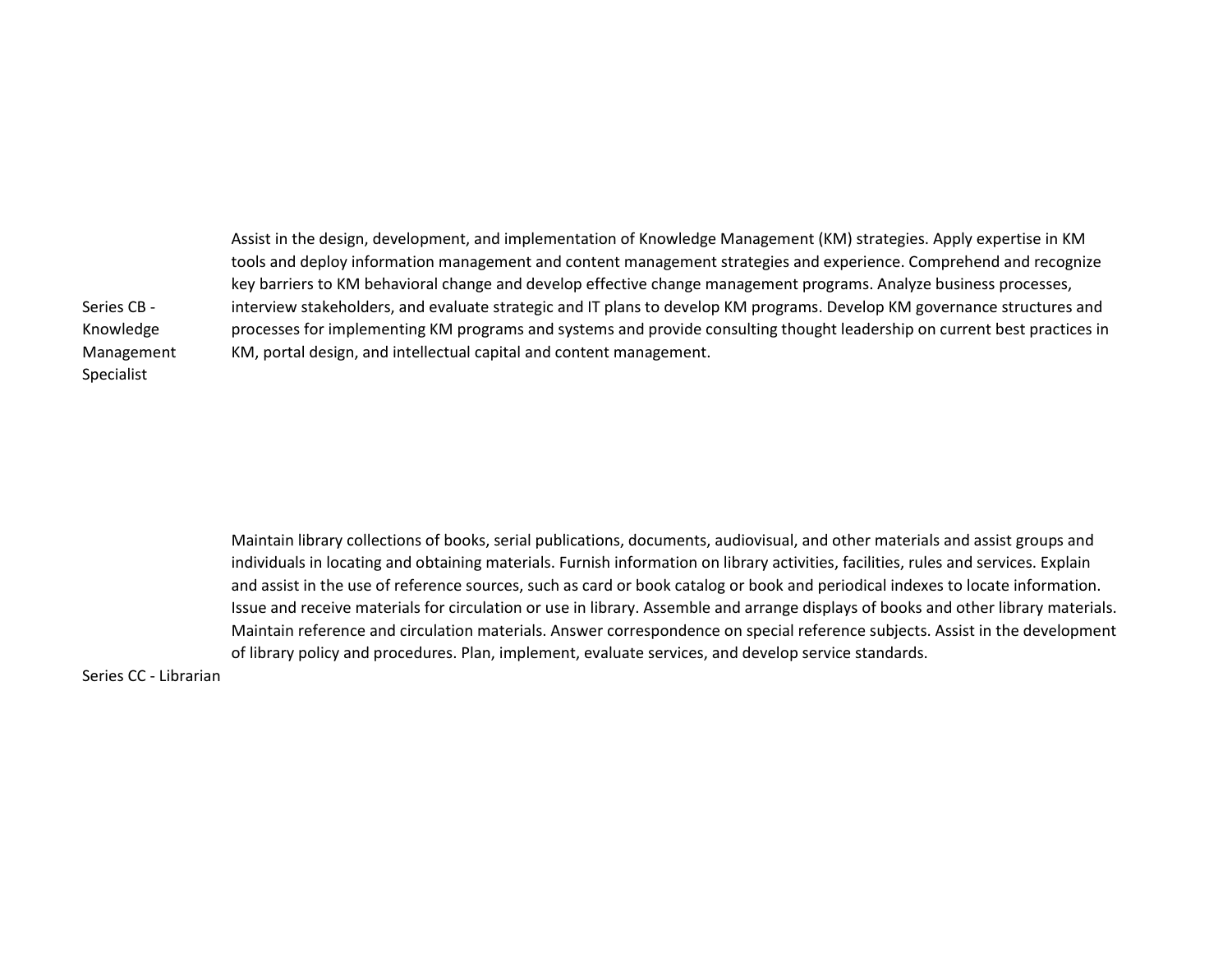Series CD - Librarian or reserve desk operation of circulation department. Provide information service, such as answering questions regarding card catalogs, and assist in the use of bibliographic tools, such as Library of Congress catalog. Perform routine cataloging of library materials. File cards in catalog drawers according to system used. Answer routine inquiries, and refer people requiring professional assistance to the Librarian. Verify bibliographic information on order requests. Work or direct workers in maintenance of stacks or in section of department or division, such as ordering or receiving section of acquisitions department, card preparation activities in catalog department, or limited loan

**Technician** 

|                     | Provide technical analysis and verify the accuracy of invoices to ensure that full and accurate services and features are as   |
|---------------------|--------------------------------------------------------------------------------------------------------------------------------|
|                     | requested. Input and validate service orders. Analyze vendor invoices, customer inventories of service and equipment, and      |
|                     | service orders to assure rates are correct and in compliance with quoted prices and dates of service. Reconcile invoice and    |
| Series CE - Medical | inventory records, ensuring accuracy of International Statistical Classification of Diseases and Related Health Problems (ICD) |
| Billing/Account     | codes, if necessary, and advise the customer of discrepancies that could affect payment of invoices. Operate and update        |
| Management          | various data bases relative to task order and inventory maintenance.                                                           |
| Specialist          |                                                                                                                                |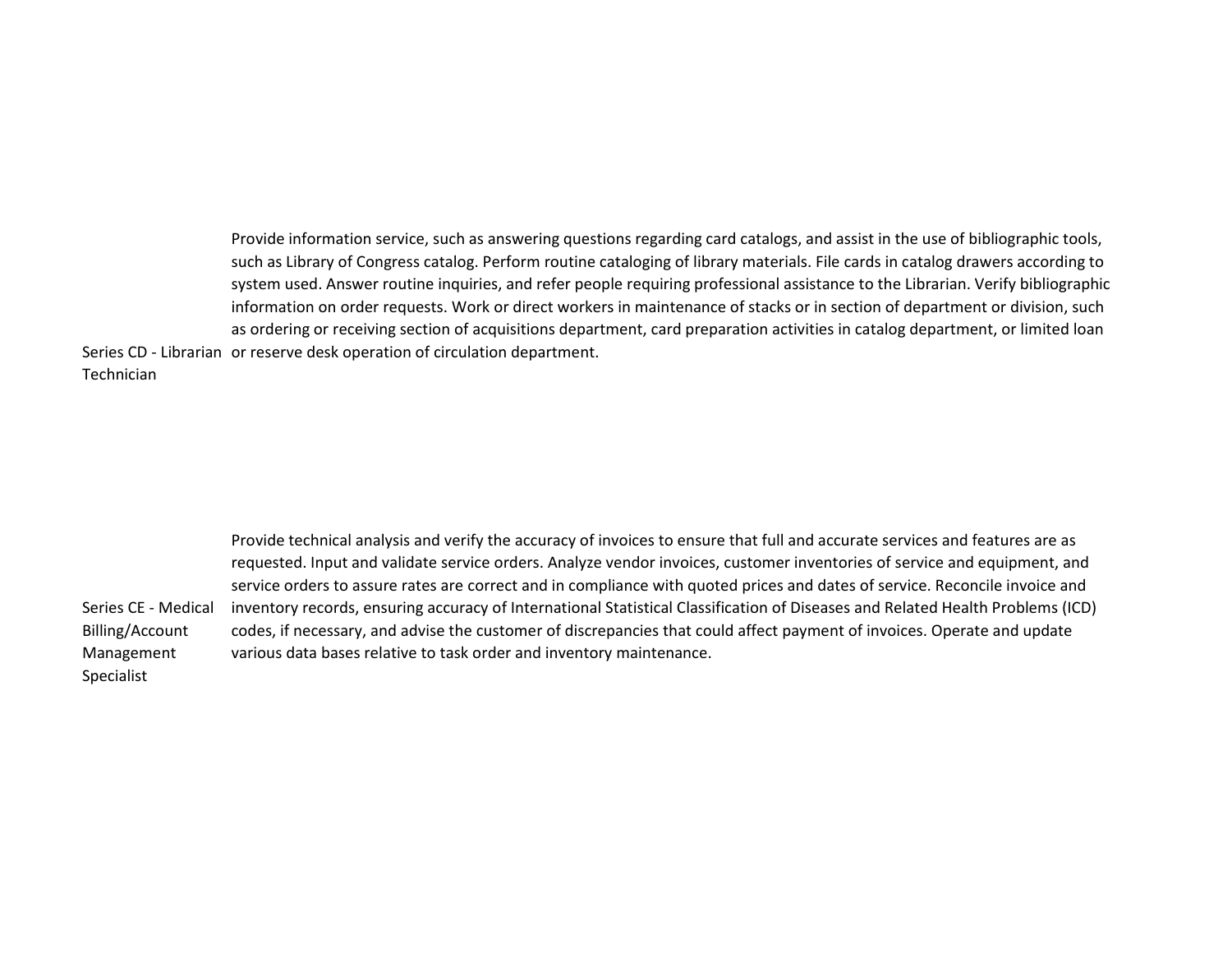Series CF - Modeling Specify, design, develop, implement, and support projects that focus on dynamic or static modeling and simulation. Provide and Simulation Specialist expertise in the application of modeling and simulation to design, engineering analysis, and control applications.

Series CG - Network communications protocols: and network hardware devices. Administrator Support the installation, implementation, troubleshooting, and maintenance of agency wide-area networks (WANs) and localarea networks (LANs). Assist in designing and managing the WAN infrastructure and any processes related to the WAN. Provide Production Support of the Network, including: day-to-day operations, monitoring and problem resolution client Networks. Provide second level problem identification, diagnosis and resolution of problems. Support the dispatch of circuit and hardware vendors involved in the resolution process. Support the escalation and communication of status to agency management and internal customers. A working knowledge is desirable in various software systems and architectures,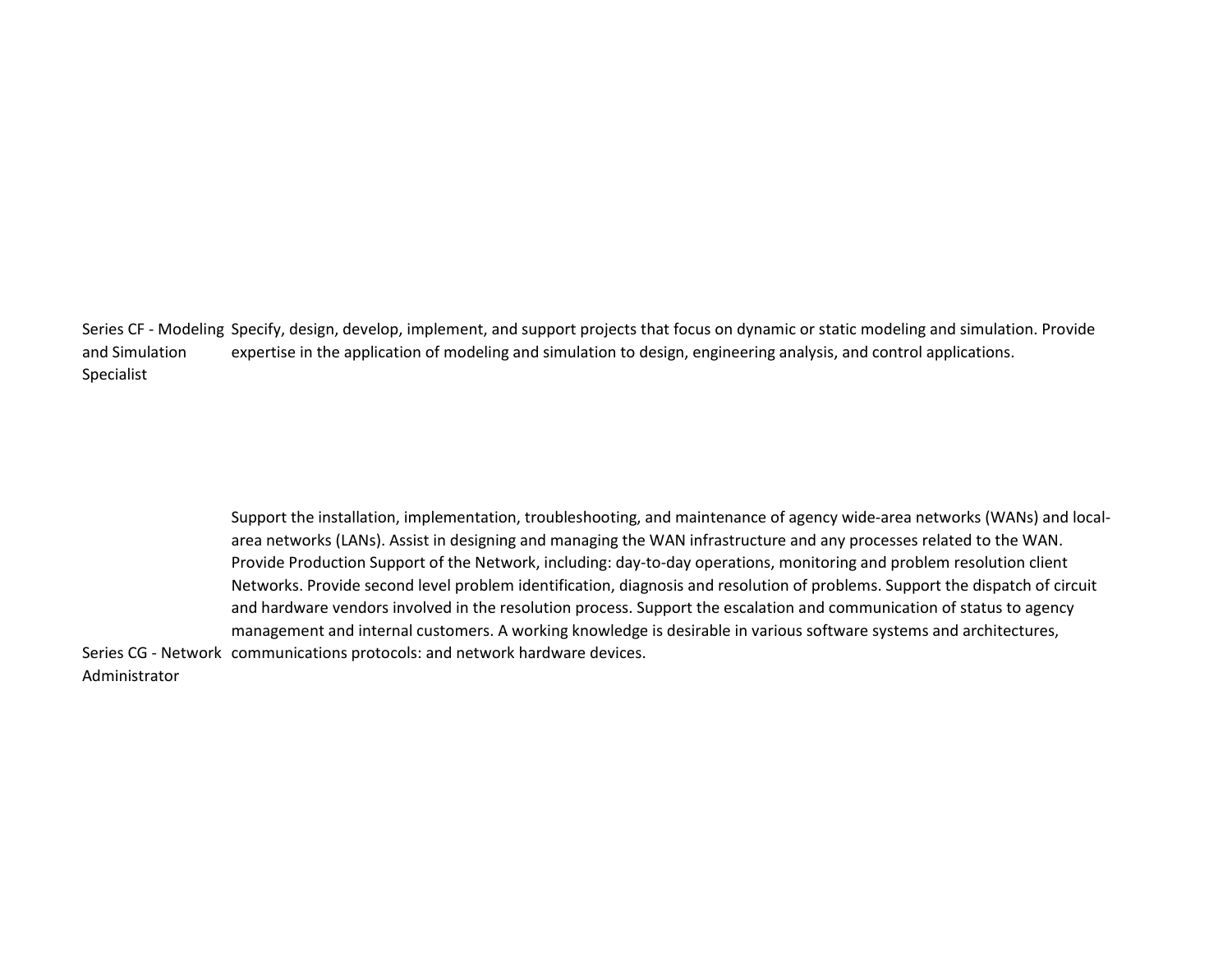Series CH - Network site plans, network configuration and design. Draftsman Develop engineering drawings, using computer based drawing packages such as Aptitude. Develop engineering drawings for

Series CI - Network Direct and lead preparation of drawings documenting configuration changes at each site. Prepare site installation and test Installation **Technician** Level I (CI01) - Conduct site surveys. Assess and document current site network configuration and user requirements. Design and optimize network topologies. Follow engineering plans and site installation Technical Design Packages. Develop installation schedules. Work with network installation team. Assist in the preparation of drawing and documenting configuration changes at each site. Prepare site installation and test reports. Level II (CI02) - Organize and direct network installations on site surveys. Assess and document current site network configuration and user requirements. Design and optimize network topologies. Direct and lead preparation of engineering plans and site installation Technical Design Packages. Develop installation schedules. Mobilize network installation team. reports. Coordinate post installation operations and maintenance support.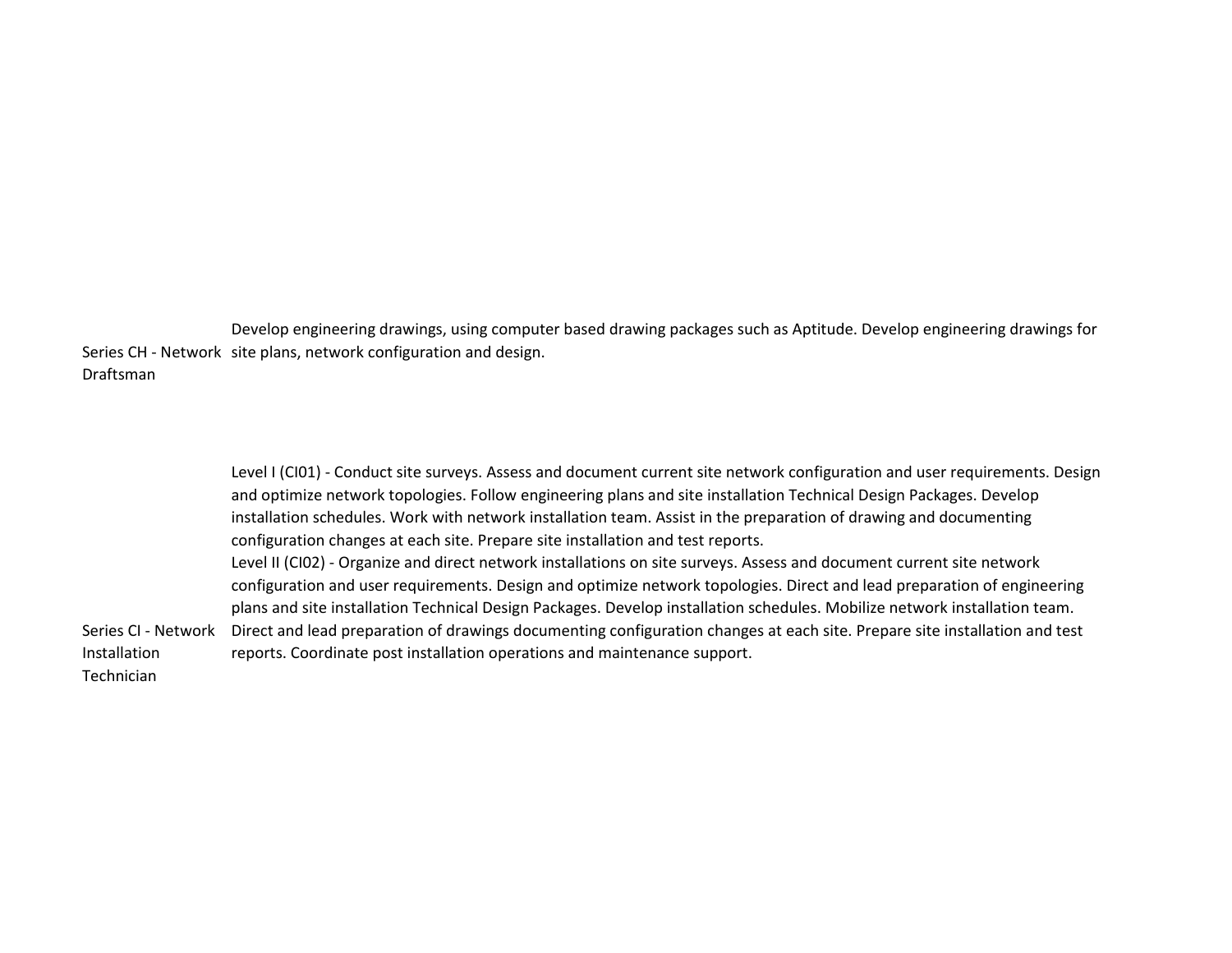Series CJ - Network administration. Require general knowledge of network products including, but not limited to, Novell, CISCO, and UNIX. Provide support to monitor, install and perform maintenance on personal computers, laptop computers, software, and networks. Provide support in responding to system user requests for assistance. Provide support for on-the-spot diagnostic evaluations, implementation of corrections, and training users in proper operation of systems and programs. Provide support to: install and provide basic support for approved PC software; perform upgrades to all computer platforms, train office staff on computers, maintain logs and inventory of equipment repairs, assist in administering all computer platforms as directed and assist in resolving any operations problems. Support the agency LAN Administrator with server maintenance and

Series CK - **Operations** Manager Manage computer operations. Ensure production schedules are met. Ensures computer system resources are used effectively. Coordinate the resolution of production-related problems. Ensure proper relationships are established between customers, teaming partners, and vendors to facilitate the delivery of information technology services. Provide users with computer output. Supervise staff operations.

Support Technician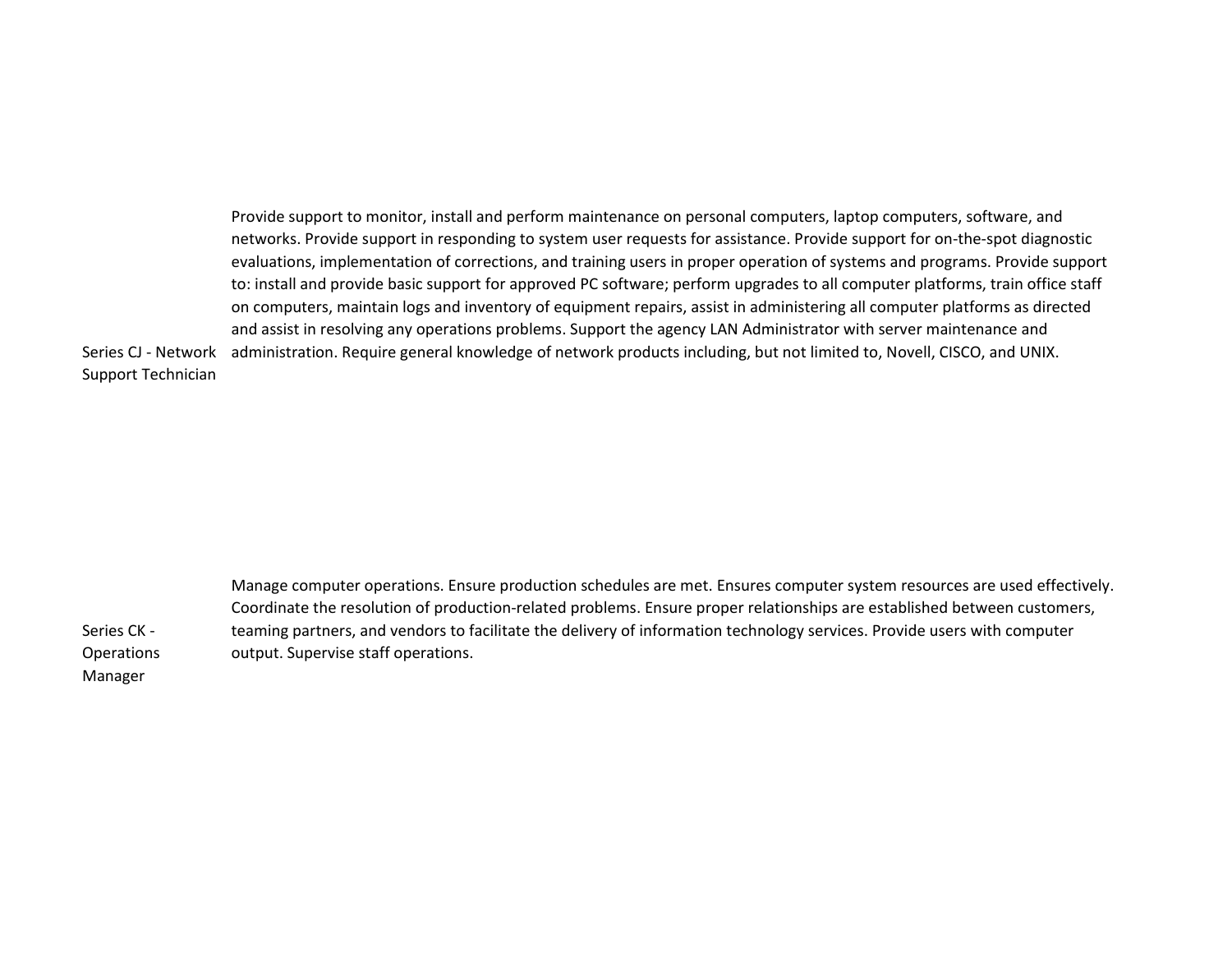Series CL - Procurement Product Specialist Provide analysis, design, development, testing, and implementation of computer software in support of a range of functional and technical requirements to provide support for procurement software development tasks. Provide expertise in procurement processing to develop automated systems.

Series CM - Program contract deliverables, task order review, briefings/presentations, and in-process review preparation. Perform analysis, Administration Specialist Assist in the preparation of management plans and reports. Coordinate schedules to facilitate completion of proposals, development, and review of program administrative operating procedures.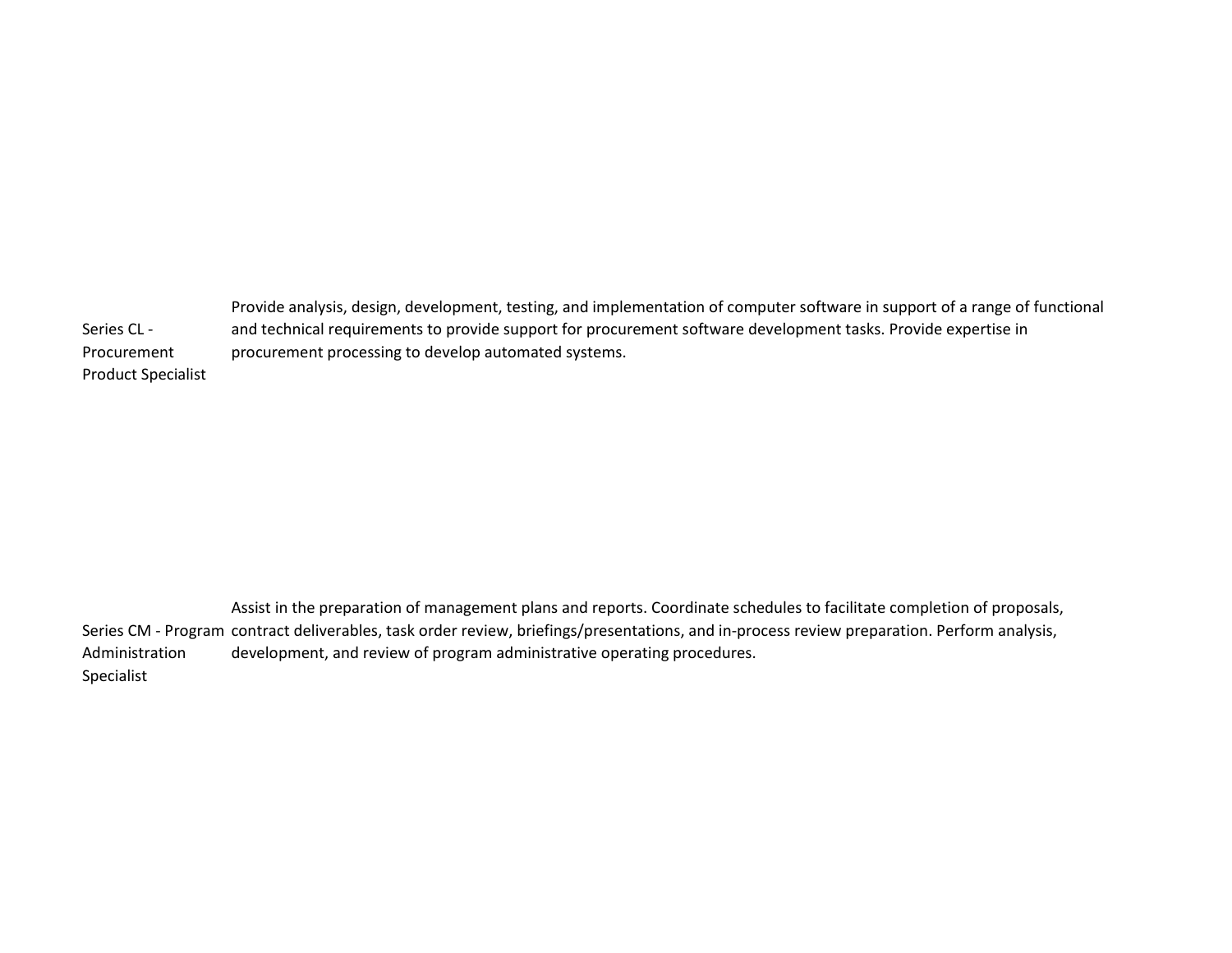Provide analytical consultative services required to administer programs throughout all phases of business requirements analysis, software design, system and performance testing, and implementation. Analyze and review budget, schedule, and other program resources. Identify resource shortfalls and make corrective recommendations. Participate in analysis sessions to provide program requirements. Review the business and system, software and system integration requirements to ensure the requirements meet the program needs. Consider alternatives and develop recommendations. Identify, communicate and resolve risks. Identify and resolve issues to eliminate or mitigate the occurrence of consequences that may impact the success

Series CN - Program of the project. Research and analyze resource material. Monitor system tests; reviews test results; identify project issues. Analyst

Series CO - Program initiative and provide support to marketing personnel in identifying and acquiring potential business. Serve as the program manager typically responsible for organizing, directing, and managing all aspects of contract operational support functions involving multiple complex and inter-related project tasks that often require managing teams of contractor personnel at multiple locations. Provide overall direction of program activities. Manage and maintain contractor interface with the senior levels of the customer's organization. Consult with customer and contractor personnel to formulate and review task plans and deliverables, ensuring conformance with program and project task schedules and costs and contractual obligations. Establish and maintain technical and financial reports to show progress of projects to management and customers, organize and assign responsibilities to subordinates, oversee the successful completion of all assigned tasks, and assume the

Manager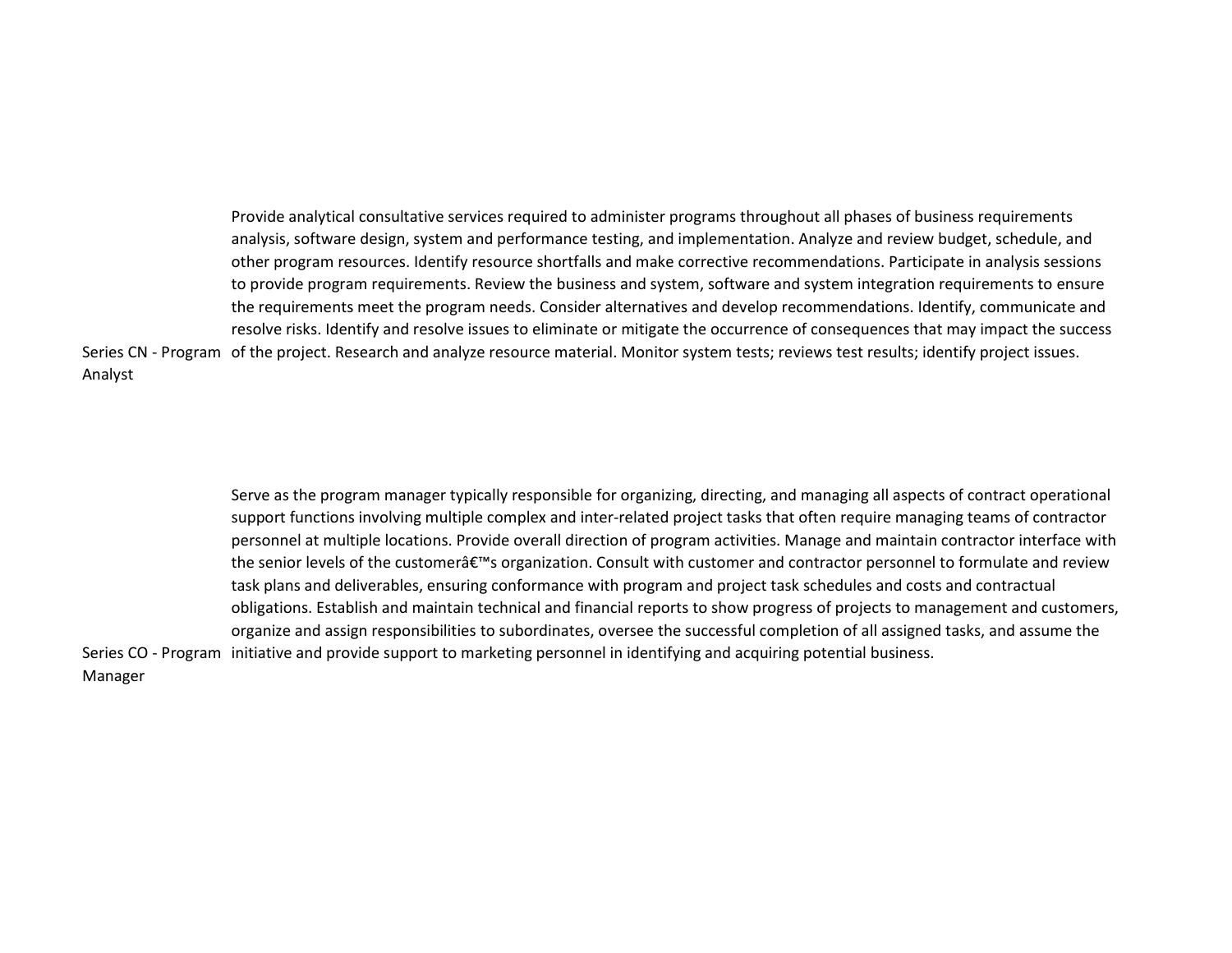Direct all financial management and administrative activities, such as budgeting, manpower and resource planning and financial reporting. Perform complex evaluations of existing procedures, processes, techniques, models, and/or systems related to management problems or contractual issues, which would require a report and recommend solutions. Develop work breakdown structures, prepare charts, tables, graphs, and diagrams to assist in analyzing problems. Provide daily supervision and direction to staff.

Series CP - Project Control Specialist

Series CQ - Project Support formulation of milestone schedules or other documented plans. Commensurate education and experience. Leader Consult in a specific functional area of project. Support the development of work plans to fulfill government requirements.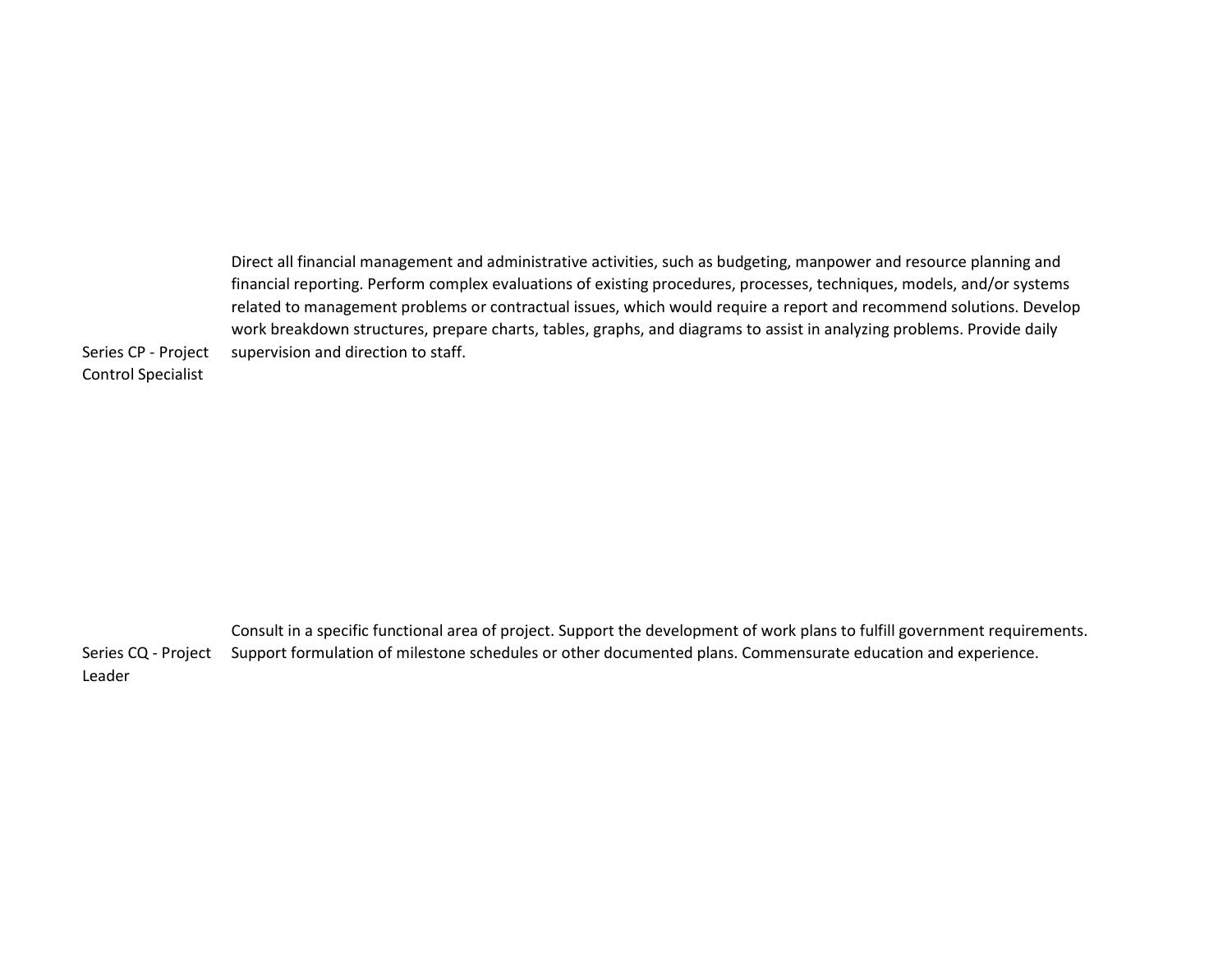These descriptions are similar in scope. The differences would be the type of education and experience required for the project or task complexity.

Level I (CR01) - Typically oversee all aspects of the project, leading a team on large projects or a significant segment of large and complex projects. Analyze new and complex project-related problems and create innovative solutions that normally involve the schedule, technology, methodology, tools, solution components, and financial management of the project. Provide applications systems analysis and long and short-range plans for application selection, systems development, systems maintenance, and production activities for necessary support resources. Commensurate experience and education for the specific level.

Level II (CR02) - Typically oversee all aspects of the project, leading a team on large projects or a significant segment of large and complex projects. Analyze new and complex project-related problems and create innovative solutions that normally involve the schedule, technology, methodology, tools, solution components, and financial management of the project. Provide applications systems analysis and long and short-range plans for application selection, systems development, systems maintenance, and production activities for necessary support resources. Commensurate experience and education for the specific level.

Level III (CR03) - Typically oversee all aspects of the project, leading a team on large projects or a significant segment of large and complex projects. Analyze new and complex project-related problems and create innovative solutions that normally involve the schedule, technology, methodology, tools, solution components, and financial management of the project. Provide applications systems analysis and long and short-range plans for application selection, systems development, systems maintenance, and production activities for necessary support resources. Commensurate experience and education for the

Series CR - Project specific level.

## Manager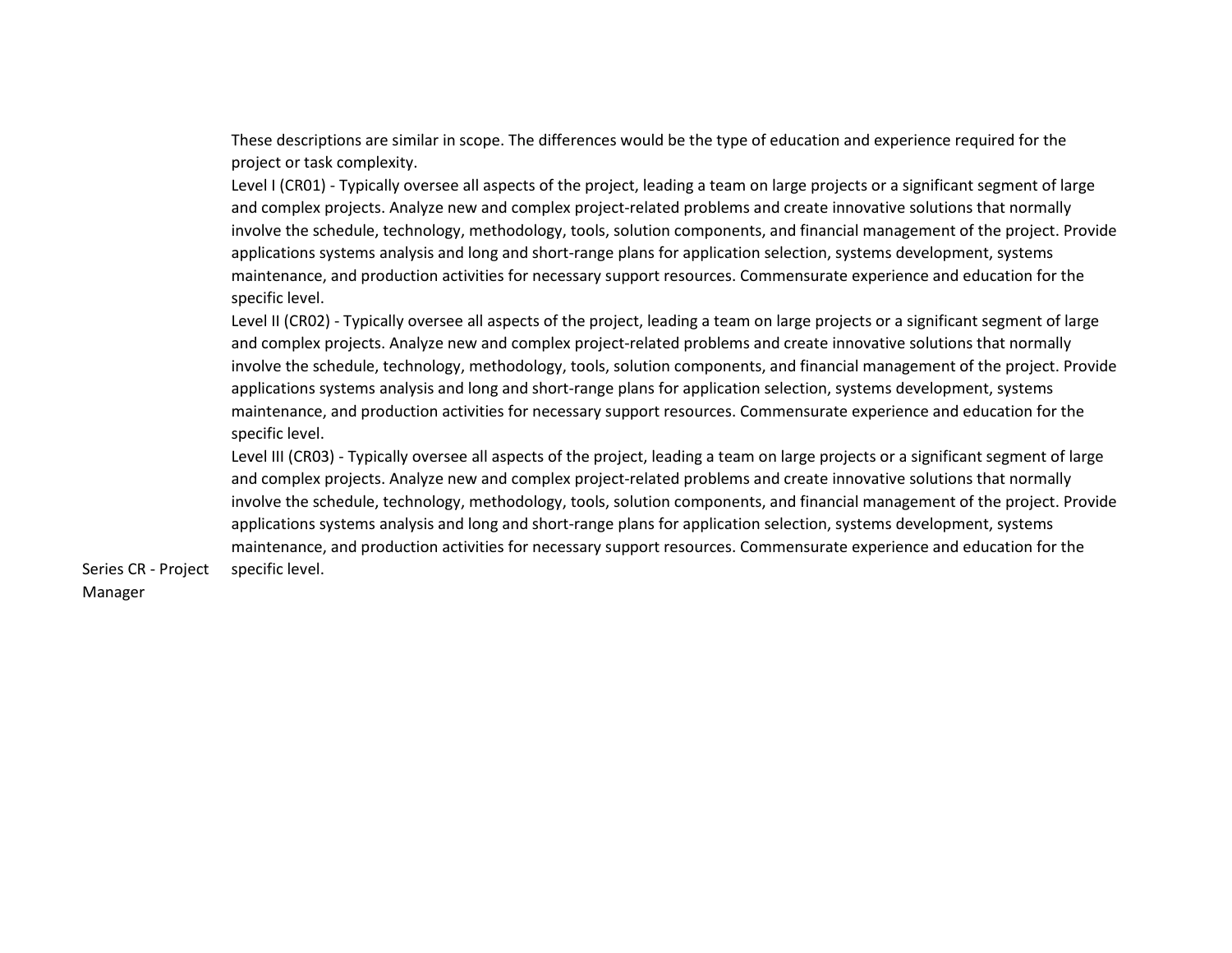Series CS - Public Health Analyst Oversee and develop data management systems, including computer programs to monitor data quality, such as SAS, MS ACCESS, MS Excel, etc. Analyze data for reports, presentations and publications; assist in the review of study data for data quality; organize study files, including data and correspondence files using common word processing software; perform scientific, medical and research literature searches and prepare slides for scientific presentations.

> Provide technical and administrative direction for personnel performing software development tasks, including the review of work products for correctness, adherence to the design concept and to user standards, review of program documentation to assure government standards/requirements are adhered to, and for progress in accordance with schedules. Coordinate with the Project Manager and/or Quality Assurance Manager to ensure that problems are solved to the user $â€^M$ s satisfaction. Make recommendations, if needed, for approval of major systems installations. Prepare milestone status reports and deliveries/presentations on the system concept to colleagues, subordinates, and end user representatives.

Series CT - Quality Assurance Analyst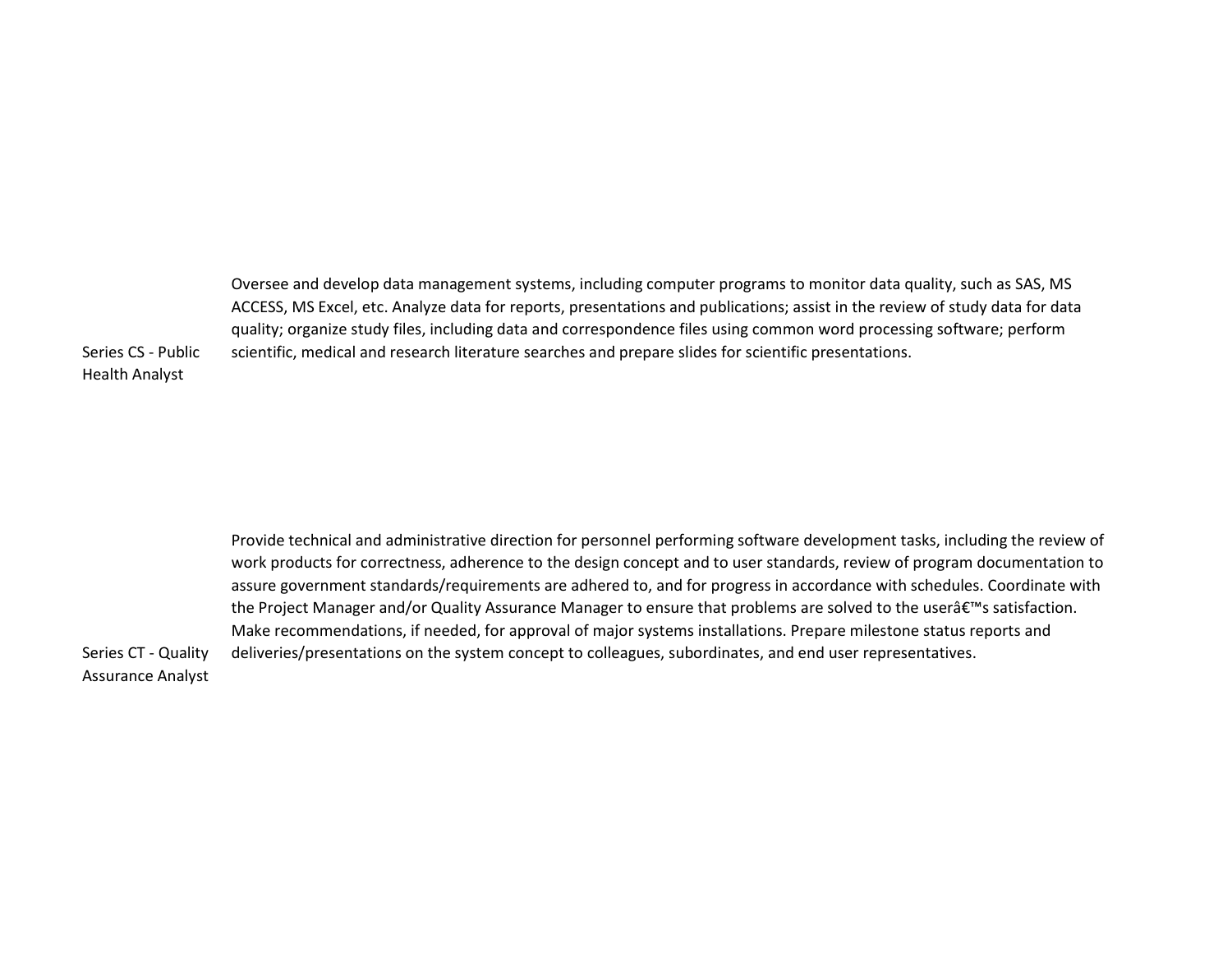Series CU - Quality Assurance Manager Establish and maintain a process for evaluating software and associated documentation. Determine the resources required for quality control. Maintain the level of quality throughout the software life cycle. Conduct formal and informal reviews at predetermined points throughout the development life cycle. Provide daily supervision and direction to support staff.

Series CV - Quality Assurance Specialist Develop and implement quality control methodologies to ensure compliance with quality assurance standards, guidelines, and procedures in a large computer-based organization. Develop and define major and minor characteristics of quality including quality metrics and scoring parameters and determines requisite quality control resources for an actual task order. Establish and maintain a process for evaluating hardware, software, and associated documentation and/or assist in the evaluation. Conduct and/or participate in formal and informal reviews at pre-determined points throughout the development life cycle.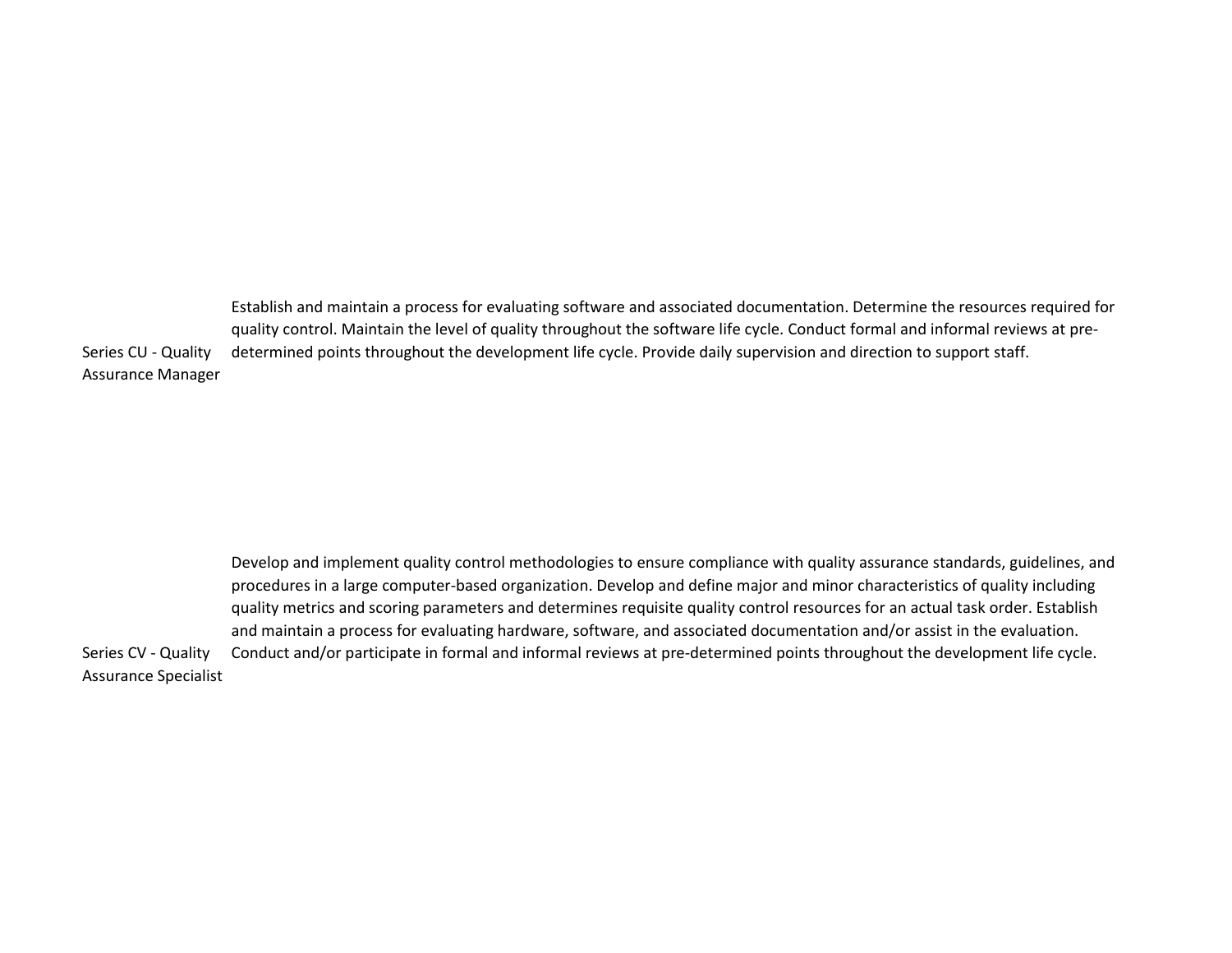Series CW - Records including indexing. Populate databases. Perform database queries. Perform quality control of box contents. Perform inventory Management Specialist Coordinate and track document requests following the guidance of the National Archives and Records Administration (NARA) and Federal Records Center (FRC). Coordinate classification reviews as required. Submit documents and track in a database. Answer customer requests for documents or assistance. Prepare expired records for destruction. Record receipt and storage reconciliations. Provide classified mail services if required.

Series CX - Scanner Operator Operate high-speed scanner or cameras and personal computers to perform imaging or microfilming following established, written procedures. Perform daily, weekly, and monthly maintenance routines including minor repair service on cameras. Meet daily production goals and quality standards. Commensurate experience and education.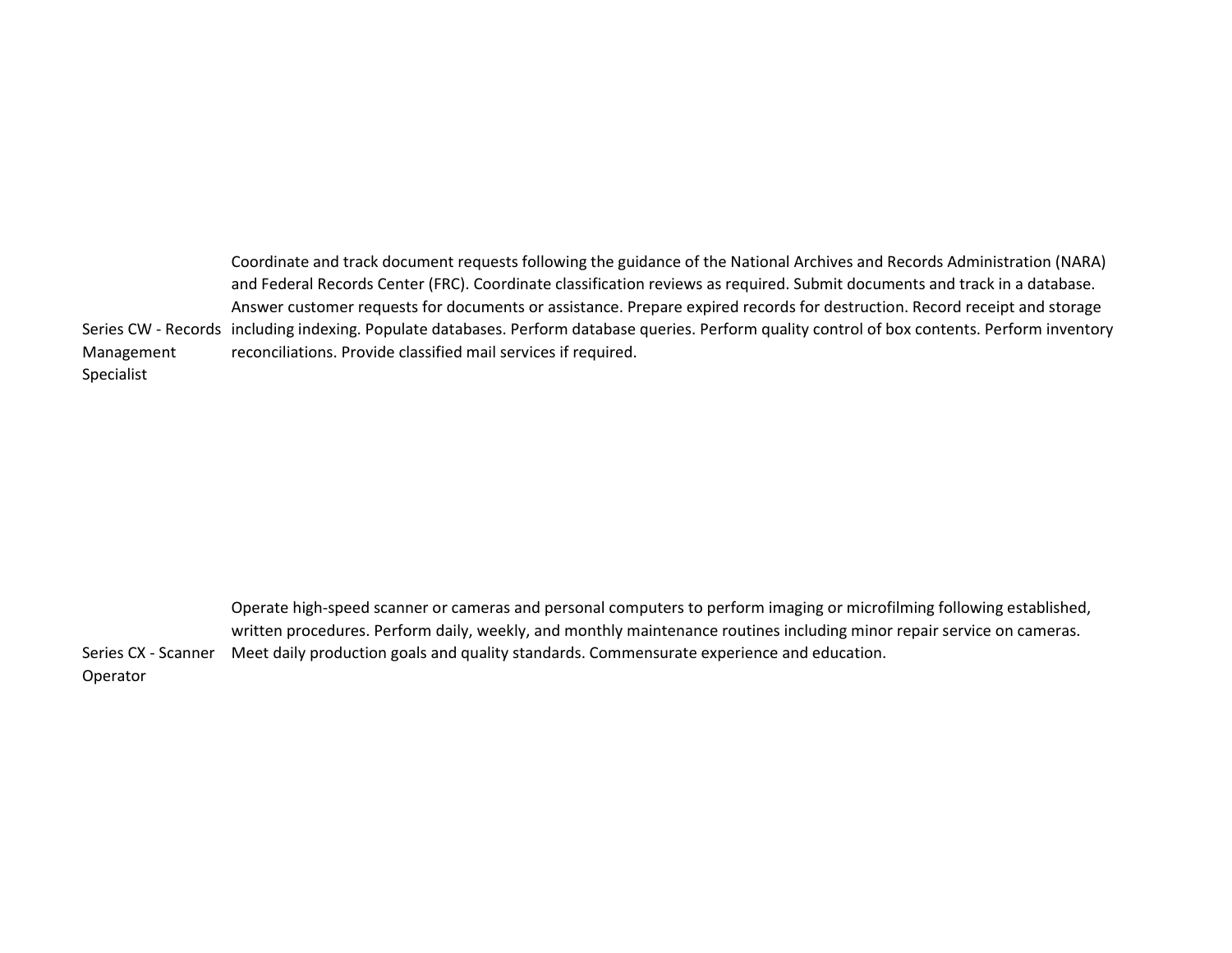Series CY - Scientific contained within information systems and databases related to public health. Data Analyst Provide high level expertise in applicable public health disciplines to collect, abstract, code, analyze, or interpret scientific data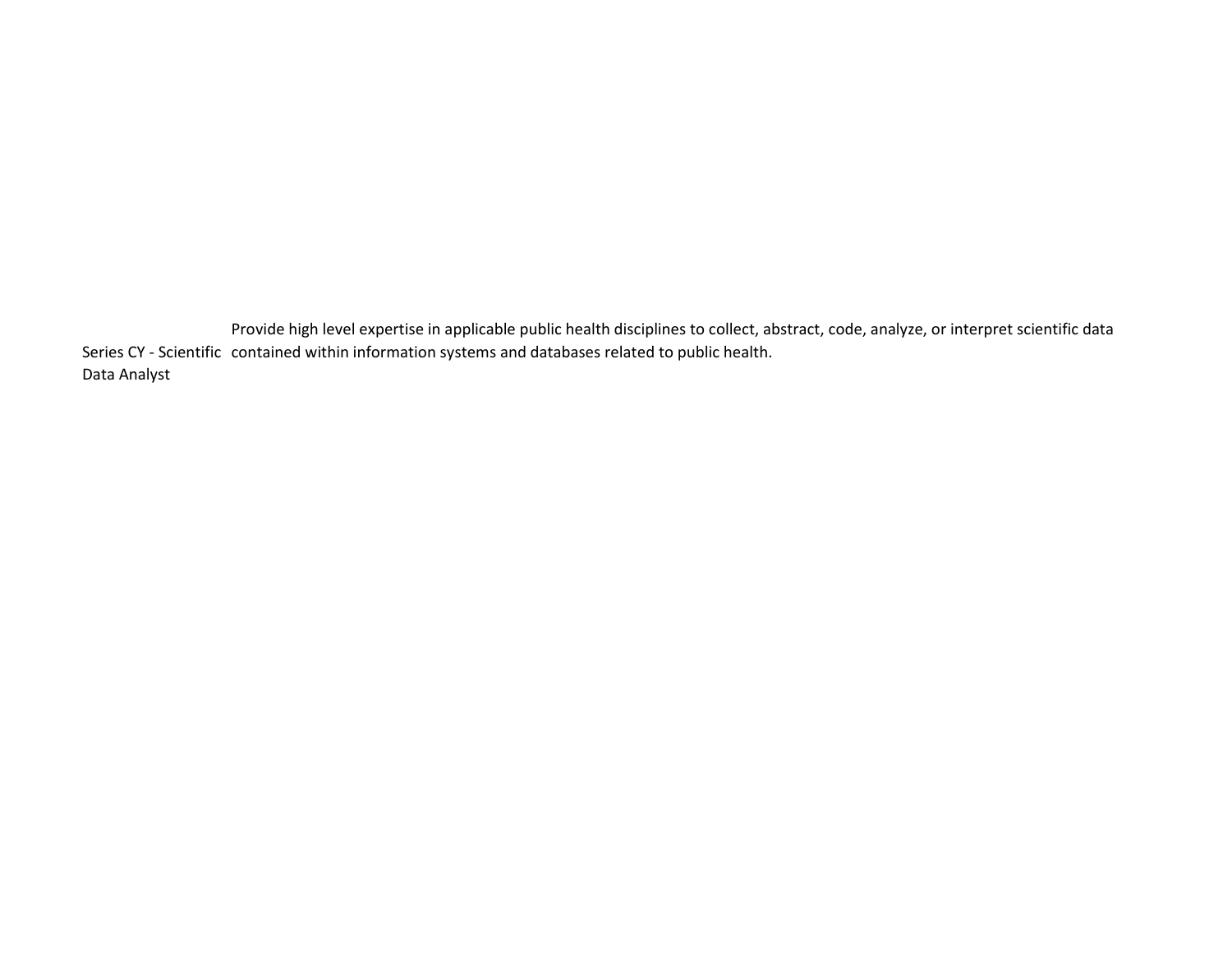Level I (CZ01) - Provide technical knowledge and analysis of highly specialized applications and operational environment, highlevel functional systems analysis, design, integration, documentation and implementation advice on moderately complex problems that require an appropriate level of knowledge of the subject matter for effective implementation. Apply principles, methods and knowledge of the functional area of capability to specific task order requirements, advanced mathematical principles and methods to exceptionally difficult and narrowly defined technical problems in engineering and other scientific applications to arrive at automated solutions. Assist other senior consultants with analysis and evaluation and with the preparation of recommendations for system improvements, optimization, development, and/or maintenance efforts in the following specialties: information systems architecture, networking; telecommunications, automation; communications protocols, risk management/electronic analysis, software; lifecycle management, software development methodologies, and modeling and simulation. Commensurate experience in IT and in new and related older technology that directly relates to the required area of expertise.

Level II (CZ02) - Analyze user needs to determine functional requirements and define problems and develop plans and requirements in the subject matter area for moderately complex to complex systems related to information systems architecture, networking; telecommunications, automation, communications protocols, risk management/electronic analysis, software, lifecycle management, software development methodologies, and modeling and simulation. Perform functional allocation to identify required tasks and their interrelationships. Identify resources required for each task. Possess requisite knowledge and expertise so recognized in the professional community that the government is able to qualify the individual as an expert in the field for an actual task order. Demonstrate exceptional oral and written communication skills. Commensurate experience in IT and in new and related older technology that directly relates to the required area of expertise. Level III (CZ03) - Provide technical, managerial, and administrative direction for problem definition, analysis, requirements development, and implementation for complex to extremely complex systems in the subject matter area. Make recommendations and advise on organization-wide system improvements, optimization or maintenance efforts in the following specialties: information systems architecture; networking; telecommunications; automation; communications protocols; risk management/electronic analysis; software; lifecycle management; software development methodologies; and modeling and simulation. Commensurate experience in IT and in new and related older technology that directly relates to the required area of expertise.

Series CZ - Subject Matter Expert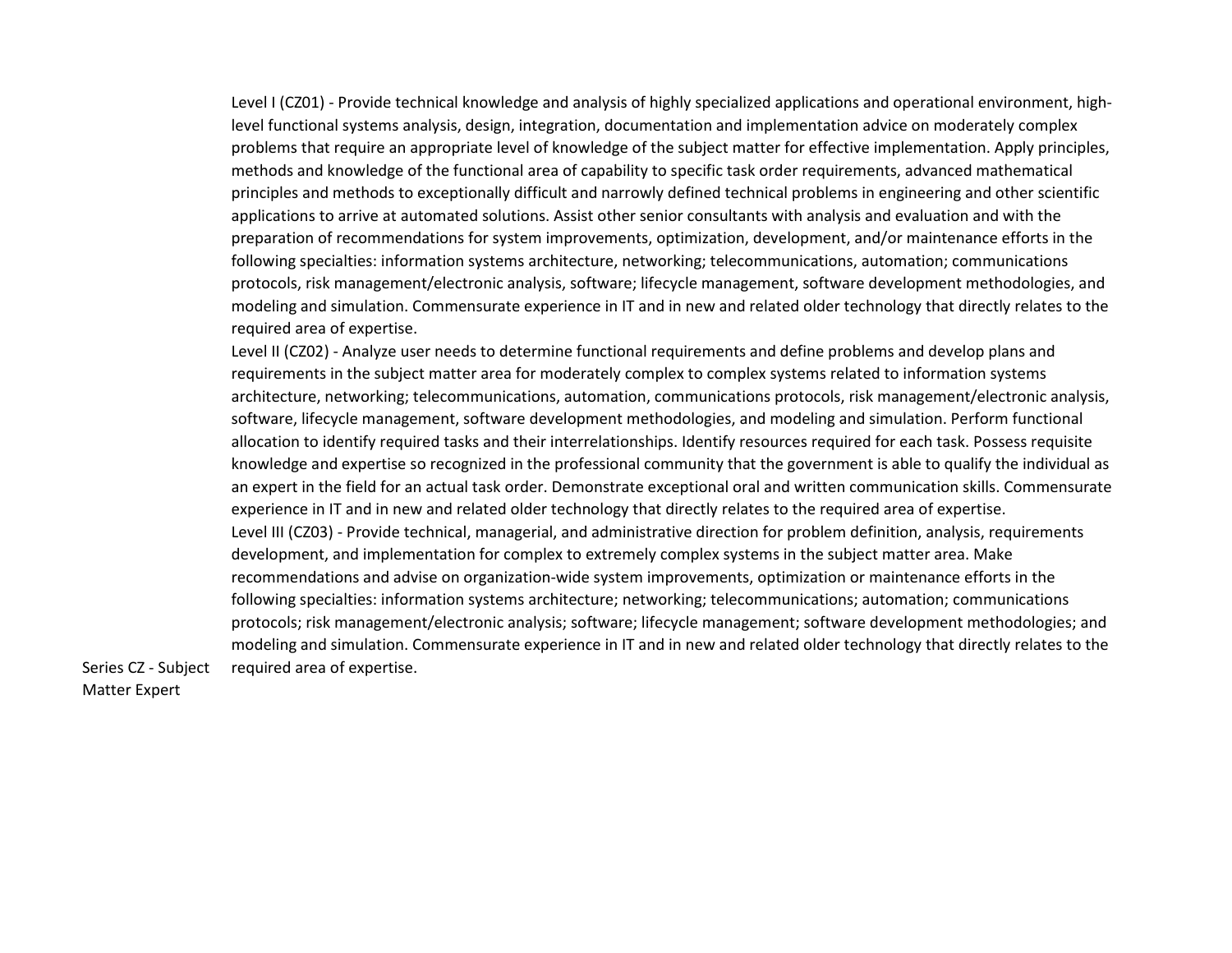Level I (DA01) - Assist with the daily activities of configuration and operation of systems which may be mainframe, mini, or client/server based. Assist with the optimizing of system operation and resource utilization, and perform system capacity analysis and planning. Provide assistance to users in accessing and using business systems. Commensurate experience and education.

Level II (DA02) - Perform the daily activities of configuration and operation of systems which may be mainframe, mini, or client/server based. Perform the optimizing of system operation and resource utilization, and perform system capacity analysis and planning. Provide assistance to users in accessing and using business systems. Commensurate experience and education. Level III (DA03) - Supervise and manage the daily activities of configuration and operation of systems which may be mainframe, mini, or client/server based. Plan and monitor the optimizing of system operation and resource utilization, and perform systems capacity analysis and planning. Plan and monitor assistance to users in accessing and using business systems.

Series DA - System Commensurate experience and education.

Administrator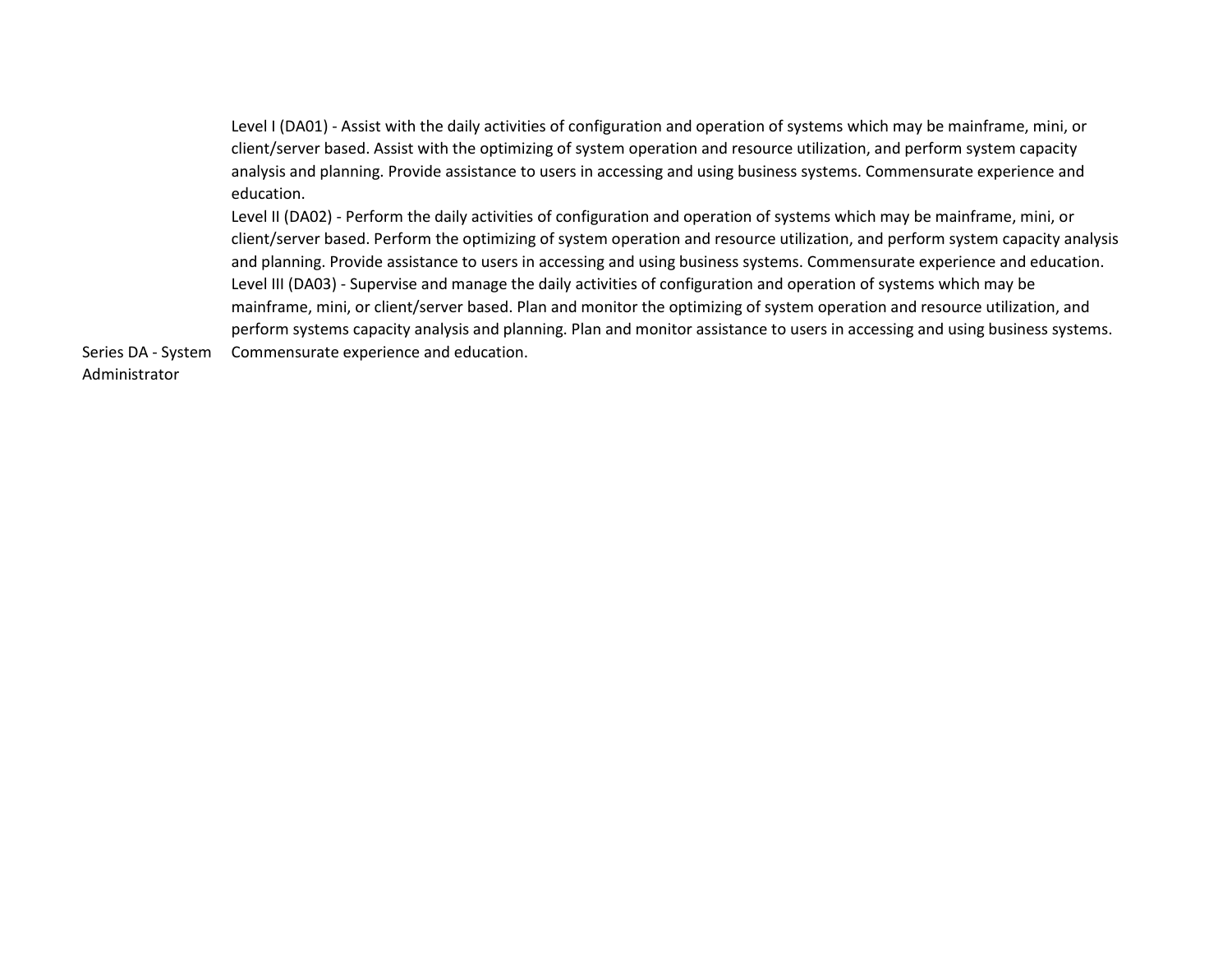Level I (DB01) - Establish system information requirements using analysis of the information engineer(s) in the development of enterprise-wide or large-scale information systems. Design architecture to include the software, hardware, and communications to support the total requirements as well as provide for present and future cross-functional requirements and interfaces. Ensure these systems are compatible and in compliance with the standards for open systems architectures, the Open Systems Interconnection (OSI) and ISO reference models, and profiles of standards - such as Institute of Electrical and Electronic Engineers (IEEE) Open Systems Environment (OSE) reference model - as they apply to the implementation and specification of information management solution of the application platform, across the Application Program Interface (API), and the external environment/software application. Ensure that the common operating environment is compliant with the Agency enterprise architecture and applicable reference models. Evaluate analytically and systematically problems of workflows, organization, and planning and develop appropriate corrective action. Provide daily supervision and direction to staff.

Level II (DB02) - Establish system information requirements using analysis of the information engineer(s) in the development of enterprise-wide or large-scale information systems. Design architecture to include the software, hardware, and communications to support the total requirements as well as provide for present and future cross-functional requirements and interfaces. Ensure these systems are compatible and in compliance with the standards for open systems architectures, the OSI and ISO reference models, and profiles of standards - such as IEEE OSE reference model - as they apply to the implementation and specification of information management solution of the application platform, across the API, and the external environment/software application. Ensure that the common operating environment is compliant with the Agency enterprise architecture and applicable reference models. Evaluate analytically and systematically problems of workflows,

Series DB - Systems organization, and planning and develop appropriate corrective action. Provide daily supervision and direction to staff. Architect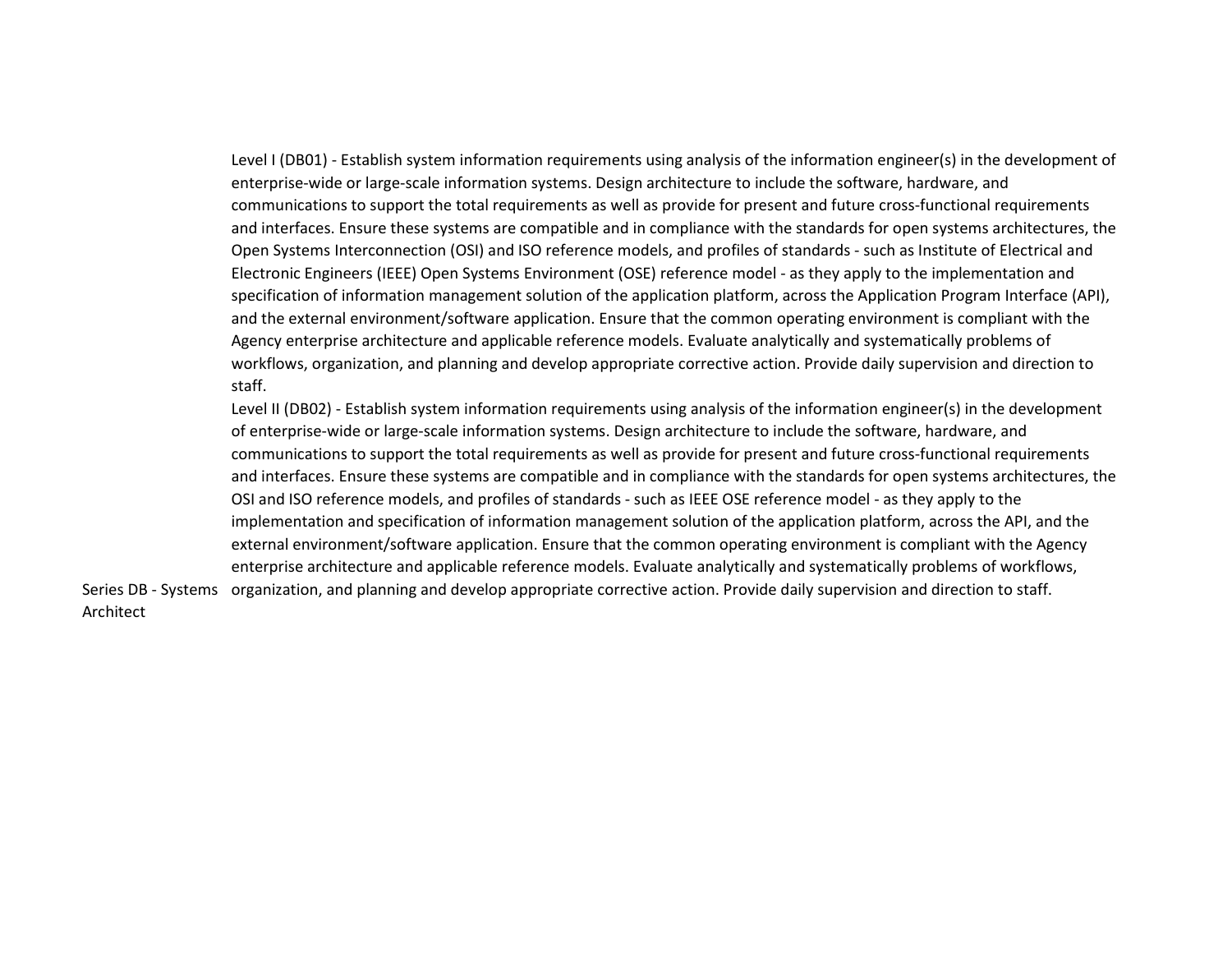Level I (DC01) - Perform additions and changes to network hardware and operating systems, and attached devices; include investigation, analysis, recommendation, configuration, installation, and testing of new network hardware and software. Provide direct support in the day-to-day operations on network hardware and operating systems, including the evaluation of system utilization, monitoring response time and primary support for detection and correction of operational problems using knowledge of hardware and software installation and maintenance in a PC/LAN\_WAN environment. Maintain network infrastructure standards including network communication protocols such as TCP Transport Control Protocol/Internet Protocol (TCP/IP).

Level II (DC02) - Coordinate and/or perform additions and changes to network hardware and operating systems, and attached devices; includes investigation, analysis, recommendation, configuration, installation, and testing of new network hardware and software. Provide direct support in the day-to-day operations on network hardware and operating systems, including the evaluation of system utilization, monitoring response time and primary support for detection and correction of operational problems. Troubleshoot at the physical level of the network, working with network measurement hardware and software, as well as physical checking and testing of hardware devices at the logical level working with communication protocols. Maintain network infrastructure standards including network communication protocols such as TCP/IP. Provide technical consultation, training and support to IT staff as designated by the government.

Level III (DC03) - Supervise, coordinate and/or perform additions and changes to network hardware and operating systems, and attached devices; including investigation, analysis, recommendation, configuration, installation, and testing of new network hardware and software. Provide direct support in the day-to-day operations on network hardware and operating systems including the evaluation of system utilization, monitoring response time and primary support for detection and correction of operational problems. Troubleshoot at the physical level of the network, working with network measurement hardware and software, as well as physical checking and testing of hardware devices at the logical level working with communication protocols. Participate in planning design, technical review and implementation for new network infrastructure hardware and network operating systems for voice and data communication networks. Maintain network infrastructure standards including network communication protocols such as TCP/IP. Provide technical consultation, training and support to

Series DC - Systems IT staff as designated by the government. Diagnose and resolve complex communication problems. Engineer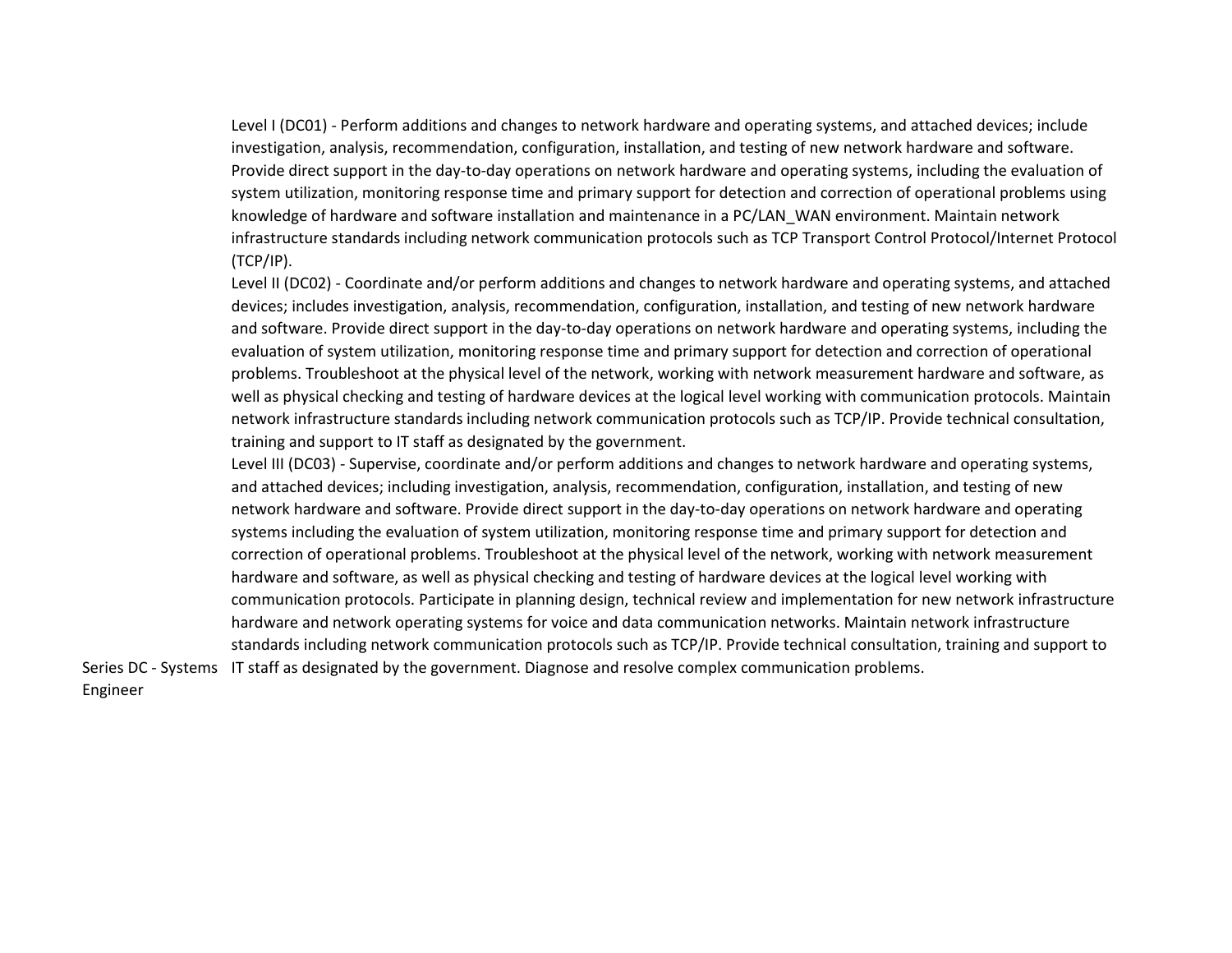Series DD - System operation that may be mainframe, mini, or client/server based. Operator Monitor and support computer processing. Coordinate input, output, and file media. Distribute output and controls computer

Series DE - System Programmer Create and/or maintain operating systems, communications software, data base packages, compilers, assemblers, and utility programs. Modify existing software as well as create special-purpose software to ensure efficiency and integrity between systems and applications.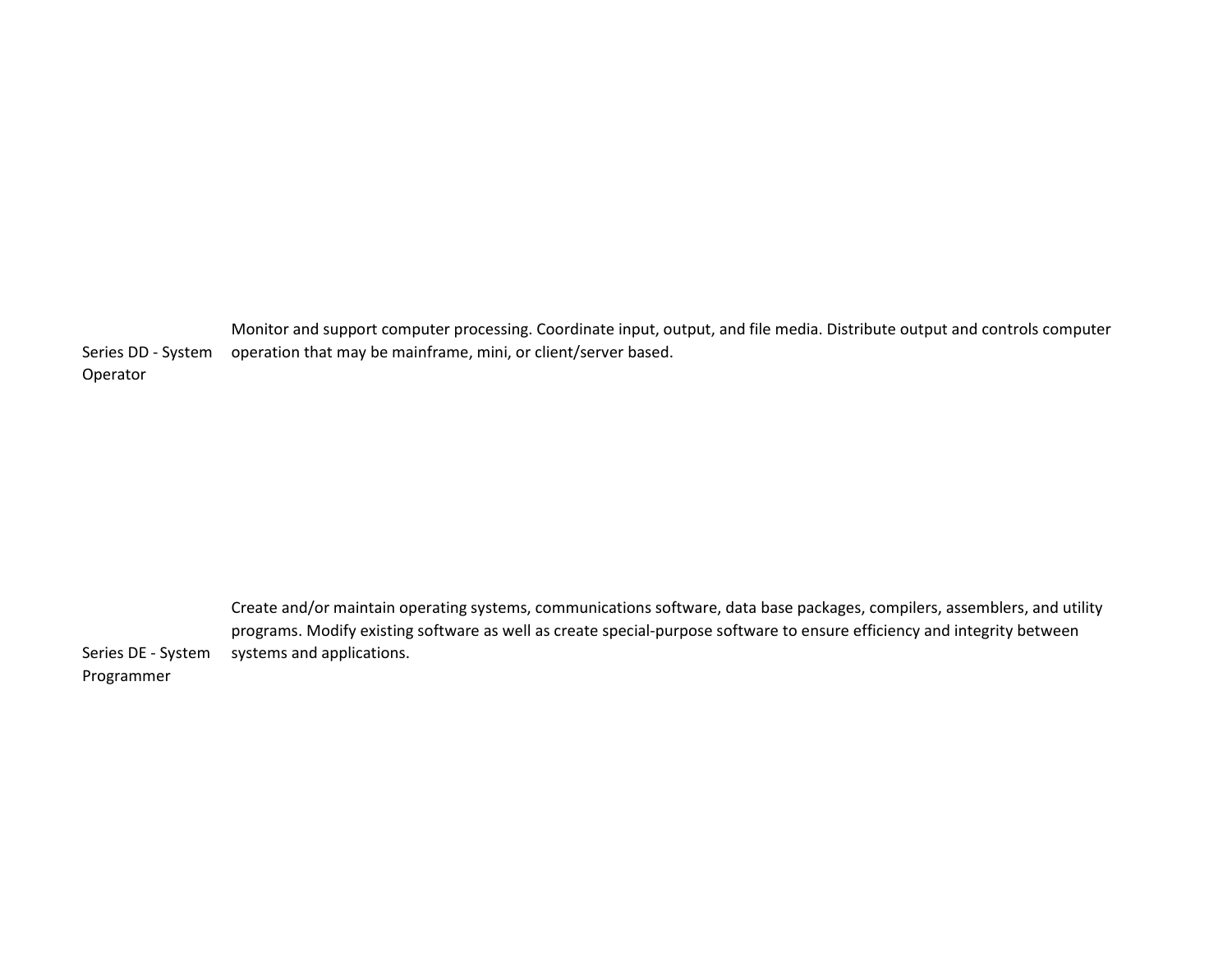These descriptions are similar in scope. The differences would be the type of education and experience required for the project or task complexity.

Level I (DF01) - Assist in writing and/or editing technical documents, including business proposals, reports, user manuals, briefings and presentations, functional descriptions, system specifications, guidelines, special reports, and other project deliverables to meet contract requirements. Develop outlines and drafts for review and approval by technical specialists and project management ensuring that final documents meet applicable contract requirements and regulations. Research and gather technical and background information for inclusion in project documentation and deliverables. Consult relevant information sources, including library resources, technical and financial documents, and client and project personnel, to obtain background information, and verify pertinent guidelines and regulations governing project deliverables. Commensurate experience, education, and level of supervision and direction.

Level II (DF02) - Write and/or edit technical documents, including business proposals, reports, user manuals, briefings and presentations, functional descriptions, system specifications, guidelines, special reports, and other project deliverables to meet contract requirements. Develop outlines and drafts for review and approval by technical specialists and project management ensuring that final documents meet applicable contract requirements and regulations. Research and gather technical and background information for inclusion in project documentation and deliverables. Consult relevant information sources, including library resources, technical and financial documents, and client and project personnel, to obtain background information, and verify pertinent guidelines and regulations governing project deliverables. Commensurate experience, education, and level of supervision and direction.

Level III (DF03) - Write and/or edit technical documents, including business proposals, reports, user manuals, briefings and presentations, functional descriptions, system specifications, guidelines, special reports, and other project deliverables to meet contract requirements. Develop outlines and drafts for review and approval by technical specialists and project management ensuring that final documents meet applicable contract requirements and regulations. Research and gather technical and background information for inclusion in project documentation and deliverables. Consult relevant information sources, including library resources, technical and financial documents, and client and project personnel, to obtain background information, and verify pertinent guidelines and regulations governing project deliverables. Commensurate experience,

Series DF - Technical education, and level of supervision and direction.Writer/Editor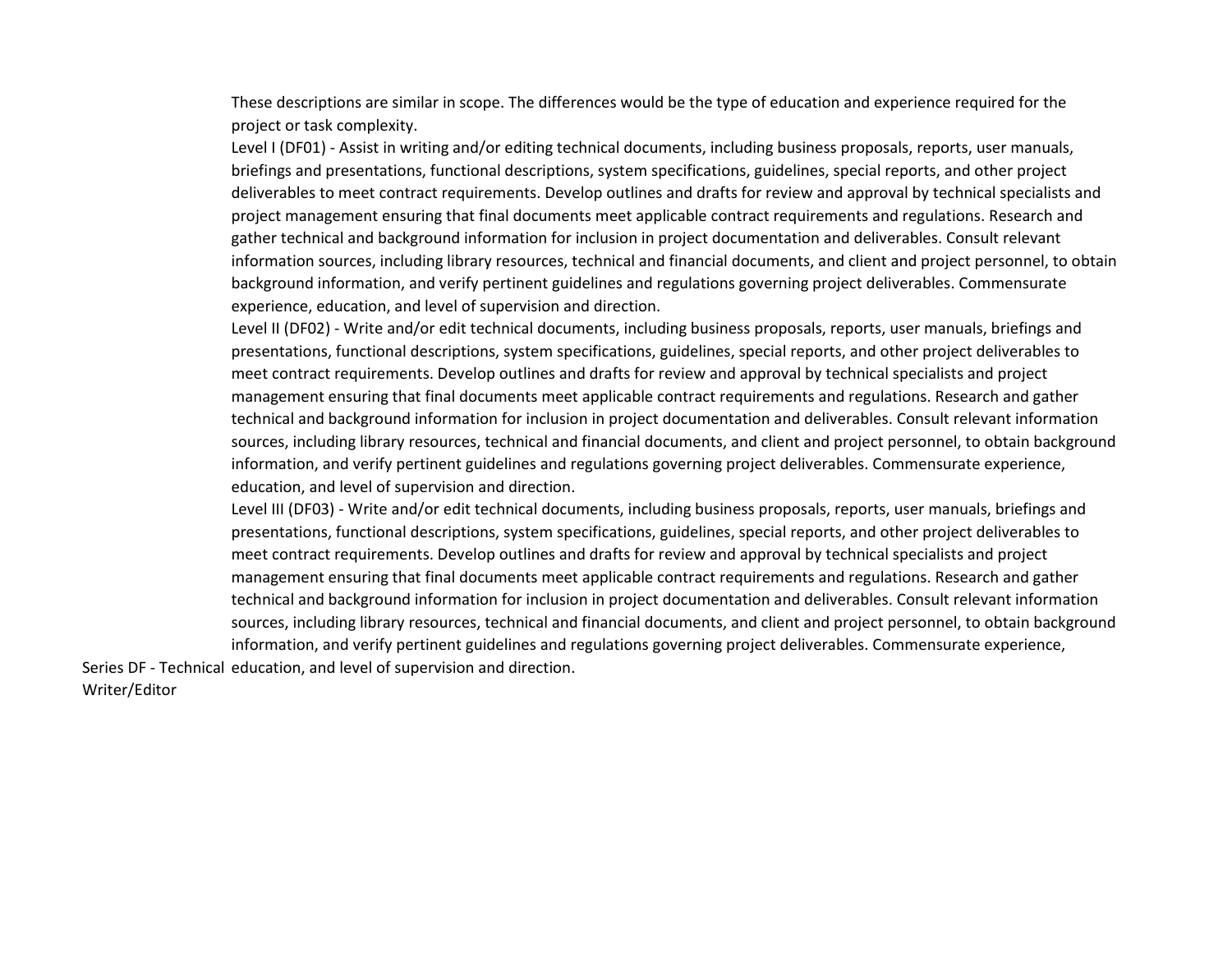and orders. Provide in-depth engineering analysis of telecommunications alternatives for government agencies in support of their strategic modernization efforts. Provide telecommunications enhancement designs for medium and large-scale telecommunication infrastructures. Provide interface support to telecommunications end users, telecommunications operations personnel, and telecommunications strategic program management. Support telecommunications infrastructure using technology, and telecommunications engineering best practices; Transport Control Protocol / Internet Protocol (TCP/IP), routing protocols, LAN switching, Internet and Intranet systems, and Simple Network Management Protocol (SNMP) based network management systems. Lead design efforts that require in-depth technical knowledge of both wide area and local area communications. Analyze network performance with tools such as Sniffers, Concord Network Health, or Network Informant; network management tools such as Hewlett Packard Openview or Tivoli; the conduct of capacity planning and performance engineering; modeling and simulation tools such as COMNET III, Netmaker Mainstation, NetRule, or OPNET products. Perform comparative analysis of systems and designs based on merit and cost (in terms of capital and ongoing operations); and/or engineering economics (engineering-related cost benefit analysis).

Level I (DG01) - Provide support in the translation of business requirements into telecommunications requirements, designs

Level II (DG02) - Manage the translation of business requirements into telecommunications requirements, designs and orders. Provide in-depth engineering analysis of telecommunications alternatives for government agencies in support of their strategic modernization efforts. Provide telecommunications enhancement designs for medium and large-scale telecommunication infrastructures. Provide interface support to telecommunications end users, telecommunications operations personnel, and telecommunications strategic program management. Support telecommunications infrastructure using technology, and telecommunications engineering best practices; Transport Control Protocol / Internet Protocol (TCP/IP), routing protocols, LAN switching, Internet and Intranet systems, and Simple Network Management Protocol (SNMP) based network management systems. Lead design efforts that require in-depth technical knowledge of both wide area and local area communications. Analyze network performance with tools such as Sniffers, Concord Network Health, or Network Informant; network management tools such as Hewlett Packard Openview or Tivoli; the conduct of capacity planning and performance engineering; modeling and simulation tools such as COMNET III, Netmaker Mainstation, NetRule, or OPNET products. Perform comparative analysis of systems and designs based on merit and cost (in terms of capital and ongoing operations); and/or

Series DG - Telecommunication staff.engineering economics (engineering-related cost benefit analysis). May provide daily supervision and direction to support

s Engineer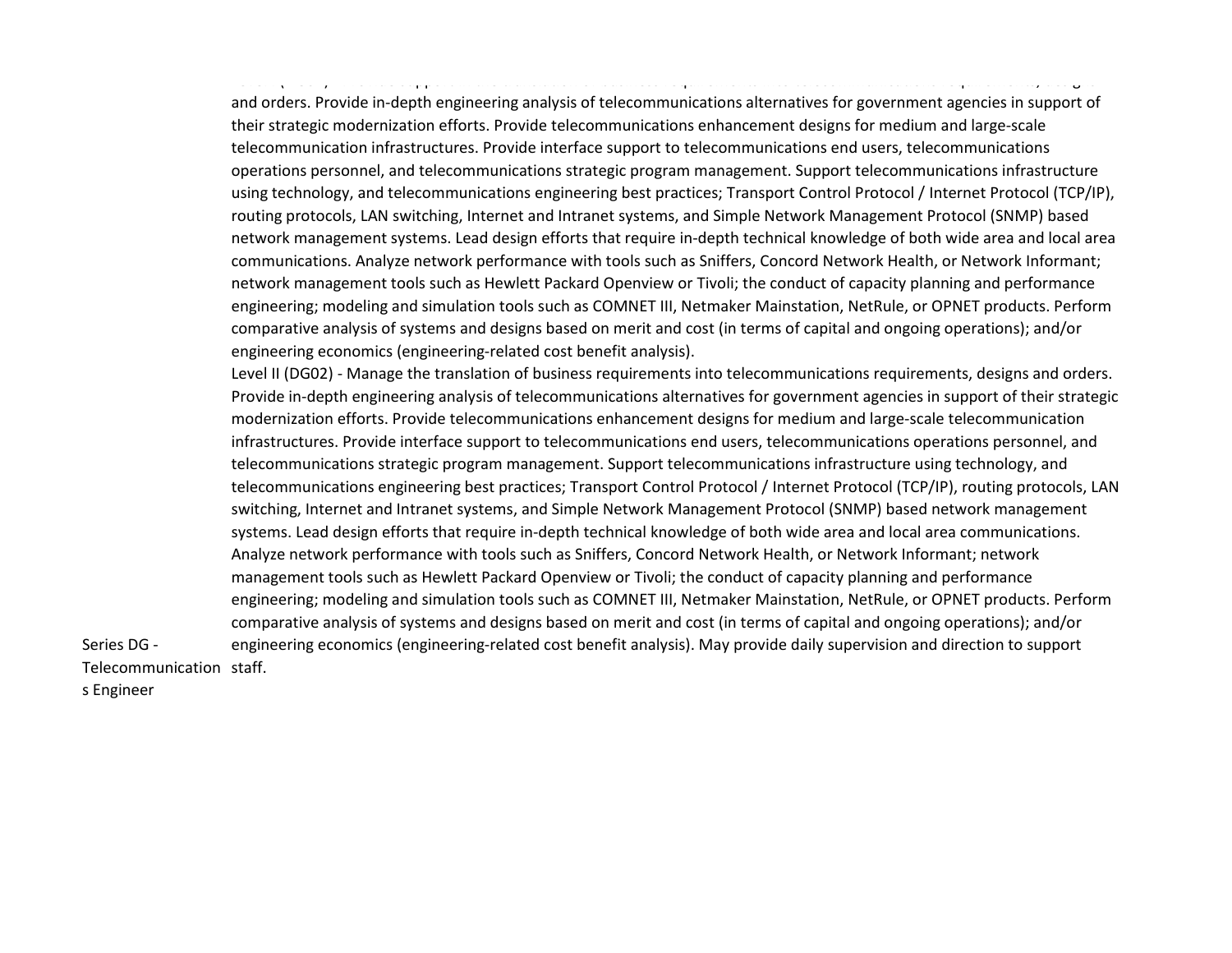Level I (DH01) - Assist senior personnel in formulating and developing communications requirements and design standards. Perform complex studies to determine networking capacities and reliability, and make recommendations to augment and/or enhance existing communications networks. Provide technical problem diagnoses and resolution support for all associated subsystems, including line monitoring, modem loop-back tests, LAN performance monitoring and terminal failure determination. Provide hardware and software installation and configuration support. Commensurate experience and education.

Level II (DH02) - Formulate and develop communications requirements and design standards. Perform complex studies to determine networking capacities and reliability, and make recommendations to augment and/or enhance existing communications networks. Provide technical problem diagnoses and resolution support for all associated subsystems,

Series DH - Telecommunication hardware and software installation and configuration support. Commensurate experience and education. s Specialist including line monitoring, modem loop-back tests, LAN performance monitoring and terminal failure determination. Provide

> Evaluate, recommend, and implement automated test tools and strategies. Design, implement, and conduct test and evaluation procedures to ensure system requirements are met. Develop, maintain, and upgrade automated test scripts and architectures for application products. Write, implement, and report status for system test cases for testing. Analyze test cases and provide regular progress reports. Serve as subject matter specialist providing testing know-how for the support of user requirements of complex to highly complex software/hardware applications. Direct and/or participate in all phases of risk management assessments and software/hardware development with emphasis on analysis of user requirements, test design and test tools selection.

Series DI - Test Engineer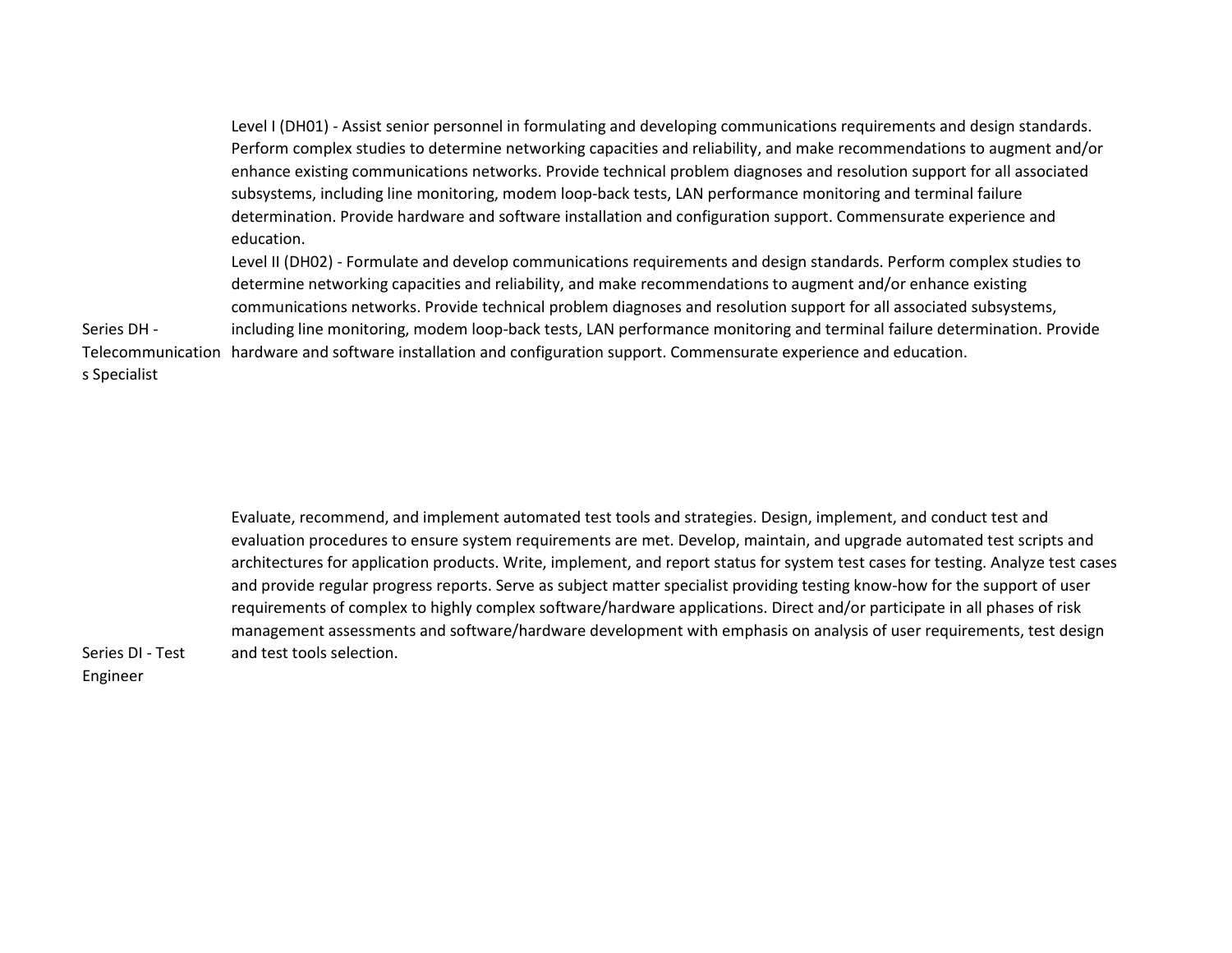Series DJ - Training Provide leadership and management for training tasks that are being performed by the contractor. Prepare training documents and services that are required to support training requirements drawing input from the researchers, test engineers, systems analysts, training specialists, logisticians, and the government and applying customer training policies. Supervise the activity of the Training Specialist(s). Maintain contact with the customer to insure that the training meets their needs.

## Manager

Series DK - Training systems can be corrected. Commensurate education and experience. Level I (DK01) - Conduct the research necessary to develop and revise training courses. Develop and revise courses and prepare appropriate training catalogs. Prepare student materials (course manuals, workbooks, handouts, completion certificates, and course critique forms). Train personnel by conducting formal classroom courses, workshops and seminars. Prepare reports and monitor training tasks in support of the goals of the Contractor Program Manager and the government sponsor(s) using standard training standards and software and hardware programs such as modeling and simulation and prototyping efforts. Provide input to the Project Lead and the Contractor Program Manager on which decisions for training validation and or modifications of specified items or systems can be corrected. Commensurate education and experience. Level II (DK02) - Conduct the research necessary to develop and revise training courses. Develop and revise courses and prepare appropriate training catalogs. Prepare instructor materials (course outline, background material, and training aids). Prepare student materials (course manuals, workbooks, handouts, completion certificates, and course critique forms). Train personnel by conducting formal classroom courses, workshops and seminars. Prepare reports and monitor training tasks in support of the goals of the Contractor Program Manager and the government sponsor(s) using standard training standards and software and hardware programs such as modeling and simulation and prototyping efforts. Provide input to the Project Lead and the Contractor Program Manager on which decisions for training validation and or modifications of specified items or

Specialist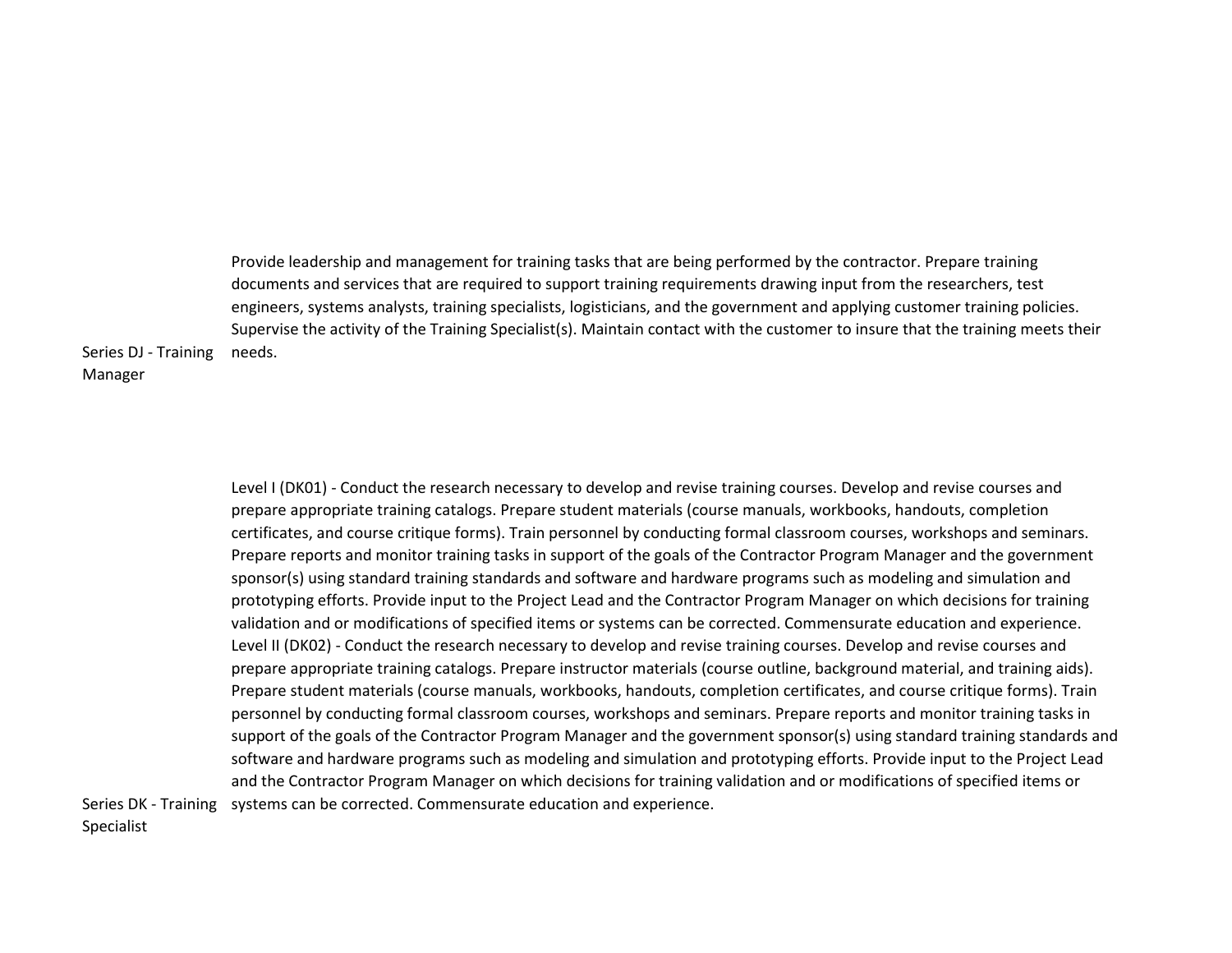Provide support for developing and providing Agency Web-site content that will motivate and satisfy government and civilian users' needs so that they will regularly access the site and utilize it as a major source for information, decision making and benefits delivery. Provide support for maintaining civil service handbook and policies/procedures on the agency Web; assisting in developing agency newsletter and civilian benefits communications; recommending new and innovative web uses as well as training and educating employees on the use and benefits of using the Web. Provide support in the location and pursuit of content and surveying internal customers to gather feedback for site improvement and enhancements. A working knowledge of several of the following are required: English (or Spanish), Journalism, graphic design or a related field, Web-site management, web servers, intranet site structures, and Web-related software (ex. - MS FrontPage, Dream Weaver, Access, HyperText Markup Language (HTML), and Web 2.0 software such as wikis, portals, and Microsoft Sharepoint).

Provide support in upgrading, maintaining and creating content for Agency web-site under the guidance of Web Project Manager. Provide day-to-day site design and creation. Experience in web design and development using HTML and Java is required. Provide on-the-job training for the development, maintenance, and updating of Web pages. Must have good communication skills and the ability to work with all levels of management and technical personnel. Must possess a working knowledge of browsers, editors, graphic design software (e.g., PhotoShop, Illustrator). Experience with animation software and image optimization is desirable.

Series DM - Web

Series DL - Web

Content Administrator

Designer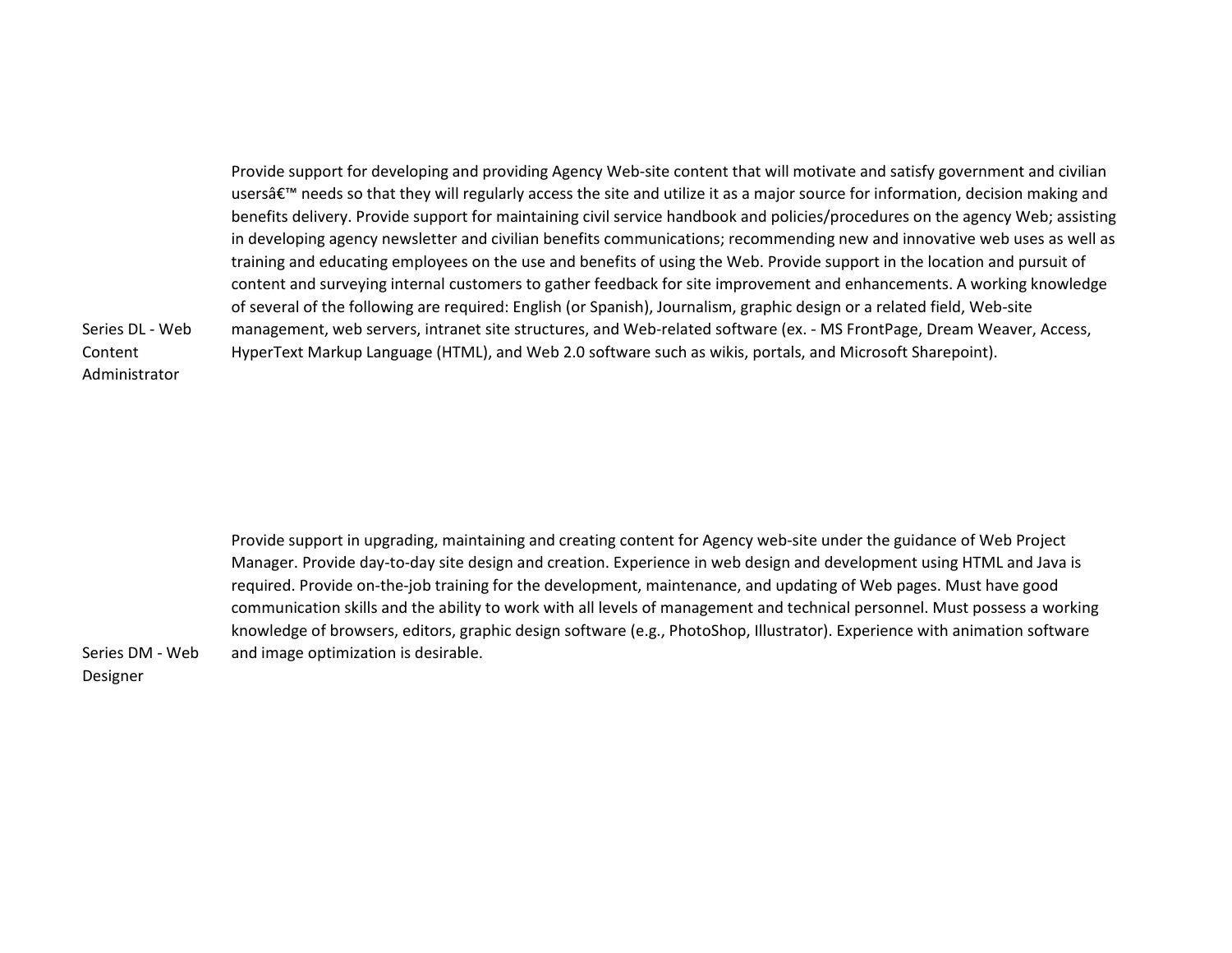Series DN - Web Project Manager Provide support in managing the development of agency Web sites. Lead team of Content Administrators, Software Developers and Designers. Preference for project management skills Web development skills. Provide leadership to a team to gather/analyze client requirements, write/edit web copy, work with internal/external resources on design, coordinate with IT Services on development, and work with Legal/Regulatory on content approvals; coordinate/document all aspects of the project; develop/manage client request/review process; track all requests/changes; and adhere to a project timeline.

Series DO - Web Provide support to develop Web based applications including on line customer service to transform government agencies to be able to deliver their services on line. Provide support in developing the site concept, interface design, and architecture of the web-site. Provide support for the implementation of interfaces to applications. Working knowledge and experience coding in Java is required. Knowledge of several of the following areas is desirable: Active Server Pages, JavaScript, Visual Basic, JavaScript, Access, HTML, DBMS's (ex. - Oracle, Sybase, etc.) and knowledge of SQL in SQL server.

Software Developer